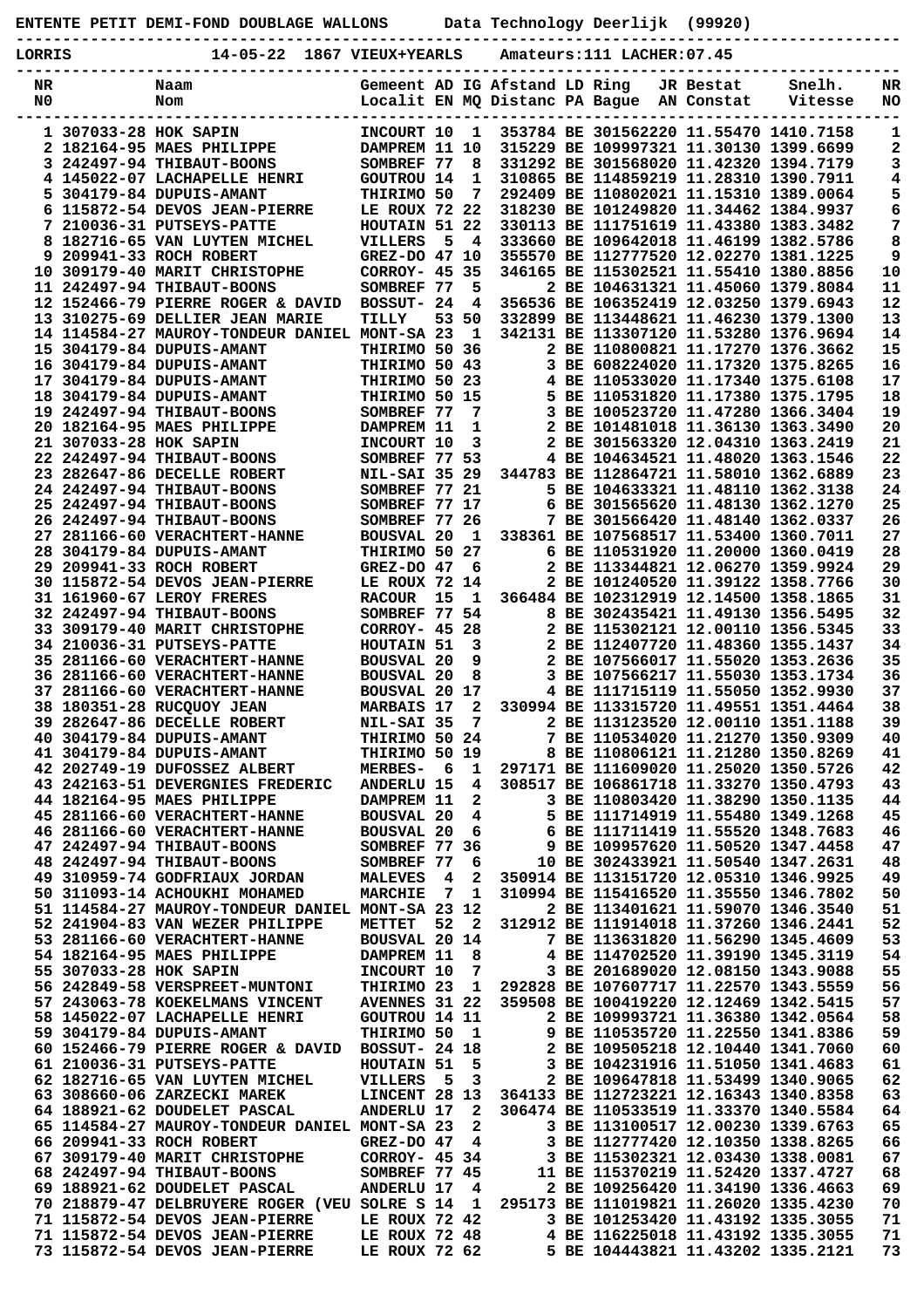|  | 74 282647-86 DECELLE ROBERT                                       | <b>NIL-SAI 35 14</b>                  |     |                         |                                        | 3 BE 106075819 12.03140 1335.1607      |                                   | 74         |
|--|-------------------------------------------------------------------|---------------------------------------|-----|-------------------------|----------------------------------------|----------------------------------------|-----------------------------------|------------|
|  | 75 308071-96 SCHELLEKENS ERIC                                     | MONT-SA 15                            |     | $\mathbf{1}$            |                                        | 344197 BE 106149219 12.02480 1335.1319 |                                   | 75         |
|  | 76 282647-86 DECELLE ROBERT                                       | NIL-SAI 35                            |     | 5                       |                                        | 4 BE 106072919 12.03380 1333.0958      |                                   | 76         |
|  | 77 308071-96 SCHELLEKENS ERIC                                     | MONT-SA 15 11                         |     |                         |                                        | 2 BE 113342520 12.03120 1333.0635      |                                   | 77         |
|  | 78 309901-83 HANNON YVES                                          | CORROY- 15                            |     | 1                       |                                        | 346988 BE 113530021 12.05190 1332.9458 |                                   | 78         |
|  | 79 152466-79 PIERRE ROGER & DAVID                                 | BOSSUT- 24                            |     | 1                       |                                        | 3 BE 106364119 12.12380 1332.1808      |                                   | 79         |
|  | 80 281166-60 VERACHTERT-HANNE                                     | <b>BOUSVAL 20</b>                     |     | 5                       |                                        | 8 BE 111715019 11.59010 1332.0425      |                                   | 80         |
|  | 81 304179-84 DUPUIS-AMANT                                         | THIRIMO 50 31                         |     |                         |                                        | 10 BE 110803921 11.24320 1331.9572     |                                   | 81         |
|  | 82 242497-94 THIBAUT-BOONS                                        | SOMBREF 77 49                         |     |                         |                                        | 12 BE 100518220 11.53450 1331.8271     |                                   | 82         |
|  | 83 242497-94 THIBAUT-BOONS                                        | SOMBREF 77 18                         |     |                         |                                        | 13 BE 302436621 11.53470 1331.6487     |                                   | 83         |
|  | 84 304179-84 DUPUIS-AMANT                                         | THIRIMO 50 30                         |     |                         |                                        | 11 BE 110816419 11.24360 1331.5528     |                                   | 84         |
|  | 85 210036-31 PUTSEYS-PATTE                                        | HOUTAIN 51                            |     | 1                       |                                        | 4 BE 112402120 11.53030 1330.8325      |                                   | 85         |
|  | 86 181310-17 COLETTE-THIRIONET                                    | <b>TILLIER 21</b>                     |     | 4                       |                                        | 345008 BE 103938619 12.04170 1330.6216 |                                   | 86         |
|  | 87 243249-70 BONNEJONNE-PRETER                                    | <b>VELAINE 12</b>                     |     | 9                       |                                        | 324885 BE 100583120 11.49160 1330.0423 |                                   | 87         |
|  | 88 281166-60 VERACHTERT-HANNE                                     | BOUSVAL 20 12                         |     |                         |                                        | 9 BE 101171718 11.59250 1329.9482      |                                   | 88         |
|  | 89 115872-54 DEVOS JEAN-PIERRE                                    | LE ROUX 72 39                         |     |                         |                                        | 6 BE 101250020 11.44172 1329.9111      |                                   | 89         |
|  | 90 210036-31 PUTSEYS-PATTE                                        | HOUTAIN 51 23                         |     |                         |                                        | 5 BE 112204221 11.53150 1329.7603      |                                   | 90         |
|  | 91 281166-60 VERACHTERT-HANNE                                     | <b>BOUSVAL 20</b>                     |     | 3                       |                                        | 10 BE 113632620 11.59290 1329.5998     |                                   | 91         |
|  | 92 148761-60 DEFRENE THIERRY                                      | <b>ONOZ</b>                           | 38  | $\mathbf{2}$            |                                        | 329900 BE 103106619 11.53109 1329.2682 |                                   | 92         |
|  | 93 304179-84 DUPUIS-AMANT                                         | THIRIMO 50 17                         |     |                         |                                        | 12 BE 110532820 11.25010 1329.0311     |                                   | 93         |
|  | 94 304179-84 DUPUIS-AMANT                                         | THIRIMO 50 14                         |     |                         |                                        | 13 BE 112818419 11.25040 1328.7292     |                                   | 94         |
|  | 95 242497-94 THIBAUT-BOONS                                        | SOMBREF 77 38                         |     |                         |                                        | 14 BE 115374919 11.54200 1328.7112     |                                   | 95         |
|  | 96 242497-94 THIBAUT-BOONS                                        | SOMBREF 77 40                         |     |                         |                                        | 15 BE 115371819 11.54230 1328.4448     |                                   | 96         |
|  | 97 243063-78 KOEKELMANS VINCENT                                   | <b>AVENNES 31 28</b>                  |     |                         |                                        | 2 BE 100422520 12.15389 1328.3215      |                                   | 97         |
|  | 98 242497-94 THIBAUT-BOONS                                        | SOMBREF 77 22                         |     |                         |                                        | 16 BE 104630421 11.54250 1328.2673     |                                   | 98         |
|  | 99 242849-58 VERSPREET-MUNTONI                                    | THIRIMO 23                            |     | 7                       |                                        | 2 BE 111629820 11.25300 1328.0181      |                                   | 99         |
|  | 100 209941-33 ROCH ROBERT                                         | GREZ-DO 47 21                         |     |                         |                                        | 4 BE 112778020 12.12470 1327.8272      |                                   | 100        |
|  | 101 304179-84 DUPUIS-AMANT                                        | THIRIMO 50                            |     | 3                       |                                        | 14 BE 110812819 11.25130 1327.8241     |                                   | 101        |
|  | 102   218879-47 DELBRUYERE ROGER (VEU SOLRE S 14 13               |                                       |     |                         |                                        | 2 BE 111112021 11.27190 1327.7142      |                                   | 102        |
|  | 103 304179-84 DUPUIS-AMANT                                        | <b>THIRIMO 50 40</b>                  |     |                         |                                        | 15 BE 110530520 11.25170 1327.4223     |                                   | 103        |
|  | 104 114584-27 MAUROY-TONDEUR DANIEL MONT-SA 23                    |                                       |     |                         |                                        | 4 BE 113305320 12.02490 1327.0321      |                                   | 104        |
|  | 105 115912-94 GENOT EMMANUEL                                      |                                       | 9   | 6<br>2                  |                                        | 359797 BE 103263321 12.16080 1327.0113 |                                   | 105        |
|  |                                                                   | <b>HANNUT</b>                         |     |                         |                                        |                                        |                                   |            |
|  | 106 309179-40 MARIT CHRISTOPHE                                    | CORROY- 45                            |     | 8                       |                                        | 4 BE 113382620 12.05540 1326.8110      |                                   | 106        |
|  |                                                                   | BOUSVAL 20 11                         |     |                         |                                        | 11 BE 101176618 12.00050 1326.4724     |                                   | 107        |
|  | 108 309179-40 MARIT CHRISTOPHE                                    | CORROY- 45 23                         |     |                         |                                        | 5 BE 113371420 12.06040 1325.9640      |                                   | 108        |
|  | 109 282832-77 DEREUX FABRICE                                      | PERWEZ                                |     | 34 30                   |                                        | 347780 BE 112894420 12.07240 1325.3811 |                                   | 109        |
|  | 110 210036-31 PUTSEYS-PATTE                                       | HOUTAIN 51 14                         |     |                         |                                        | 6 BE 111743919 11.54050 1325.3115      |                                   | 110        |
|  | 111 210036-31 PUTSEYS-PATTE                                       | HOUTAIN 51                            |     | $\overline{\mathbf{4}}$ |                                        | 7 BE 115982918 11.54080 1325.0455      |                                   | 111        |
|  | 112 303511-95 MESKENS CYPRIEN                                     | TEMPLOU 49 17                         |     |                         |                                        | 332106 BE 115511919 11.55540 1323.6588 |                                   | 112        |
|  | 113 215026-74 DELVEAUX LOUIS                                      | <b>CEROUX-</b>                        | - 6 | $\mathbf{1}$            |                                        | 342910 BE 113455820 12.04071 1323.3722 |                                   | 113        |
|  | 114 152466-79 PIERRE ROGER & DAVID                                | <b>BOSSUT- 24 23</b>                  |     |                         |                                        | 4 BE 112563021 12.14270 1323.1991      |                                   | 114        |
|  | 115 152466-79 PIERRE ROGER & DAVID                                | BOSSUT- 24                            |     | 6                       |                                        | 5 BE 106361519 12.14290 1323.0354      |                                   | 115        |
|  | 116 215026-74 DELVEAUX LOUIS                                      | CEROUX-                               | 6   | 3                       |                                        | 2 BE 113914417 12.04111 1323.0318      |                                   | 116        |
|  | 117 188921-62 DOUDELET PASCAL                                     | ANDERLU 17 14                         |     |                         |                                        | 3 BE 107305221 11.36390 1323.0045      |                                   | 117        |
|  | 118 282647-86 DECELLE ROBERT                                      | NIL-SAI 35 3                          |     |                         |                                        | 5 BE 106076019 12.05410 1322.6124      |                                   | 118        |
|  | 119 243063-78 KOEKELMANS VINCENT                                  | <b>AVENNES 31</b>                     |     | $\mathbf{1}$            |                                        | 3 BE 103987919 12.16499 1322.5391      |                                   | 119        |
|  | 120 243249-70 BONNEJONNE-PRETER                                   | <b>VELAINE 12 2</b>                   |     |                         |                                        | 2 BE 100540720 11.50440 1322.1039      |                                   | 120        |
|  | 121 243063-78 KOEKELMANS VINCENT                                  | <b>AVENNES 31 14</b>                  |     |                         |                                        | 4 BE 110760218 12.16569 1321.9717      |                                   | 121        |
|  | 122 115872-54 DEVOS JEAN-PIERRE                                   | LE ROUX 72 67                         |     |                         |                                        | 7 BE 104437721 11.45542 1320.9863      |                                   | 122        |
|  | 123 182424-64 DE BELS-CRETON                                      | LOBBES                                |     | 17 8                    |                                        | 304382 BE 109792421 11.35311 1320.4243 |                                   | 123        |
|  | 124 148761-60 DEFRENE THIERRY                                     | <b>ONOZ</b>                           | 38  | 4                       |                                        | 2 BE 103102619 11.54509 1320.4010      |                                   | 124        |
|  | 125 305323-64 VAN AVERMAET MARC                                   | $ST-GERV$ 16 3                        |     |                         | 336402 BE 106050919 11.59489 1320.1813 |                                        |                                   | 125        |
|  | 126 115872-54 DEVOS JEAN-PIERRE                                   | LE ROUX 72 13                         |     |                         |                                        | 8 BE 101252420 11.46062 1319.8905      |                                   | 126        |
|  | 127 282647-86 DECELLE ROBERT                                      | NIL-SAI 35                            |     | $\overline{4}$          |                                        | 6 BE 113123020 12.06140 1319.8277      |                                   | 127        |
|  | 128 115872-54 DEVOS JEAN-PIERRE                                   | LE ROUX 72                            |     | $\overline{\mathbf{2}}$ |                                        | 9 BE 104430919 11.46082 1319.7080      |                                   | 128        |
|  | 129 304179-84 DUPUIS-AMANT                                        | THIRIMO 50 10                         |     |                         | 16 BE 110803021 11.26360 1319.5352     |                                        |                                   | 129        |
|  | 130 282647-86 DECELLE ROBERT                                      | <b>NIL-SAI 35 16</b>                  |     |                         |                                        | 7 BE 106076119 12.06260 1318.8181      |                                   | 130        |
|  | 131 309606-79 GOMAND DIDIER                                       | TAVIERS 15 12                         |     |                         | 351635 BE 103971319 12.11390 1318.7137 |                                        |                                   | 131        |
|  | 132 304179-84 DUPUIS-AMANT                                        | THIRIMO 50 38                         |     |                         |                                        | 17 BE 110534220 11.26450 1318.6426     |                                   | 132        |
|  | 133 182164-95 MAES PHILIPPE                                       | DAMPREM 11                            |     | - 7                     |                                        | 5 BE 112679619 11.44040 1318.5820      |                                   | 133        |
|  | 134 166158-94 LISON AIMABLE                                       | WANFERC 4                             |     | 4                       |                                        | 325212 BE 101764920 11.51399 1318.4359 |                                   | 134        |
|  | 135 152466-79 PIERRE ROGER & DAVID                                | BOSSUT- 24                            |     | $\overline{7}$          |                                        | 6 BE 210954717 12.15260 1318.3878      |                                   | 135        |
|  | 136 115872-54 DEVOS JEAN-PIERRE                                   | LE ROUX 72 43                         |     |                         |                                        | 10 BE 104436419 11.46262 1318.0682     |                                   | 136        |
|  | 137 115872-54 DEVOS JEAN-PIERRE                                   | LE ROUX 72 51                         |     |                         |                                        | 11 BE 101247120 11.46292 1317.7953     |                                   | 137        |
|  | 138 152466-79 PIERRE ROGER & DAVID                                | BOSSUT- 24 2                          |     |                         |                                        | 7 BE 106369219 12.15350 1317.6569      |                                   | 138        |
|  | 139 242497-94 THIBAUT-BOONS                                       | SOMBREF 77 11                         |     |                         |                                        | 17 BE 301566220 11.56260 1317.6137     |                                   | 139        |
|  | 140 242497-94 THIBAUT-BOONS                                       | SOMBREF 77 12                         |     |                         |                                        | 18 BE 301567520 11.56280 1317.4390     |                                   | 140        |
|  | 141 281166-60 VERACHTERT-HANNE                                    | <b>BOUSVAL 20</b>                     |     | 7                       |                                        | 12 BE 111717919 12.01590 1316.6652     |                                   | 141        |
|  | 142 180351-28 RUCQUOY JEAN                                        | <b>MARBAIS 17</b>                     |     | 1                       |                                        | 2 BE 113313720 11.56261 1316.4198      |                                   | 142        |
|  | 143 210036-31 PUTSEYS-PATTE                                       | HOUTAIN 51                            |     | 9                       |                                        | 8 BE 115983418 11.55480 1316.2400      |                                   | 143        |
|  | 144 309179-40 MARIT CHRISTOPHE                                    | CORROY- 45 33                         |     |                         |                                        | 6 BE 113514021 12.08020 1316.0499      |                                   | 144        |
|  | 145 304179-84 DUPUIS-AMANT                                        | THIRIMO 50 12                         |     |                         |                                        | 18 BE 110801421 11.27130 1315.8734     |                                   | 145        |
|  | 146 303511-95 MESKENS CYPRIEN                                     | TEMPLOU 49 25                         |     |                         |                                        | 2 BE 115766718 11.57249 1315.7142      |                                   | 146        |
|  | 147 114584-27 MAUROY-TONDEUR DANIEL MONT-SA 23 11                 |                                       |     |                         |                                        | 5 BE 109204318 12.05080 1315.2140      |                                   | 147        |
|  | 148 114584-27 MAUROY-TONDEUR DANIEL MONT-SA 23                    |                                       |     | 7                       |                                        | 6 BE 113308920 12.05120 1314.8770      |                                   | 148        |
|  | 149 242163-51 DEVERGNIES FREDERIC                                 | <b>ANDERLU 15</b>                     |     | 2                       |                                        | 2 BE 106859618 11.39400 1314.7031      |                                   | 149        |
|  | 150 243063-78 KOEKELMANS VINCENT                                  | <b>AVENNES 31</b>                     |     | 3                       |                                        | 5 BE 100413920 12.18289 1314.5598      |                                   | 150        |
|  | 151 182716-65 VAN LUYTEN MICHEL                                   | VILLERS                               | 5   | $\mathbf{1}$            |                                        | 3 BE 113400220 11.58509 1314.4069      |                                   | 151        |
|  |                                                                   |                                       |     |                         |                                        |                                        |                                   |            |
|  |                                                                   |                                       |     |                         |                                        |                                        |                                   |            |
|  | 152 282647-86 DECELLE ROBERT<br>153 242163-51 DEVERGNIES FREDERIC | NIL-SAI 35 11<br><b>ANDERLU 15 13</b> |     |                         |                                        | 3 BE 109311220 11.39460 1314.1431      | 8 BE 113059517 12.07190 1314.3770 | 152<br>153 |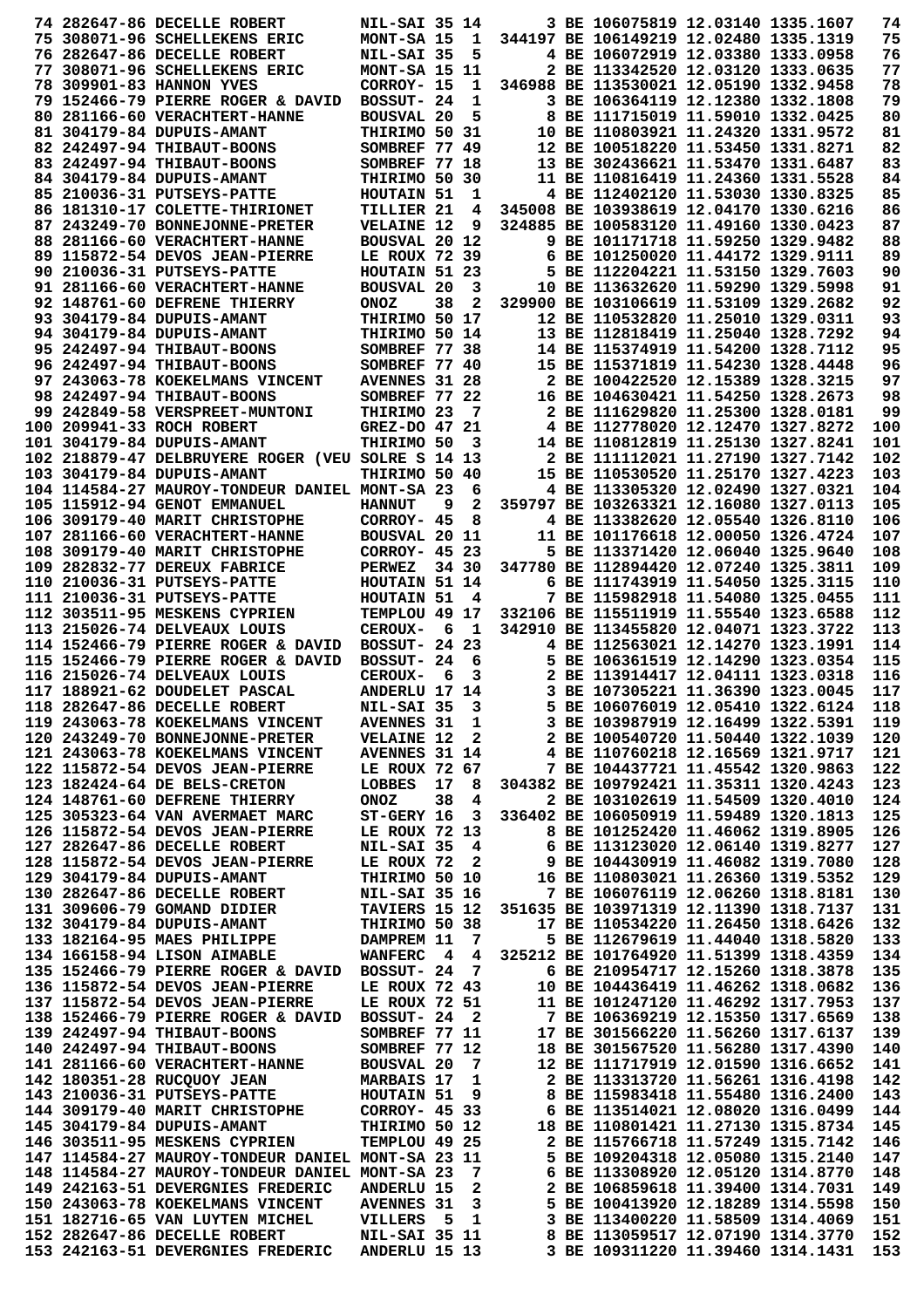|  | 154 152466-79 PIERRE ROGER & DAVID                                                 | <b>BOSSUT- 24 22</b>                         |     |                         | 8 BE 112562221 12.16260 1313.5306                                        |                                   | 154        |
|--|------------------------------------------------------------------------------------|----------------------------------------------|-----|-------------------------|--------------------------------------------------------------------------|-----------------------------------|------------|
|  | 155 180351-28 RUCOUOY JEAN                                                         | MARBAIS 17 10                                |     |                         | 3 BE 106123419 11.57071 1312.8518                                        |                                   | 155        |
|  | 156 282647-86 DECELLE ROBERT                                                       | <b>NIL-SAI 35 13</b>                         |     |                         | 9 BE 109214318 12.07490 1311.8765                                        |                                   | 156        |
|  | 157 115872-54 DEVOS JEAN-PIERRE                                                    | LE ROUX 72 56                                |     |                         | 12 BE 101247920 11.47442 1311.0092                                       |                                   | 157        |
|  | 158 242497-94 THIBAUT-BOONS                                                        | SOMBREF 77 13                                |     |                         | 19 BE 301565120 11.57440 1310.8362                                       |                                   | 158        |
|  |                                                                                    | LE ROUX 72 33                                |     |                         | 13 BE 111581618 11.47492 1310.5593                                       |                                   | 159        |
|  | 159 115872-54 DEVOS JEAN-PIERRE                                                    |                                              |     |                         |                                                                          |                                   |            |
|  | 160 307927-49 JACOB ANDREE                                                         | SAINT-D 12                                   |     | - 4                     | 338383 BE 101724920 12.03123 1310.5207                                   |                                   | 160        |
|  | 161 309179-40 MARIT CHRISTOPHE                                                     | CORROY- 45 44                                |     |                         | 7 BE 113514721 12.09160 1309.9079                                        |                                   | 161        |
|  | 162 181310-17 COLETTE-THIRIONET                                                    | <b>TILLIER 21</b>                            |     | 1                       | 2 BE 100318220 12.08260 1309.6596                                        |                                   | 162        |
|  | 163 180351-28 RUCQUOY JEAN                                                         | <b>MARBAIS 17</b>                            |     | 3                       | 4 BE 106125019 11.57441 1309.6484                                        |                                   | 163        |
|  | 164 115872-54 DEVOS JEAN-PIERRE                                                    | LE ROUX 72 24                                |     |                         | 14 BE 111577718 11.48002 1309.5705                                       |                                   | 164        |
|  | 165 148761-60 DEFRENE THIERRY                                                      | <b>ONOZ</b>                                  | 38  | 6                       | 3 BE 103100219 11.56559 1309.4821                                        |                                   | 165        |
|  | 166 148761-60 DEFRENE THIERRY                                                      | <b>ONOZ</b>                                  |     | 38 19                   | 4 BE 111038218 11.56599 1309.1356                                        |                                   | 166        |
|  | 167 148761-60 DEFRENE THIERRY                                                      | <b>ONOZ</b>                                  | 38  | 1                       | 5 BE 103101019 11.57029 1308.8759                                        |                                   | 167        |
|  | 168 148761-60 DEFRENE THIERRY                                                      | <b>ONOZ</b>                                  | 38  | 7                       | 6 BE 100006520 11.57039 1308.7894                                        |                                   | 168        |
|  | 168 148761-60 DEFRENE THIERRY                                                      | <b>ONOZ</b>                                  |     | 38 11                   | 7 BE 100013120 11.57039 1308.7894                                        |                                   | 168        |
|  |                                                                                    |                                              |     |                         |                                                                          |                                   |            |
|  | <b>170 114332-66 MEURANT ROBERT</b>                                                | CLERMON 11                                   |     | 1                       | 294414 BE 112772519 11.29590 1308.6036                                   |                                   | 170        |
|  | 171 148761-60 DEFRENE THIERRY                                                      | <b>ONOZ</b>                                  |     | 38 16                   | 8 BE 111037618 11.57119 1308.0975                                        |                                   | 171        |
|  | 172 162600-28 VERMYLEN DANIEL                                                      | <b>MARBAIS 22</b>                            |     | $\mathbf{2}$            | 331554 BE 106749019 11.58311 1307.8107                                   |                                   | 172        |
|  | 173 304179-84 DUPUIS-AMANT                                                         | THIRIMO 50                                   |     | 2                       | 19 BE 110537020 11.28360 1307.7326                                       |                                   | 173        |
|  | 174 181310-17 COLETTE-THIRIONET                                                    | TILLIER 21                                   |     | 6                       | 3 BE 100320520 12.08500 1307.6740                                        |                                   | 174        |
|  | 175 182164-95 MAES PHILIPPE                                                        | DAMPREM 11                                   |     | 4                       | 6 BE 110802620 11.46070 1307.3713                                        |                                   | 175        |
|  | 176 181310-17 COLETTE-THIRIONET                                                    | TILLIER 21                                   |     | 2                       | 4 BE 103941019 12.08540 1307.3437                                        |                                   | 176        |
|  | 177 115872-54 DEVOS JEAN-PIERRE                                                    | LE ROUX 72 19                                |     |                         | 15 BE 101249620 11.48282 1307.0604                                       |                                   | 177        |
|  | 178 243249-70 BONNEJONNE-PRETER                                                    | <b>VELAINE 12</b>                            |     | 5                       | 3 BE 100566720 11.53350 1306.9460                                        |                                   | 178        |
|  | 179 242849-58 VERSPREET-MUNTONI                                                    | THIRIMO 23                                   |     | 5                       | 3 BE 110822921 11.29080 1306.4902                                        |                                   | 179        |
|  | 180 310176-67 ANDREI CONSTANTIN                                                    | ZETRUD-                                      | 2   | 2                       | 364111 BE 115472319 12.23442 1306.2903                                   |                                   | 180        |
|  |                                                                                    |                                              |     |                         |                                                                          |                                   |            |
|  | 181 242497-94 THIBAUT-BOONS                                                        | SOMBREF 77                                   |     | 9                       | 20 BE 301567820 11.58420 1305.8415                                       |                                   | 181        |
|  | 182 188921-62 DOUDELET PASCAL                                                      | ANDERLU 17 16                                |     |                         | 4 BE 107304721 11.39440 1305.6262                                        |                                   | 182        |
|  | 183 281596-05 DIELS GERARD                                                         | LIMAL                                        | 32  | 8                       | 346558 BE 113037420 12.10340 1304.9755                                   |                                   | 183        |
|  | <b>184 304945-74 BRASSEUR RENE</b>                                                 | LOBBES                                       | 10  | 1                       | 303152 BE 109317820 11.37231 1304.5248                                   |                                   | 184        |
|  | 185 152466-79 PIERRE ROGER & DAVID                                                 | <b>BOSSUT- 24 15</b>                         |     |                         | 9 BE 113522620 12.18280 1303.7640                                        |                                   | 185        |
|  | 186 282647-86 DECELLE ROBERT                                                       | <b>NIL-SAI 35 22</b>                         |     |                         | 10 BE 106070619 12.09280 1303.6917                                       |                                   | 186        |
|  | 187 307927-49 JACOB ANDREE                                                         | SAINT-D 12 10                                |     |                         | 2 BE 101724320 12.04343 1303.6207                                        |                                   | 187        |
|  | 188 174698-01 HOTTART ROBERT                                                       | <b>BALATRE</b>                               | - 5 | 1                       | 329663 BE 114876217 11.57549 1303.4537                                   |                                   | 188        |
|  | 189 209941-33 ROCH ROBERT                                                          | $GREZ-DO$ 47                                 |     | 3                       | 5 BE 112773120 12.17480 1303.4091                                        |                                   | 189        |
|  | 190 209941-33 ROCH ROBERT                                                          |                                              |     |                         | 6 BE 105902319 12.17490 1303.3295                                        |                                   | 190        |
|  |                                                                                    | GREZ-DO 47 37                                |     |                         |                                                                          |                                   |            |
|  | 191 209941-33 ROCH ROBERT                                                          | GREZ-DO 47 36                                |     |                         | 7 BE 108734918 12.17510 1303.1702                                        |                                   | 191        |
|  | 192 210036-31 PUTSEYS-PATTE                                                        | HOUTAIN 51                                   |     | 2                       | 9 BE 112404120 11.58210 1302.9919                                        |                                   | 192        |
|  | 193 108877-43 DEGRANDE MARIE THERES COURT-S                                        |                                              | 6   | 5                       | 342592 BE 106157719 12.07570 1302.8789                                   |                                   | 193        |
|  | 194 242497-94 THIBAUT-BOONS                                                        | SOMBREF 77 19                                |     |                         | 21 BE 100522320 11.59170 1302.8459                                       |                                   | 194        |
|  | 195 283034-85 DEBRIGODE MICHEL                                                     | <b>VIEUX-G</b>                               | - 9 | 6                       | 334128 BE 112416720 12.01337 1302.3302                                   |                                   | 195        |
|  | 196 308660-06 ZARZECKI MAREK                                                       | LINCENT 28                                   |     | 8                       | 2 BE 105841119 12.24363 1302.3122                                        |                                   | 196        |
|  | 197 218879-47 DELBRUYERE ROGER (VEU SOLRE S 14 14                                  |                                              |     |                         | 3 BE 111016421 11.31450 1301.7552                                        |                                   | 197        |
|  | 198 114584-27 MAUROY-TONDEUR DANIEL MONT-SA 23 17                                  |                                              |     |                         | 7 BE 113307520 12.07530 1301.4557                                        |                                   | 198        |
|  | 199 209941-33 ROCH ROBERT                                                          | GREZ-DO 47 32                                |     |                         | 8 BE 105901619 12.18180 1301.0245                                        |                                   | 199        |
|  | 200 311093-14 ACHOUKHI MOHAMED                                                     | MARCHIE 7 2                                  |     |                         | 2 BE 110260220 11.44050 1300.7766                                        |                                   | 200        |
|  | 201 242497-94 THIBAUT-BOONS                                                        | SOMBREF 77 77                                |     |                         | 22 BE 104744321 11.59430 1300.6295                                       |                                   | 201        |
|  | 202 308660-06 ZARZECKI MAREK                                                       | <b>LINCENT 28 12</b>                         |     |                         | 3 BE 112722521 12.25003 1300.4518                                        |                                   |            |
|  |                                                                                    |                                              |     |                         |                                                                          |                                   | 202        |
|  | 203 241904-83 VAN WEZER PHILIPPE                                                   | METTET 52 11                                 |     |                         | 2 BE 104531219 11.45380 1300.3685                                        |                                   | 203        |
|  | 204 281166-60 VERACHTERT-HANNE                                                     | BOUSVAL 20 10                                |     |                         | 13 BE 113631120 12.05140 1300.2216                                       |                                   | 204        |
|  | 205 241904-83 VAN WEZER PHILIPPE                                                   | METTET 52 8                                  |     |                         | 3 BE 104535119 11.45400 1300.1884                                        |                                   | 205        |
|  | 206 180351-28 RUCQUOY JEAN                                                         | MARBAIS 17 17                                |     |                         |                                                                          |                                   | 206        |
|  | 207 180351-28 RUCQUOY JEAN                                                         | <b>MARBAIS 17 11</b>                         |     |                         |                                                                          | 5 BE 113472921 11.59361 1300.0465 |            |
|  |                                                                                    |                                              |     |                         | 6 BE 113870617 11.59391 1299.7912                                        |                                   | 207        |
|  | 208 304179-84 DUPUIS-AMANT                                                         | THIRIMO 50 25                                |     |                         |                                                                          |                                   | 208        |
|  | 209 242497-94 THIBAUT-BOONS                                                        | SOMBREF 77 47                                |     |                         | 20 BE 110536020 11.29580 1299.7881<br>23 BE 301565520 11.59540 1299.6940 |                                   | 209        |
|  |                                                                                    |                                              |     |                         |                                                                          |                                   | 210        |
|  | 210 243063-78 KOEKELMANS VINCENT AVENNES 31 30<br>211 241904-83 VAN WEZER PHILIPPE |                                              |     |                         | 6 BE 100410720 12.21369 1299.6692                                        |                                   |            |
|  |                                                                                    | <b>METTET 52 10</b>                          |     |                         | 4 BE 101842820 11.45490 1299.3785                                        |                                   | 211        |
|  | 212 209941-33 ROCH ROBERT                                                          | GREZ-DO 47 27                                |     |                         | 9 BE 112773420 12.18400 1299.2814                                        |                                   | 212        |
|  | 213 220302-15 SPRUYT EDDY                                                          | LOUPOIG 22 3                                 |     |                         | 332554 BE 101189218 12.00580 1299.2082                                   |                                   | 213        |
|  | 214 210036-31 PUTSEYS-PATTE                                                        | HOUTAIN 51 30                                |     |                         | 10 BE 112410620 11.59060 1299.1460                                       |                                   | 214        |
|  | 215 309179-40 MARIT CHRISTOPHE                                                     | CORROY- 45 12                                |     |                         | 8 BE 113384020 12.11310 1298.8494                                        |                                   | 215        |
|  | 216 304945-74 BRASSEUR RENE                                                        |                                              |     |                         | 2 BE 107467021 11.38241 1298.8425                                        |                                   | 216        |
|  | 217 168625-39 BAUCHE ANDRE                                                         |                                              |     |                         | 331995 BE 100035320 12.00409 1298.4701                                   |                                   | 217        |
|  | 218 168625-39 BAUCHE ANDRE                                                         | LOBBES 10 9<br>BOTHEY 25 20<br>BOTHEY 25 14  |     |                         | 2 BE 100032720 12.00429 1298.3008                                        |                                   | 218        |
|  | 219  282832-77  DEREUX  FABRICE                                                    | <b>PERWEZ</b>                                |     | 34 5                    | 2 BE 105736119 12.12580 1297.8480                                        |                                   | 219        |
|  | 220 307193-91 ADAM ANDRE                                                           | JODOIGN 6                                    |     | $\mathbf{1}$            | 359173 BE 112767920 12.21471 1297.6606                                   |                                   | 220        |
|  | 221 148761-60 DEFRENE THIERRY                                                      | <b>ONOZ</b>                                  |     | 38 35                   | 9 BE 103056421 11.59139 1297.6354                                        |                                   | 221        |
|  | 222 303511-95 MESKENS CYPRIEN                                                      | TEMPLOU 49 28                                |     |                         | 3 BE 114936317 12.00560 1297.6270                                        |                                   | 222        |
|  |                                                                                    |                                              |     |                         |                                                                          |                                   |            |
|  | 223 182164-95 MAES PHILIPPE                                                        | DAMPREM 11                                   |     | $\overline{\mathbf{3}}$ |                                                                          |                                   | 223        |
|  | 224 303511-95 MESKENS CYPRIEN                                                      | TEMPLOU 49 6                                 |     |                         | 7 BE 106581319 11.47570 1297.5057<br>4 BE 103036819 12.01000 1297.2891   |                                   | 224        |
|  | 225 242497-94 THIBAUT-BOONS                                                        | SOMBREF 77 37                                |     |                         | 24 BE 109957920 12.00280 1296.8111                                       |                                   | 225        |
|  | 226 304179-84 DUPUIS-AMANT                                                         | THIRIMO 50 48                                |     |                         | 21 BE 110533420 11.30320 1296.5223                                       |                                   | 226        |
|  | 227 305323-64 VAN AVERMAET MARC                                                    | $ST-GERV$ 16 6                               |     |                         | 2 BE 113397520 12.04279 1296.5217                                        |                                   | 227        |
|  | 228 187583-82 VANDERLINDEN-DE BRUYN OVERIJS                                        |                                              |     | 82                      | 352720 BE 212125018 12.17080 1296.1293                                   |                                   | 228        |
|  | 229 182424-64 DE BELS-CRETON                                                       | LOBBES 17 12                                 |     |                         | 2 BE 111875620 11.39511 1296.0606                                        |                                   | 229        |
|  | 230 115872-54 DEVOS JEAN-PIERRE                                                    | LE ROUX 72 49                                |     |                         | 16 BE 101242120 11.50351 1295.8039                                       |                                   | 230        |
|  | 231 115872-54 DEVOS JEAN-PIERRE                                                    | LE ROUX 72 69                                |     |                         | 17 BE 104436721 11.50371 1295.6280                                       |                                   | 231        |
|  | 232 243063-78 KOEKELMANS VINCENT<br>233 115872-54 DEVOS JEAN-PIERRE                | <b>AVENNES 31 17</b><br><b>LE ROUX 72 54</b> |     |                         | 7 BE 103803719 12.22289 1295.6099<br>18 BE 101248220 11.50391 1295.4522  |                                   | 232<br>233 |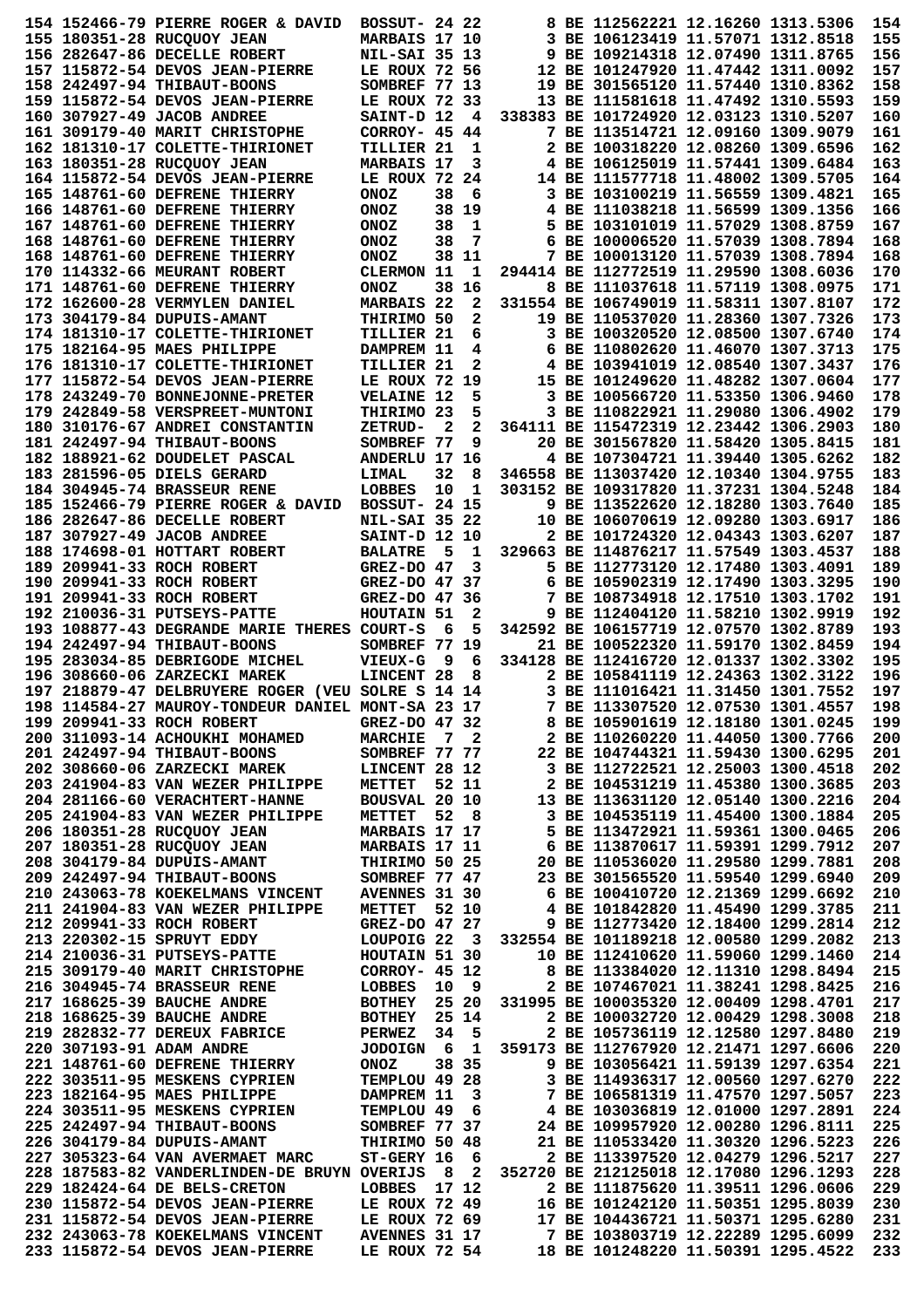|                         | 234 115872-54 DEVOS JEAN-PIERRE                                                                                     | LE ROUX 72 58        |              |                         |                                        | 19 BE 115517719 11.50421 1295.1886                                                                                                                                                                                           |                                                                          | 234        |
|-------------------------|---------------------------------------------------------------------------------------------------------------------|----------------------|--------------|-------------------------|----------------------------------------|------------------------------------------------------------------------------------------------------------------------------------------------------------------------------------------------------------------------------|--------------------------------------------------------------------------|------------|
|                         | 235 310275-69 DELLIER JEAN MARIE                                                                                    | TILLY                |              | 53 48                   |                                        | 2 BE 113360720 12.02020 1295.1589                                                                                                                                                                                            |                                                                          | 235        |
|                         | 236 242163-51 DEVERGNIES FREDERIC                                                                                   | <b>ANDERLU 15</b>    |              | 5                       |                                        | 4 BE 106858618 11.43130 1295.1109                                                                                                                                                                                            |                                                                          | 236        |
|                         | 237 115872-54 DEVOS JEAN-PIERRE                                                                                     | LE ROUX 72           |              | 1                       |                                        | 20 BE 101249420 11.50431 1295.1008                                                                                                                                                                                           |                                                                          | 237        |
|                         | 238 242497-94 THIBAUT-BOONS                                                                                         | SOMBREF 77 28        |              |                         |                                        | 25 BE 104632821 12.00500 1294.9524                                                                                                                                                                                           |                                                                          | 238        |
|                         | 238 242497-94 THIBAUT-BOONS                                                                                         | SOMBREF 77 30        |              |                         |                                        | 26 BE 302435121 12.00500 1294.9524                                                                                                                                                                                           |                                                                          | 238        |
|                         |                                                                                                                     |                      |              |                         |                                        | 4 BE 106013919 12.02469 1294.3512                                                                                                                                                                                            |                                                                          |            |
|                         | 240 182716-65 VAN LUYTEN MICHEL                                                                                     | VILLERS              | - 5          | 5                       |                                        |                                                                                                                                                                                                                              |                                                                          | 240        |
|                         | 241 303511-95 MESKENS CYPRIEN                                                                                       | TEMPLOU 49 33        |              |                         |                                        | 5 BE 115528019 12.01400 1293.9195                                                                                                                                                                                            |                                                                          | 241        |
|                         | 242 122748-43 MALOTEAUX RAYMOND                                                                                     | LAMBUSA 15           |              | 2                       |                                        | 322694 BE 110705020 11.54241 1293.8727                                                                                                                                                                                       |                                                                          | 242        |
|                         | 243 302172-17 VANDIEST JEAN-BAPTIST AISCHE- 12                                                                      |                      |              | 9                       |                                        | 345957 BE 107227019 12.12260 1293.6196                                                                                                                                                                                       |                                                                          | 243        |
|                         | 244 282647-86 DECELLE ROBERT                                                                                        | NIL-SAI 35           |              | 8                       |                                        | 11 BE 109219318 12.11350 1293.3404                                                                                                                                                                                           |                                                                          | 244        |
|                         | 245 114584-27 MAUROY-TONDEUR DANIEL MONT-SA 23                                                                      |                      |              | 9                       |                                        | 8 BE 113103817 12.09330 1293.2565                                                                                                                                                                                            |                                                                          | 245        |
|                         | 246 303511-95 MESKENS CYPRIEN                                                                                       | TEMPLOU 49           |              | 2                       |                                        | 6 BE 111722518 12.01490 1293.1637                                                                                                                                                                                            |                                                                          | 246        |
|                         | 247 303511-95 MESKENS CYPRIEN                                                                                       | TEMPLOU 49 13        |              |                         |                                        | 7 BE 103049619 12.01499 1293.0882                                                                                                                                                                                            |                                                                          | 247        |
|                         | 248 180351-28 RUCOUOY JEAN                                                                                          | <b>MARBAIS 17</b>    |              | 8                       |                                        | 7 BE 106014819 12.00591 1293.0211                                                                                                                                                                                            |                                                                          | 248        |
|                         | 249 152466-79 PIERRE ROGER & DAVID                                                                                  | BOSSUT- 24           |              | 5                       |                                        | 10 BE 211551819 12.20450 1292.9683                                                                                                                                                                                           |                                                                          | 249        |
|                         | 250 180351-28 RUCQUOY JEAN                                                                                          | MARBAIS 17 15        |              |                         |                                        | 8 BE 113310120 12.01001 1292.9369                                                                                                                                                                                            |                                                                          | 250        |
|                         | 251 307927-49 JACOB ANDREE                                                                                          |                      |              |                         |                                        | 3 BE 101721320 12.06443 1292.8294                                                                                                                                                                                            |                                                                          | 251        |
|                         |                                                                                                                     | SAINT-D 12           |              | 8                       |                                        |                                                                                                                                                                                                                              |                                                                          |            |
|                         | 252 303511-95 MESKENS CYPRIEN                                                                                       | TEMPLOU 49 18        |              |                         |                                        | 8 BE 103040019 12.01539 1292.7526                                                                                                                                                                                            |                                                                          | 252        |
|                         | 253 302172-17 VANDIEST JEAN-BAPTIST AISCHE- 12                                                                      |                      |              | 3                       |                                        | 2 BE 105935519 12.12370 1292.7334                                                                                                                                                                                            |                                                                          | 253        |
|                         | 254 242163-51 DEVERGNIES FREDERIC                                                                                   | <b>ANDERLU 15</b>    |              | 1                       |                                        | 5 BE 109311420 11.43420 1292.4885                                                                                                                                                                                            |                                                                          | 254        |
|                         | 254 242163-51 DEVERGNIES FREDERIC                                                                                   | ANDERLU 15 14        |              |                         |                                        | 6 BE 109313520 11.43420 1292.4885                                                                                                                                                                                            |                                                                          | 254        |
|                         | 256 243063-78 KOEKELMANS VINCENT                                                                                    | <b>AVENNES 31 10</b> |              |                         |                                        | 8 BE 110759418 12.23099 1292.4272                                                                                                                                                                                            |                                                                          | 256        |
|                         | 257 179906-68 DENAMUR JEAN-POL                                                                                      | MERBES- 10           |              | 1                       |                                        | 297052 BE 111598020 11.34510 1292.3733                                                                                                                                                                                       |                                                                          | 257        |
|                         | 258 281166-60 VERACHTERT-HANNE                                                                                      | <b>BOUSVAL 20 18</b> |              |                         |                                        | 14 BE 113632720 12.06510 1292.1940                                                                                                                                                                                           |                                                                          | 258        |
|                         | 259 243063-78 KOEKELMANS VINCENT                                                                                    | <b>AVENNES 31 26</b> |              |                         |                                        | 9 BE 100424920 12.23139 1292.1175                                                                                                                                                                                            |                                                                          | 259        |
|                         | 260 210036-31 PUTSEYS-PATTE                                                                                         | HOUTAIN 51 19        |              |                         |                                        | 11 BE 112207221 12.00300 1292.0274                                                                                                                                                                                           |                                                                          | 260        |
|                         | 261 242497-94 THIBAUT-BOONS                                                                                         | SOMBREF 77 65        |              |                         |                                        | 27 BE 415927820 12.01250 1292.0065                                                                                                                                                                                           |                                                                          | 261        |
|                         |                                                                                                                     |                      |              |                         |                                        |                                                                                                                                                                                                                              |                                                                          | 262        |
|                         | 262 303511-95 MESKENS CYPRIEN                                                                                       | TEMPLOU 49 35        |              |                         |                                        | 9 BE 105150419 12.02030 1291.9899                                                                                                                                                                                            |                                                                          |            |
|                         | 263 210036-31 PUTSEYS-PATTE                                                                                         | HOUTAIN 51           |              | - 8                     |                                        | 12 BE 112203421 12.00320 1291.8589                                                                                                                                                                                           |                                                                          | 263        |
|                         | 264 209941-33 ROCH ROBERT                                                                                           | GREZ-DO 47 23        |              |                         |                                        | 10 BE 109377316 12.20190 1291.4946                                                                                                                                                                                           |                                                                          | 264        |
|                         | 265 302172-17 VANDIEST JEAN-BAPTIST AISCHE- 12                                                                      |                      |              | 6                       |                                        | 3 BE 105935819 12.12560 1291.2055                                                                                                                                                                                            |                                                                          | 265        |
|                         | 266 114584-27 MAUROY-TONDEUR DANIEL MONT-SA 23 13                                                                   |                      |              |                         |                                        | 9 BE 113403021 12.10000 1291.0604                                                                                                                                                                                            |                                                                          | 266        |
|                         | 267 188921-62 DOUDELET PASCAL                                                                                       | ANDERLU 17 11        |              |                         |                                        | 5 BE 107407621 11.42250 1290.8698                                                                                                                                                                                            |                                                                          | 267        |
|                         | 268 180351-28 RUCQUOY JEAN                                                                                          | MARBAIS 17 14        |              |                         |                                        | 9 BE 109278618 12.01251 1290.8359                                                                                                                                                                                            |                                                                          | 268        |
|                         | 269 210036-31 PUTSEYS-PATTE                                                                                         | HOUTAIN 51 46        |              |                         |                                        | 13 BE 112202721 12.00450 1290.7644                                                                                                                                                                                           |                                                                          | 269        |
|                         | 270 281166-60 VERACHTERT-HANNE                                                                                      | BOUSVAL 20 13        |              |                         |                                        | 15 BE 111715819 12.07090 1290.7152                                                                                                                                                                                           |                                                                          | 270        |
|                         | 271 209941-33 ROCH ROBERT                                                                                           | GREZ-DO 47 46        |              |                         |                                        | 11 BE 105903419 12.20290 1290.7133                                                                                                                                                                                           |                                                                          | 271        |
|                         |                                                                                                                     |                      |              |                         |                                        |                                                                                                                                                                                                                              |                                                                          |            |
|                         | 272 310176-67 ANDREI CONSTANTIN                                                                                     | <b>ZETRUD-</b>       | $\mathbf{2}$ | - 1                     |                                        | 2 BE 112798820 12.27072 1290.6246                                                                                                                                                                                            |                                                                          | 272        |
|                         | 273 209941-33 ROCH ROBERT                                                                                           | GREZ-DO 47 13        |              |                         |                                        | 12 BE 105903019 12.20310 1290.5571                                                                                                                                                                                           |                                                                          | 273        |
|                         | 274 241904-83 VAN WEZER PHILIPPE                                                                                    | METTET               |              | 52 12                   |                                        | 5 BE 101844320 11.47280 1290.5362                                                                                                                                                                                            |                                                                          | 274        |
|                         | 275 302172-17 VANDIEST JEAN-BAPTIST AISCHE- 12                                                                      |                      |              | 1                       |                                        | 4 BE 101579720 12.13060 1290.4028                                                                                                                                                                                            |                                                                          | 275        |
|                         | 276 209941-33 ROCH ROBERT                                                                                           | GREZ-DO 47 15        |              |                         |                                        | 13 BE 112772020 12.20330 1290.4010                                                                                                                                                                                           |                                                                          | 276        |
|                         | 277 307927-49 JACOB ANDREE                                                                                          | SAINT-D 12           |              | 3                       |                                        | 4 BE 103022919 12.07143 1290.3644                                                                                                                                                                                            |                                                                          | 277        |
|                         | 278 180351-28 RUCQUOY JEAN                                                                                          | MARBAIS 17 13        |              |                         |                                        | 10 BE 109588018 12.01321 1290.2489                                                                                                                                                                                           |                                                                          | 278        |
|                         | 279 241904-83 VAN WEZER PHILIPPE                                                                                    | METTET 52 6          |              |                         |                                        | 6 BE 101845520 11.47320 1290.1814                                                                                                                                                                                            |                                                                          | 279        |
|                         | 280 282832-77 DEREUX FABRICE                                                                                        | <b>PERWEZ</b> 34 28  |              |                         |                                        | 3 BE 112896620 12.14370 1289.9054                                                                                                                                                                                            |                                                                          | 280        |
|                         | 281 241904-83 VAN WEZER PHILIPPE                                                                                    | <b>METTET</b>        |              | 52 9                    |                                        | 7 BE 101846620 11.47390 1289.5611                                                                                                                                                                                            |                                                                          | 281        |
|                         | 282 114584-27 MAUROY-TONDEUR DANIEL MONT-SA 23 10                                                                   |                      |              |                         |                                        | 10 BE 113400621 12.10200 1289.4384                                                                                                                                                                                           |                                                                          | 282        |
|                         | 283 215026-74 DELVEAUX LOUIS                                                                                        | <b>CEROUX-</b>       |              | 64                      |                                        | 3 BE 106126119 12.10571 1289.3696                                                                                                                                                                                            |                                                                          | 283        |
|                         | 284 187583-82 VANDERLINDEN-DE BRUYN OVERIJS                                                                         |                      |              | 8 5                     |                                        | 2 BE 205642420 12.18340 1289.3384                                                                                                                                                                                            |                                                                          | 284        |
|                         | 285 148761-60 DEFRENE THIERRY                                                                                       | ONOZ                 |              | 38 30                   |                                        |                                                                                                                                                                                                                              |                                                                          |            |
|                         |                                                                                                                     |                      |              |                         |                                        |                                                                                                                                                                                                                              |                                                                          |            |
|                         | 286 282647-86 DECELLE ROBERT                                                                                        |                      |              |                         |                                        |                                                                                                                                                                                                                              |                                                                          | 285        |
|                         |                                                                                                                     | NIL-SAI 35 2         |              |                         |                                        |                                                                                                                                                                                                                              | 10 BE 103050821 12.00529 1289.2678<br>12 BE 109219618 12.12260 1289.2297 | 286        |
|                         | 287 304179-84 DUPUIS-AMANT                                                                                          | THIRIMO 50 47        |              |                         |                                        | 22 BE 110538620 11.31490 1289.1866                                                                                                                                                                                           |                                                                          | 287        |
|                         |                                                                                                                     |                      |              |                         |                                        | 16 BE 111714819 12.07280 1289.1580                                                                                                                                                                                           |                                                                          | 288        |
|                         | 288  281166-60  VERACHTERT-HANNE  BOUSVAL  20  15<br>289 120742-74 MELAIN MARC-FELIX                                | <b>RIXENSA 9 8</b>   |              |                         |                                        | 346668 BE 105446519 12.13561 1289.0401                                                                                                                                                                                       |                                                                          | 289        |
|                         | 290 114584-27 MAUROY-TONDEUR DANIEL MONT-SA 23 22                                                                   |                      |              |                         |                                        | 11 BE 113406321 12.10260 1288.9527                                                                                                                                                                                           |                                                                          | 290        |
|                         | 291 304179-84 DUPUIS-AMANT                                                                                          | THIRIMO 50 35        |              |                         |                                        | 23 BE 110817719 11.31520 1288.9024                                                                                                                                                                                           |                                                                          | 291        |
|                         | 292 300044-23 BALEAU JEAN JACQUES                                                                                   | MOIGNEL 16 8         |              |                         |                                        | 322320 BE 101820720 11.55051 1288.8418                                                                                                                                                                                       |                                                                          | 292        |
|                         |                                                                                                                     |                      |              |                         |                                        |                                                                                                                                                                                                                              |                                                                          |            |
| 293 307033-28 HOK SAPIN |                                                                                                                     | INCOURT 10 2         |              |                         |                                        | 4 BE 611114220 12.19310 1288.7524                                                                                                                                                                                            |                                                                          | 293        |
|                         | 294 303511-95 MESKENS CYPRIEN                                                                                       | TEMPLOU 49 11        |              |                         |                                        |                                                                                                                                                                                                                              |                                                                          | 294        |
|                         | 295 304179-84 DUPUIS-AMANT                                                                                          | THIRIMO 50 46        |              |                         |                                        |                                                                                                                                                                                                                              |                                                                          | 295        |
|                         | 296 108877-43 DEGRANDE MARIE THERES COURT-S 6 4                                                                     |                      |              |                         |                                        |                                                                                                                                                                                                                              |                                                                          | 296        |
|                         | 297 188921-62 DOUDELET PASCAL                                                                                       | ANDERLU 17 10        |              |                         |                                        |                                                                                                                                                                                                                              |                                                                          | 297        |
|                         | 298 308660-06 ZARZECKI MAREK                                                                                        | LINCENT 28 21        |              |                         |                                        | 10 BE 103036419 12.02440 1288.5644<br>24 BE 110810119 11.31570 1288.4292<br>2 BE 600101620 12.10570 1288.1820<br>6 BE 109302220 11.42550 1288.1569<br>4 BE 112729521 12.27433 1287.9558<br>4 BE 112729521 12.27433 1287.9558 |                                                                          | 298        |
|                         | 299 152466-79 PIERRE ROGER & DAVID                                                                                  | <b>BOSSUT- 24 21</b> |              |                         |                                        | 11 BE 112562321 12.22000 1287.1336                                                                                                                                                                                           |                                                                          | 299        |
|                         | 300 302370-21 SEBILLE FRANCIS                                                                                       | MONTIGN 21 16        |              |                         |                                        | 307203 BE 106871317 11.43429 1286.9028                                                                                                                                                                                       |                                                                          | 300        |
|                         | 301 302370-21 SEBILLE FRANCIS                                                                                       | MONTIGN 21 14        |              |                         |                                        | 2 BE 112798419 11.43449 1286.7231                                                                                                                                                                                            |                                                                          | 301        |
|                         | 302 179906-68 DENAMUR JEAN-POL                                                                                      | MERBES- 10 4         |              |                         |                                        | 2 BE 109966319 11.35540 1286.4963                                                                                                                                                                                            |                                                                          | 302        |
|                         | 303 168625-39 BAUCHE ANDRE                                                                                          | BOTHEY 25            |              | 3                       |                                        | 3 BE 111650618 12.03039 1286.4782                                                                                                                                                                                            |                                                                          | 303        |
|                         | 304 148896-01 LELOIR GONZALES                                                                                       | MONT-SU 31           |              | $7\overline{ }$         |                                        | 312302 BE 119319615 11.47470 1286.3404                                                                                                                                                                                       |                                                                          | 304        |
| 305 307033-28 HOK SAPIN |                                                                                                                     | INCOURT 10           |              | 8                       |                                        | 5 BE 302467421 12.20020 1286.3314                                                                                                                                                                                            |                                                                          | 305        |
|                         |                                                                                                                     | MONT-SA 15           |              |                         |                                        |                                                                                                                                                                                                                              |                                                                          |            |
|                         | 306 308071-96 SCHELLEKENS ERIC                                                                                      |                      |              |                         |                                        | 3 BE 106148719 12.12350 1286.3170                                                                                                                                                                                            |                                                                          | 306        |
|                         | 307 115872-54 DEVOS JEAN-PIERRE                                                                                     | LE ROUX 72 36        |              |                         | $\begin{array}{c} 8 \\ 36 \end{array}$ | 21 BE 104441619 11.52241 1286.2888                                                                                                                                                                                           |                                                                          | 307        |
|                         | 308 114332-66 MEURANT ROBERT                                                                                        | <b>CLERMON 11 4</b>  |              |                         |                                        | 2 BE 110277220 11.33540 1286.2123                                                                                                                                                                                            |                                                                          | 308        |
|                         | 309 309179-40 MARIT CHRISTOPHE                                                                                      | CORROY- 45 4         |              |                         |                                        | 9 BE 109192418 12.14090 1286.1416                                                                                                                                                                                            |                                                                          | 309        |
|                         | 310 115872-54 DEVOS JEAN-PIERRE                                                                                     | LE ROUX 72 18        |              |                         |                                        |                                                                                                                                                                                                                              |                                                                          | 310        |
|                         | 311 281166-60 VERACHTERT-HANNE                                                                                      | <b>BOUSVAL 20</b>    |              | $\overline{\mathbf{2}}$ |                                        | 17 BE 107568617 12.08080 1285.8918                                                                                                                                                                                           |                                                                          | 311        |
|                         | 312 114584-27 MAUROY-TONDEUR DANIEL MONT-SA 23 5 12 BE 110602916 12.11040 1285.8845<br>313 282647-86 DECELLE ROBERT | NIL-SAI 35 18        |              |                         |                                        | 13 BE 113052917 12.13080 1285.8640                                                                                                                                                                                           |                                                                          | 312<br>313 |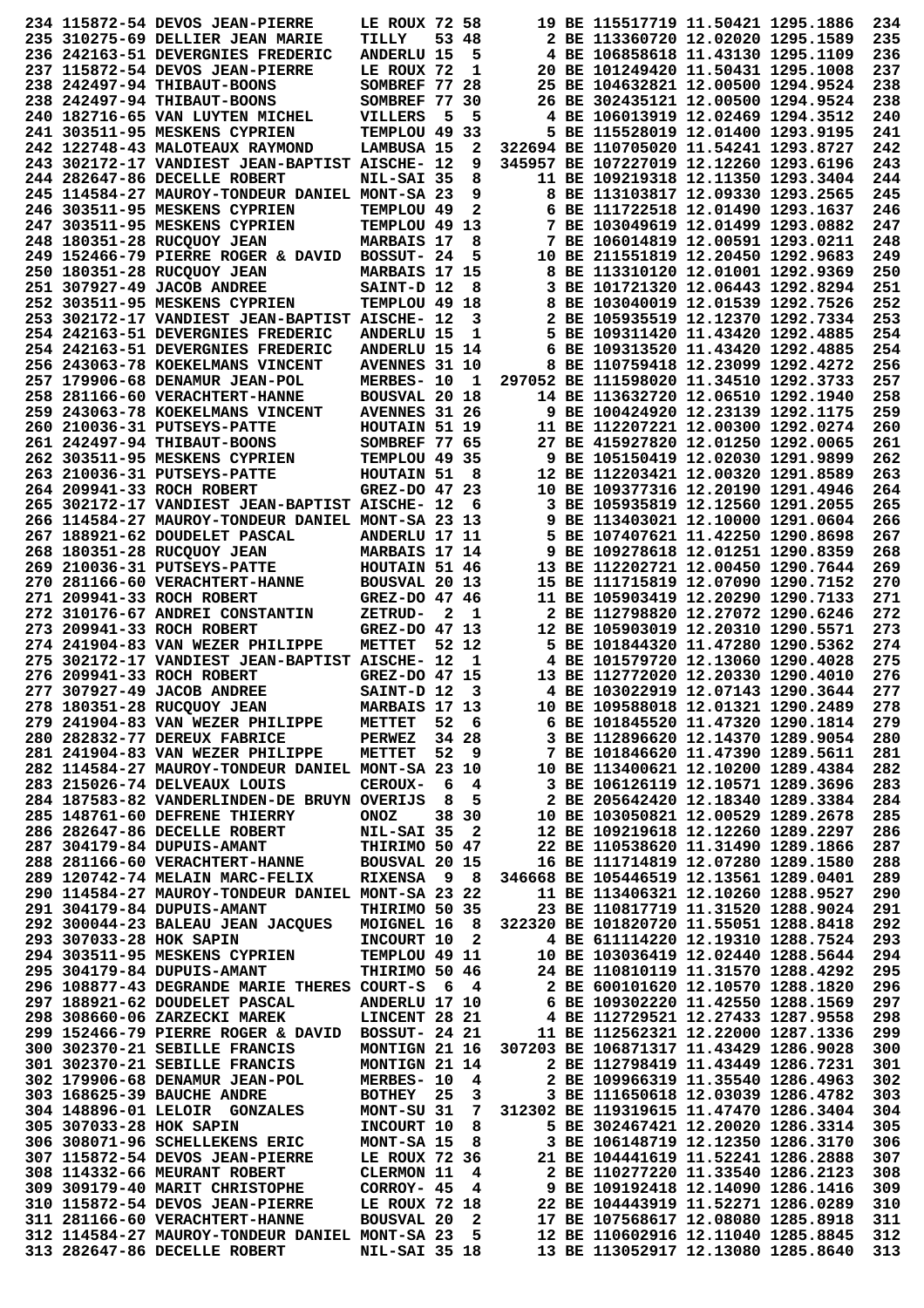|  | 314 226792-06 DELSTANCHE-GOFFARD                                         | <b>BIERGES 16</b>             |        | 4                       |  | 350162 BE 112503821 12.17198 1285.8003                                  |  | 314        |
|--|--------------------------------------------------------------------------|-------------------------------|--------|-------------------------|--|-------------------------------------------------------------------------|--|------------|
|  | 315 115872-54 DEVOS JEAN-PIERRE                                          | LE ROUX 72 59                 |        |                         |  | 23 BE 101248920 11.52301 1285.7691                                      |  | 315        |
|  | 316 242163-51 DEVERGNIES FREDERIC                                        | <b>ANDERLU 15</b>             |        | 6                       |  | 7 BE 108135217 11.45000 1285.4875                                       |  | 316        |
|  | 317 309179-40 MARIT CHRISTOPHE                                           | CORROY- 45 14                 |        |                         |  | 10 BE 113383020 12.14180 1285.4252                                      |  | 317        |
|  | 317 309179-40 MARIT CHRISTOPHE                                           | CORROY- 45 27                 |        |                         |  | 11 BE 115301821 12.14180 1285.4252                                      |  | 317        |
|  | 319 304179-84 DUPUIS-AMANT                                               | THIRIMO 50 34                 |        |                         |  | 25 BE 100624118 11.32310 1285.2201                                      |  | 319        |
|  | 320 304179-84 DUPUIS-AMANT                                               | THIRIMO 50 49                 |        |                         |  | 26 BE 110813219 11.32320 1285.1260                                      |  | 320        |
|  | 321 210036-31 PUTSEYS-PATTE                                              | HOUTAIN 51 35                 |        |                         |  | 14 BE 112410920 12.01550 1284.9030                                      |  | 321        |
|  | 322 152466-79 PIERRE ROGER & DAVID                                       | BOSSUT- 24                    |        | 9                       |  | 12 BE 115807618 12.22290 1284.8916                                      |  | 322        |
|  | 323 226792-06 DELSTANCHE-GOFFARD                                         | BIERGES 16 12                 |        |                         |  | 2 BE 112505521 12.17328 1284.7781                                       |  | 323        |
|  | 324 217958-96 LENGELE ANDRE                                              | <b>TOURINN</b>                | - 9    | 3                       |  | 346557 BE 108254318 12.14460 1284.6546                                  |  | 324        |
|  | 325 242163-51 DEVERGNIES FREDERIC                                        | ANDERLU 15 10                 |        |                         |  | 8 BE 108135917 11.45110 1284.5063                                       |  | 325        |
|  | 326 152730-52 FEDRIGUCCI AVERARDO                                        | <b>RANSART</b>                | - 7    | 6                       |  | 320959 BE 110760320 11.54530 1284.4355                                  |  | 326        |
|  | 327 305323-64 VAN AVERMAET MARC                                          | ST-GERY 16                    |        | 8                       |  | 3 BE 106043219 12.06559 1284.3121                                       |  | 327        |
|  | 328 305323-64 VAN AVERMAET MARC                                          | $ST-GERY$ 16 13               |        |                         |  | 4 BE 115724618 12.06569 1284.2304                                       |  | 328        |
|  | 329 181475-85 AELGOET JEAN-MICHEL                                        | <b>ERPION</b>                 | 11     | 1                       |  | 291820 BE 109770020 11.32150 1284.1364                                  |  | 329        |
|  | 330 242849-58 VERSPREET-MUNTONI                                          | THIRIMO 23 11                 |        |                         |  | 4 BE 115421021 11.33070 1283.6765                                       |  | 330        |
|  | 331 153368-11 RENARD ERIC                                                | <b>VEDRIN</b>                 | 9      | 2                       |  | 337342 BE 100271120 12.07500 1283.4826                                  |  | 331        |
|  | 332 282832-77 DEREUX FABRICE                                             | <b>PERWEZ</b>                 | 34     | 7                       |  | 4 BE 105732719 12.16030 1283.0843<br>2 BE 100299920 12.07550 1283.0758  |  | 332        |
|  | 333 153368-11 RENARD ERIC<br>334 187583-82 VANDERLINDEN-DE BRUYN OVERIJS | <b>VEDRIN</b>                 | 9<br>8 | 9<br>7                  |  | 3 BE 209117519 12.19550 1283.0070                                       |  | 333<br>334 |
|  | 335 162600-28 VERMYLEN DANIEL                                            | <b>MARBAIS 22</b>             |        | 3                       |  | 2 BE 113923417 12.03271 1282.8472                                       |  | 335        |
|  | 336 302370-21 SEBILLE FRANCIS                                            | MONTIGN 21                    |        | 9                       |  | 3 BE 116320218 11.44289 1282.7830                                       |  | 336        |
|  | 337 304179-84 DUPUIS-AMANT                                               | THIRIMO 50 18                 |        |                         |  | 27 BE 110530220 11.32570 1282.7769                                      |  | 337        |
|  | 338 307193-91 ADAM ANDRE                                                 | <b>JODOIGN</b>                | - 6    | 5                       |  | 2 BE 112768620 12.25001 1282.7531                                       |  | 338        |
|  | 339 282647-86 DECELLE ROBERT                                             | <b>NIL-SAI 35 17</b>          |        |                         |  | 14 BE 113053317 12.13480 1282.6749                                      |  | 339        |
|  | 340 186470-36 QUENON ERIC & ANAIS                                        | <b>ANDERLU</b>                | 5      | $\mathbf{2}$            |  | 307471 BE 109289620 11.44430 1282.6434                                  |  | 340        |
|  | 341 310275-69 DELLIER JEAN MARIE                                         | TILLY                         |        | 53 41                   |  | 3 BE 108188417 12.04350 1282.4360                                       |  | 341        |
|  | 342 115872-54 DEVOS JEAN-PIERRE                                          | LE ROUX 72                    |        | 3                       |  | 24 BE 101242220 11.53091 1282.4012                                      |  | 342        |
|  | 343 209941-33 ROCH ROBERT                                                | GREZ-DO 47 11                 |        |                         |  | 14 BE 112775320 12.22170 1282.3346                                      |  | 343        |
|  | 343 209941-33 ROCH ROBERT                                                | GREZ-DO 47 28                 |        |                         |  | 15 BE 105903119 12.22170 1282.3346                                      |  | 343        |
|  | 345 281596-05 DIELS GERARD                                               | LIMAL                         | 32     | 6                       |  | 2 BE 113633621 12.15170 1282.2026                                       |  | 345        |
|  | 346 115872-54 DEVOS JEAN-PIERRE                                          | LE ROUX 72                    |        | 6                       |  | 25 BE 101244520 11.53171 1281.7125                                      |  | 346        |
|  | 347 281596-05 DIELS GERARD                                               | LIMAL                         |        | 32 22                   |  | 3 BE 113632521 12.15260 1281.4914                                       |  | 347        |
|  | 348 304179-84 DUPUIS-AMANT                                               | THIRIMO 50 45                 |        |                         |  | 28 BE 110815119 11.33110 1281.4652                                      |  | 348        |
|  | 349 281596-05 DIELS GERARD                                               | LIMAL                         |        | 32 14                   |  | 4 BE 105435119 12.15290 1281.2545                                       |  | 349        |
|  | 350 243063-78 KOEKELMANS VINCENT                                         | <b>AVENNES 31</b>             |        | 4                       |  | 10 BE 110759618 12.25359 1281.2193                                      |  | 350        |
|  | 351 115872-54 DEVOS JEAN-PIERRE                                          | LE ROUX 72 41                 |        |                         |  | 26 BE 104438119 11.53231 1281.1965                                      |  | 351        |
|  | 352 243063-78 KOEKELMANS VINCENT                                         | <b>AVENNES 31</b>             |        | 7                       |  | 11 BE 100486720 12.25369 1281.1432                                      |  | 352        |
|  | 353 114584-27 MAUROY-TONDEUR DANIEL MONT-SA 23 23                        |                               |        |                         |  | 13 BE 113407321 12.12040 1281.0696                                      |  | 353        |
|  | 354 304179-84 DUPUIS-AMANT                                               | THIRIMO 50 44                 |        |                         |  | 29 BE 110811619 11.33160 1280.9974                                      |  | 354        |
|  | 355 115872-54 DEVOS JEAN-PIERRE                                          | LE ROUX 72 20                 |        |                         |  | 27 BE 101252020 11.53261 1280.9387                                      |  | 355        |
|  | 356 308660-06 ZARZECKI MAREK                                             | LINCENT 28 11                 |        |                         |  | 5 BE 105830419 12.29163 1280.9331                                       |  | 356        |
|  | 357 243249-70 BONNEJONNE-PRETER                                          | <b>VELAINE 12</b>             |        | 4                       |  | 4 BE 100530920 11.58380 1280.9239                                       |  | 357        |
|  | 358 304945-74 BRASSEUR RENE                                              | LOBBES 10                     |        | 3                       |  | 3 BE 112738319 11.41401 1280.9149                                       |  | 358        |
|  | 359 242163-51 DEVERGNIES FREDERIC                                        | ANDERLU 15 11                 |        |                         |  | 9 BE 110640419 11.45520 1280.8622                                       |  | 359        |
|  | 360 304179-84 DUPUIS-AMANT                                               | THIRIMO 50 5                  |        |                         |  | 30 BE 110813419 11.33230 1280.3430                                      |  | 360        |
|  | 361 305323-64 VAN AVERMAET MARC                                          | ST-GERY 16 12                 |        |                         |  | 5 BE 115720418 12.07449 1280.3202                                       |  | 361        |
|  | 362 304151-56 DECENDRE-CHARLIER                                          | COURCEL 48 21                 |        |                         |  | 316165 BE 109922720 11.52000 1280.0202                                  |  | 362        |
|  | 363 115872-54 DEVOS JEAN-PIERRE                                          | LE ROUX 72 5                  |        |                         |  | 28 BE 111579318 11.53441 1279.3937                                      |  | 363        |
|  | 364 148761-60 DEFRENE THIERRY                                            | <b>ONOZ</b>                   |        | 38 21                   |  | 11 BE 114988117 12.02519 1279.3516                                      |  | 364        |
|  | 365 309179-40 MARIT CHRISTOPHE                                           | CORROY- 45 17                 |        |                         |  | 12 BE 113373020 12.15370 1279.1710                                      |  | 365        |
|  | 366 309901-83 HANNON YVES                                                | CORROY- 15 4                  |        |                         |  | 2 BE 113529521 12.16160 1279.1398                                       |  | 366        |
|  | 367 309179-40 MARIT CHRISTOPHE                                           | $CORROY - 45$ 9               |        |                         |  | 13 BE 113381520 12.15380 1279.0923                                      |  | 367        |
|  | 368 281596-05 DIELS GERARD                                               | LIMAL                         | 32     | $\mathbf{1}$            |  | 5 BE 105430719 12.16020 1278.6545                                       |  | 368        |
|  | 369 304179-84 DUPUIS-AMANT                                               | THIRIMO 50 50                 |        |                         |  | 31 BE 105967717 11.33460 1278.1976                                      |  | 369        |
|  | 370 242497-94 THIBAUT-BOONS                                              | SOMBREF 77 52                 |        |                         |  | 28 BE 104633621 12.04160 1277.8041                                      |  | 370        |
|  | 371 241904-83 VAN WEZER PHILIPPE                                         | METTET 52 45                  |        |                         |  | 8 BE 104122521 11.49550 1277.6264                                       |  | 371        |
|  | 372 115872-54 DEVOS JEAN-PIERRE                                          | LE ROUX 72 65                 |        |                         |  | 29 BE 104433721 11.54071 1277.4251                                      |  | 372        |
|  | 373 148896-01 LELOIR GONZALES                                            | MONT-SU 31 10                 |        |                         |  | 2 BE 111860520 11.49390 1276.5256                                       |  | 373        |
|  | 374 161960-67 LEROY FRERES                                               | RACOUR 15 2                   |        |                         |  | 2 BE 102323319 12.32060 1276.5030                                       |  | 374        |
|  | 375 148896-01 LELOIR GONZALES                                            | MONT-SU 31 17                 |        |                         |  | 3 BE 111864720 11.49410 1276.3517                                       |  | 375        |
|  | 376 303511-95 MESKENS CYPRIEN                                            | TEMPLOU 49 10                 |        |                         |  | 11 BE 111710918 12.05120 1276.3490                                      |  | 376        |
|  | 377 304151-56 DECENDRE-CHARLIER                                          | COURCEL 48 22                 |        |                         |  | 2 BE 109920520 11.52430 1276.3170                                       |  | 377        |
|  | 378 310710-19 FONTAINE ALPHONSE                                          | SAINT-D <sub>2</sub> 1        |        |                         |  | 338509 BE 114909417 12.10150 1276.1885                                  |  | 378        |
|  | 379 303511-95 MESKENS CYPRIEN<br>380 304151-56 DECENDRE-CHARLIER         | TEMPLOU 49 9                  |        |                         |  | 12 BE 116572318 12.05140 1276.1855                                      |  | 379        |
|  |                                                                          | COURCEL 48 26                 |        |                         |  | 3 BE 109931720 11.52510 1275.6304                                       |  | 380        |
|  | 381 282647-86 DECELLE ROBERT<br>382 308660-06 ZARZECKI MAREK             | NIL-SAI 35 12<br>LINCENT 28 9 |        |                         |  | 15 BE 113123820 12.15190 1275.4781<br>6 BE 104413520 12.30303 1275.3997 |  | 381<br>382 |
|  | 383 310275-69 DELLIER JEAN MARIE                                         | TILLY                         |        | 53 21                   |  |                                                                         |  | 383        |
|  | 384 309179-40 MARIT CHRISTOPHE                                           | <b>CORROY- 45 10</b>          |        |                         |  | 4 BE 113455621 12.06010 1275.3937<br>14 BE 109187418 12.16260 1275.3224 |  | 384        |
|  | 384 309179-40 MARIT CHRISTOPHE                                           | CORROY- 45 18                 |        |                         |  | 15 BE 113376220 12.16260 1275.3224                                      |  | 384        |
|  | 386 242374-68 LAGNEAUX MICHELE                                           | <b>VAULX-L 18 4</b>           |        |                         |  | 277849 BE 110484120 11.22530 1275.2192                                  |  | 386        |
|  | 387 217958-96 LENGELE ANDRE                                              | <b>TOURINN</b>                | - 9    | $\overline{\mathbf{4}}$ |  | 2 BE 108252418 12.16460 1275.2005                                       |  | 387        |
|  | 388 240671-14 VIGNERON HENRI                                             | HAM S/S                       |        | $3\quad1$               |  | 324745 BE 116669118 11.59441 1274.8346                                  |  | 388        |
|  | 389 281596-05 DIELS GERARD                                               | <b>LIMAL</b>                  |        | 32 26                   |  | 6 BE 113636221 12.16520 1274.7352                                       |  | 389        |
|  | 390 115872-54 DEVOS JEAN-PIERRE                                          | LE ROUX 72 21                 |        |                         |  | 30 BE 101252620 11.54421 1274.4408                                      |  | 390        |
|  | 390 115872-54 DEVOS JEAN-PIERRE                                          | LE ROUX 72 52                 |        |                         |  | 31 BE 101241820 11.54421 1274.4408                                      |  | 390        |
|  | 392 186226-83 WEISS HENRI                                                | LIMAL                         |        | 83                      |  | 346462 BE 106190519 12.16521 1274.3742                                  |  | 392        |
|  | 393 148761-60 DEFRENE THIERRY                                            | ONOZ                          |        | 38 36                   |  | 12 BE 103053621 12.03529 1274.3274                                      |  | 393        |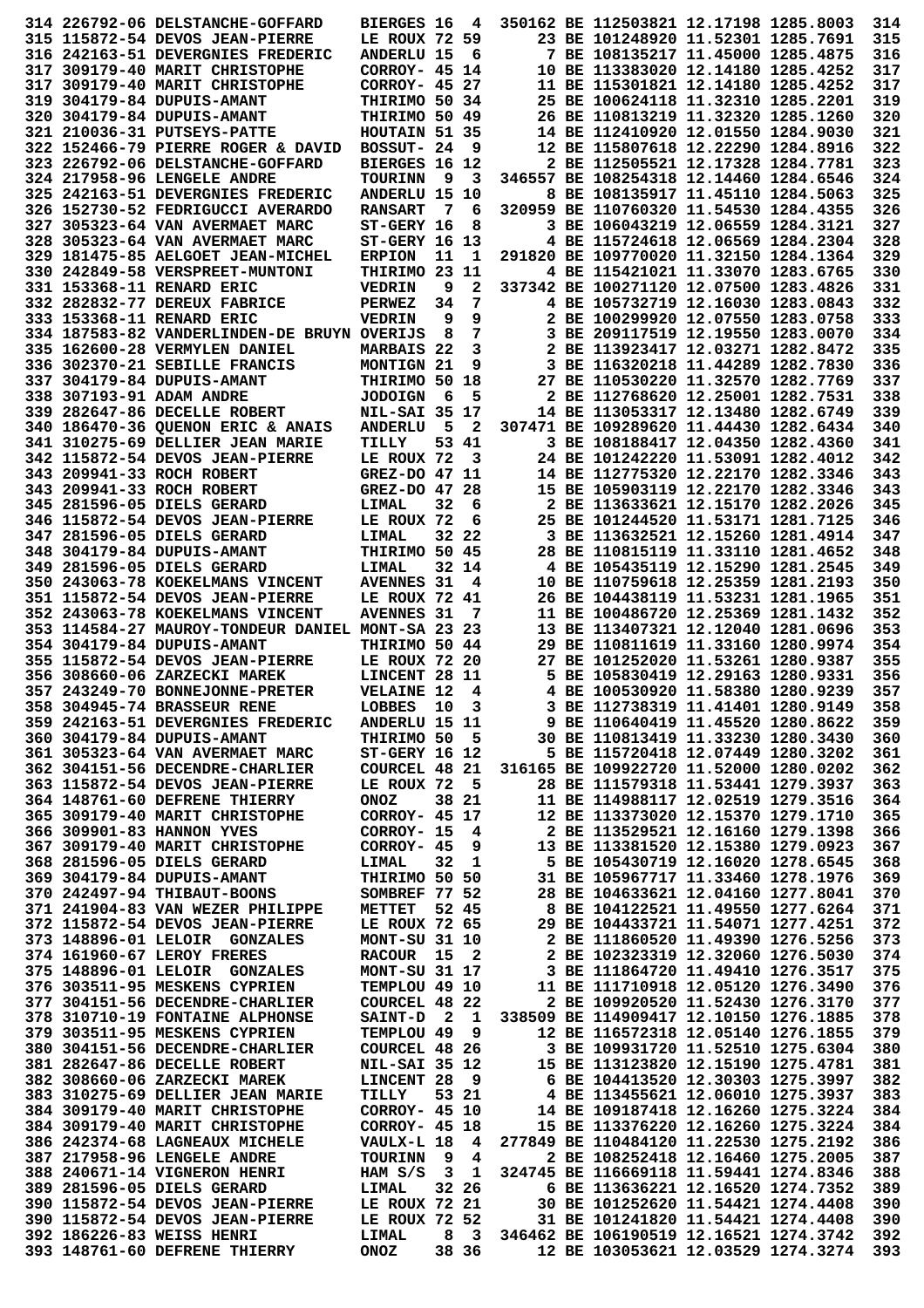|  | 394 148761-60 DEFRENE THIERRY                                                                                                                                                                                                                | <b>ONOZ</b>                           |     | 38 38 |                                                                                                                                                                                                                                        | 13 BE 103048021 12.03549 1274.1633                                     |  | 394        |
|--|----------------------------------------------------------------------------------------------------------------------------------------------------------------------------------------------------------------------------------------------|---------------------------------------|-----|-------|----------------------------------------------------------------------------------------------------------------------------------------------------------------------------------------------------------------------------------------|------------------------------------------------------------------------|--|------------|
|  | 395 115872-54 DEVOS JEAN-PIERRE                                                                                                                                                                                                              | LE ROUX 72 53                         |     |       |                                                                                                                                                                                                                                        | 32 BE 101242720 11.54461 1274.1007                                     |  | 395        |
|  | 396 306150-18 GILET DANIEL                                                                                                                                                                                                                   | <b>ERNAGE</b>                         | 22  | 3     |                                                                                                                                                                                                                                        | 339494 BE 103127919 12.11309 1273.8270                                 |  | 396        |
|  | 397 242497-94 THIBAUT-BOONS                                                                                                                                                                                                                  | SOMBREF 77 44                         |     |       |                                                                                                                                                                                                                                        | 29 BE 100521720 12.05060 1273.7101                                     |  | 397        |
|  | 398 282647-86 DECELLE ROBERT                                                                                                                                                                                                                 | <b>NIL-SAI 35 10</b>                  |     |       |                                                                                                                                                                                                                                        | 16 BE 113127920 12.15440 1273.5151                                     |  | 398        |
|  | 399 282832-77 DEREUX FABRICE                                                                                                                                                                                                                 | <b>PERWEZ</b>                         | 34  | 2     |                                                                                                                                                                                                                                        | 5 BE 112887920 12.18060 1273.4529                                      |  | 399        |
|  | 400 243249-70 BONNEJONNE-PRETER                                                                                                                                                                                                              | <b>VELAINE 12 11</b>                  |     |       |                                                                                                                                                                                                                                        | 5 BE 100583420 12.00100 1273.2266                                      |  | 400        |
|  | 401 242849-58 VERSPREET-MUNTONI                                                                                                                                                                                                              | THIRIMO 23 12                         |     |       |                                                                                                                                                                                                                                        | 5 BE 110831021 11.35020 1272.9807                                      |  | 401        |
|  | 402 282832-77 DEREUX FABRICE                                                                                                                                                                                                                 | <b>PERWEZ</b>                         |     | 34 32 |                                                                                                                                                                                                                                        | 6 BE 112898520 12.18130 1272.9092                                      |  | 402        |
|  | 403 304179-84 DUPUIS-AMANT                                                                                                                                                                                                                   | THIRIMO 50                            |     | 9     |                                                                                                                                                                                                                                        | 32 BE 110801521 11.34450 1272.7269                                     |  | 403        |
|  | 404 281596-05 DIELS GERARD                                                                                                                                                                                                                   | LIMAL                                 |     | 32 12 |                                                                                                                                                                                                                                        | 7 00 105431719 12.17200 1272.5508                                      |  | 404        |
|  | 405 242849-58 VERSPREET-MUNTONI                                                                                                                                                                                                              | THIRIMO 23 23                         |     |       |                                                                                                                                                                                                                                        | 6 BE 110825021 11.35080 1272.4276                                      |  | 405        |
|  | 406 304151-56 DECENDRE-CHARLIER                                                                                                                                                                                                              | COURCEL 48 35                         |     |       |                                                                                                                                                                                                                                        | 4 BE 110317119 11.53290 1272.3791                                      |  | 406        |
|  | 407 308071-96 SCHELLEKENS ERIC                                                                                                                                                                                                               | MONT-SA 15                            |     | 3     |                                                                                                                                                                                                                                        | 4 BE 103629619 12.15330 1272.2122                                      |  | 407        |
|  | 408 307927-49 JACOB ANDREE                                                                                                                                                                                                                   | SAINT-D 12                            |     | 2     |                                                                                                                                                                                                                                        | 5 BE 101724620 12.10593 1272.1723                                      |  | 408        |
|  | 409 209941-33 ROCH ROBERT                                                                                                                                                                                                                    | GREZ-DO 47 38                         |     |       |                                                                                                                                                                                                                                        | 16 BE 112776420 12.24310 1272.0887                                     |  | 409        |
|  | 410 152466-79 PIERRE ROGER & DAVID                                                                                                                                                                                                           | BOSSUT- 24 20                         |     |       |                                                                                                                                                                                                                                        | 13 BE 112569221 12.25190 1271.9044                                     |  | 410        |
|  | 411 180351-28 RUCQUOY JEAN                                                                                                                                                                                                                   | <b>MARBAIS 17</b>                     |     | 7     |                                                                                                                                                                                                                                        | 11 BE 113311720 12.05151 1271.8228                                     |  | 411        |
|  | 412 305501-48 MERVEILLE THIERRY                                                                                                                                                                                                              | <b>GENAPPE</b>                        | - 4 | 2     |                                                                                                                                                                                                                                        | 334566 BE 110410220 12.08071 1271.5420                                 |  | 412        |
|  | 413 209941-33 ROCH ROBERT                                                                                                                                                                                                                    | GREZ-DO 47                            |     | 5     |                                                                                                                                                                                                                                        | 17 BE 113342721 12.24390 1271.4822                                     |  | 413        |
|  | 414 304179-84 DUPUIS-AMANT                                                                                                                                                                                                                   | THIRIMO 50 28                         |     |       |                                                                                                                                                                                                                                        | 33 BE 110531120 11.34590 1271.4356                                     |  | 414        |
|  | 415 240671-14 VIGNERON HENRI                                                                                                                                                                                                                 | HAM S/S                               | - 3 | 3     |                                                                                                                                                                                                                                        | 2 BE 104036819 12.00251 1271.4240                                      |  | 415        |
|  | 416 209941-33 ROCH ROBERT                                                                                                                                                                                                                    | GREZ-DO 47 19                         |     |       |                                                                                                                                                                                                                                        | 18 BE 113341321 12.24420 1271.2549                                     |  | 416        |
|  | 417 209941-33 ROCH ROBERT                                                                                                                                                                                                                    | GREZ-DO 47 14                         |     |       |                                                                                                                                                                                                                                        | 19 BE 112771220 12.24440 1271.1034                                     |  | 417        |
|  | 418 152466-79 PIERRE ROGER & DAVID                                                                                                                                                                                                           | BOSSUT- 24 13                         |     |       |                                                                                                                                                                                                                                        | 14 BE 229610116 12.25350 1270.6956                                     |  | 418        |
|  | 419 218879-47 DELBRUYERE ROGER (VEU SOLRE S 14                                                                                                                                                                                               |                                       |     | 9     |                                                                                                                                                                                                                                        | 4 BE 111011921 11.37190 1270.5632                                      |  | 419        |
|  | 420 162600-28 VERMYLEN DANIEL                                                                                                                                                                                                                | MARBAIS 22                            |     | 8     |                                                                                                                                                                                                                                        | 3 BE 115661818 12.05571 1270.5571                                      |  | 420        |
|  | 421 308660-06 ZARZECKI MAREK                                                                                                                                                                                                                 | LINCENT 28 27                         |     |       |                                                                                                                                                                                                                                        | 7 BE 112727121 12.31363 1270.5047                                      |  | 421        |
|  | 422 148896-01 LELOIR GONZALES                                                                                                                                                                                                                | <b>MONT-SU 31 29</b>                  |     |       |                                                                                                                                                                                                                                        | 4 BE 109815221 11.50550 1269.9505                                      |  | 422        |
|  | 423 242374-68 LAGNEAUX MICHELE                                                                                                                                                                                                               | VAULX-L 18                            |     | 2     |                                                                                                                                                                                                                                        | 2 BE 110484920 11.23490 1269.7799                                      |  | 423        |
|  | 424 220302-15 SPRUYT EDDY                                                                                                                                                                                                                    | LOUPOIG <sub>22</sub>                 |     | 2     |                                                                                                                                                                                                                                        | 2 BE 115646418 12.06550 1269.6939                                      |  | 424        |
|  | 425 210036-31 PUTSEYS-PATTE                                                                                                                                                                                                                  | HOUTAIN 51 10                         |     |       |                                                                                                                                                                                                                                        | 15 BE 101087318 12.05000 1269.6654                                     |  | 425        |
|  | 426 162600-28 VERMYLEN DANIEL                                                                                                                                                                                                                | <b>MARBAIS 22</b>                     |     | 9     |                                                                                                                                                                                                                                        | 4 BE 106748619 12.06081 1269.6651<br>5 BE 111015121 11.37310 1269.4703 |  | 426<br>427 |
|  | 427 218879-47 DELBRUYERE ROGER (VEU SOLRE S 14 12                                                                                                                                                                                            |                                       |     |       |                                                                                                                                                                                                                                        | 33 BE 101244420 11.55451 1269.1042                                     |  | 428        |
|  | 428 115872-54 DEVOS JEAN-PIERRE<br>429 304179-84 DUPUIS-AMANT                                                                                                                                                                                | LE ROUX 72 27                         |     |       |                                                                                                                                                                                                                                        | 34 BE 110532720 11.35260 1268.9527                                     |  | 429        |
|  | 430 305323-64 VAN AVERMAET MARC                                                                                                                                                                                                              | THIRIMO 50 33<br><b>ST-GERY 16 11</b> |     |       |                                                                                                                                                                                                                                        | 6 BE 113439721 12.10069 1268.8909                                      |  | 430        |
|  | 431 215026-74 DELVEAUX LOUIS                                                                                                                                                                                                                 | <b>CEROUX-</b>                        | - 6 | 5     |                                                                                                                                                                                                                                        | 4 BE 106128719 12.15161 1268.7761                                      |  | 431        |
|  | 432 115872-54 DEVOS JEAN-PIERRE                                                                                                                                                                                                              | LE ROUX 72 11                         |     |       |                                                                                                                                                                                                                                        | 34 BE 101243420 11.55501 1268.6826                                     |  | 432        |
|  | 433 161960-67 LEROY FRERES                                                                                                                                                                                                                   | RACOUR 15 10                          |     |       |                                                                                                                                                                                                                                        | 3 BE 101232521 12.33530 1268.6229                                      |  | 433        |
|  | 434 242374-68 LAGNEAUX MICHELE                                                                                                                                                                                                               | <b>VAULX-L 18 17</b>                  |     |       |                                                                                                                                                                                                                                        | 3 BE 107638718 11.24020 1268.5238                                      |  | 434        |
|  | 435 309179-40 MARIT CHRISTOPHE                                                                                                                                                                                                               | CORROY- 45 45                         |     |       |                                                                                                                                                                                                                                        | 16 BE 113513121 12.17560 1268.3134                                     |  | 435        |
|  | 436 188921-62 DOUDELET PASCAL                                                                                                                                                                                                                | ANDERLU 17 12                         |     |       |                                                                                                                                                                                                                                        | 7 BE 107407921 11.46400 1268.1683                                      |  | 436        |
|  | 437 188921-62 DOUDELET PASCAL                                                                                                                                                                                                                | ANDERLU 17 15                         |     |       |                                                                                                                                                                                                                                        | 8 BE 107305121 11.46420 1267.9934                                      |  | 437        |
|  | 438 302370-21 SEBILLE FRANCIS                                                                                                                                                                                                                | MONTIGN 21 17                         |     |       |                                                                                                                                                                                                                                        | 4 BE 112692219 11.47189 1267.7837                                      |  | 438        |
|  | 439 210036-31 PUTSEYS-PATTE                                                                                                                                                                                                                  |                                       |     |       |                                                                                                                                                                                                                                        |                                                                        |  | 439        |
|  | 440 281596-05 DIELS GERARD                                                                                                                                                                                                                   |                                       |     |       | 4 BE 112692219 11.47189 1267.7837<br>HOUTAIN 51 24 16 BE 111753219 12.05240 1267.7151<br>LIMAL 32 2 8 BE 105434619 12.18230 1267.6632<br>GOUTROU 14 2 3 BE 116263918 11.50140 1267.6295<br>GOUTROU 14 9 4 BE 109995621 11.50140 1267.6 |                                                                        |  | 440        |
|  | 441 145022-07 LACHAPELLE HENRI                                                                                                                                                                                                               |                                       |     |       |                                                                                                                                                                                                                                        |                                                                        |  | 441        |
|  | 441 145022-07 LACHAPELLE HENRI                                                                                                                                                                                                               |                                       |     |       |                                                                                                                                                                                                                                        |                                                                        |  | 441        |
|  | 443 188921-62 DOUDELET PASCAL                                                                                                                                                                                                                |                                       |     |       | GOUTROU 14 9 4 BE 109995621 11.50140 1267.6295<br>ANDERLU 17 1 9 BE 110532019 11.46470 1267.5564                                                                                                                                       |                                                                        |  | 443        |
|  | 444 302893-59 LEJEUNE DAMIEN SARS-LA 43 42 299428 BE 109833221 11.41180 1267.1519                                                                                                                                                            |                                       |     |       |                                                                                                                                                                                                                                        |                                                                        |  | 444        |
|  | 445 308660-06 ZARZECKI MAREK                                                                                                                                                                                                                 | LINCENT 28 2                          |     |       | 8 BE 103316220 12.15310 1200.11<br>3 BE 112504921 12.21298 1266.4239<br>8 BE 112504921 11.53570 1266.2342<br>8 BE 101357518 11.53570 1266.1493                                                                                         |                                                                        |  | 445        |
|  | 446 108877-43 DEGRANDE MARIE THERES COURT-S                                                                                                                                                                                                  |                                       | 66  |       |                                                                                                                                                                                                                                        |                                                                        |  | 446        |
|  | 447 226792-06 DELSTANCHE-GOFFARD                                                                                                                                                                                                             | BIERGES 16 13                         |     |       |                                                                                                                                                                                                                                        |                                                                        |  | 447        |
|  | 448 182164-95 MAES PHILIPPE                                                                                                                                                                                                                  | DAMPREM 11                            |     |       | 5 8 BE 101357518 11.53570 1266.2342                                                                                                                                                                                                    |                                                                        |  | 448        |
|  | 449 310110-01 SPRUYT SEBASTIEN & MI VIEUX-G 12 3 332533 BE 108358215 12.07380 1266.1493                                                                                                                                                      |                                       |     |       |                                                                                                                                                                                                                                        |                                                                        |  | 449        |
|  | 449 310110-01 SPRUYT SEBASTIEN & MI VIEUX-G 12 10                                                                                                                                                                                            |                                       |     |       |                                                                                                                                                                                                                                        | 2 BE 112423520 12.07380 1266.1493                                      |  | 449        |
|  | 451 304945-74 BRASSEUR RENE                                                                                                                                                                                                                  | LOBBES 10                             |     |       | 10 4 4 BE 112738119 11.44261 1266.1140<br>15 4 2 BE 110700620 11.59531 1266.0376<br>9 2 2 BE 106667919 12.08577 1265.8202                                                                                                              |                                                                        |  | 451        |
|  | 452 122748-43 MALOTEAUX RAYMOND                                                                                                                                                                                                              | LAMBUSA 15                            |     |       |                                                                                                                                                                                                                                        |                                                                        |  | 452        |
|  | 453 283034-85 DEBRIGODE MICHEL VIEUX-G                                                                                                                                                                                                       |                                       |     |       |                                                                                                                                                                                                                                        |                                                                        |  | 453        |
|  | 454 202184-36 BULTOT JOSE & PHILIPP CLERMON 4 3 295758 BE 117102916 11.38390 1265.8164                                                                                                                                                       |                                       |     |       |                                                                                                                                                                                                                                        |                                                                        |  | 454        |
|  | 455 215026-74 DELVEAUX LOUIS                                                                                                                                                                                                                 | CEROUX- 6                             |     |       | 2 5 BE 113910517 12.15551 1265.7320                                                                                                                                                                                                    |                                                                        |  | 455        |
|  | 456 243063-78 KOEKELMANS VINCENT                                                                                                                                                                                                             |                                       |     |       |                                                                                                                                                                                                                                        |                                                                        |  | 456        |
|  | 456 243063-78 KOEKELMANS VINCENT                                                                                                                                                                                                             |                                       |     |       |                                                                                                                                                                                                                                        |                                                                        |  | 456        |
|  | 458 210036-31 PUTSEYS-PATTE                                                                                                                                                                                                                  |                                       |     |       |                                                                                                                                                                                                                                        |                                                                        |  | 458        |
|  | 459 305323-64 VAN AVERMAET MARC ST-GERY 16                                                                                                                                                                                                   |                                       |     |       | AVENNES 31 5 12 BE 100416720 12.29079 1265.2866<br>AVENNES 31 19 13 BE 103800519 12.29079 1265.2866<br>HOUTAIN 51 36 17 BE 112490420 12.05540 1265.2856<br>ST-GERY 16 9 7 BE 106046119 12.10539 1265.1527                              |                                                                        |  | 459        |
|  | 460 217958-96 LENGELE ANDRE                                                                                                                                                                                                                  |                                       |     |       | 3 BE 105524919 12.18560 1265.1144                                                                                                                                                                                                      |                                                                        |  | 460        |
|  | 461 217958-96 LENGELE ANDRE                                                                                                                                                                                                                  |                                       |     |       |                                                                                                                                                                                                                                        | 4 BE 108252918 12.18580 1264.9605                                      |  | 461        |
|  | 462 108453-07 DELPORTE ERIC                                                                                                                                                                                                                  | DAMPREM 11                            |     |       | 9 315203 BE 109970421 11.54140 1264.6904<br>$\frac{9}{7}$                                                                                                                                                                              |                                                                        |  | 462        |
|  | 463 241904-83 VAN WEZER PHILIPPE METTET 52                                                                                                                                                                                                   |                                       |     |       |                                                                                                                                                                                                                                        | 9 BE 114456417 11.52270 1264.5464                                      |  | 463        |
|  | 464 303511-95 MESKENS CYPRIEN                                                                                                                                                                                                                | TEMPLOU 49 1                          |     |       |                                                                                                                                                                                                                                        | 13 BE 114927717 12.07420 1264.2025                                     |  | 464        |
|  | 465 242497-94 THIBAUT-BOONS                                                                                                                                                                                                                  | SOMBREF 77 72                         |     |       |                                                                                                                                                                                                                                        | 30 BE 104639921 12.07060 1263.9908                                     |  | 465        |
|  |                                                                                                                                                                                                                                              |                                       |     |       |                                                                                                                                                                                                                                        |                                                                        |  | 466        |
|  |                                                                                                                                                                                                                                              |                                       |     |       |                                                                                                                                                                                                                                        |                                                                        |  | 467        |
|  | 466 209941-33 ROCH ROBERT<br>467 242497-94 THIBAUT-BOONS<br>467 242497-94 THIBAUT-BOONS<br>467 242497-94 THIBAUT-BOONS<br>467 242497-94 THIBAUT-BOONS<br>467 242497-94 THIBAUT-BOONS<br>467 242497-94 THIBAUT-BOONS<br>467 242497-94 THIBAUT |                                       |     |       |                                                                                                                                                                                                                                        |                                                                        |  | 467        |
|  |                                                                                                                                                                                                                                              |                                       |     |       |                                                                                                                                                                                                                                        |                                                                        |  | 469        |
|  |                                                                                                                                                                                                                                              |                                       |     |       | GREZ-DO 47 25 21 BE 105901919 12.26270 1263.3505                                                                                                                                                                                       |                                                                        |  | 470        |
|  | 471 209941-33 ROCH ROBERT                                                                                                                                                                                                                    |                                       |     |       |                                                                                                                                                                                                                                        |                                                                        |  | 471        |
|  | 472 241382-46 DECERF MICHAEL MERDORP 5 5 357231 BE 101669820 12.27482 1263.1782                                                                                                                                                              |                                       |     |       |                                                                                                                                                                                                                                        |                                                                        |  | 472        |
|  | 473 307033-28 HOK SAPIN 1NCOURT 10 10                                                                                                                                                                                                        |                                       |     |       | 6 BE 302467321 12.25050 1263.1384                                                                                                                                                                                                      |                                                                        |  | 473        |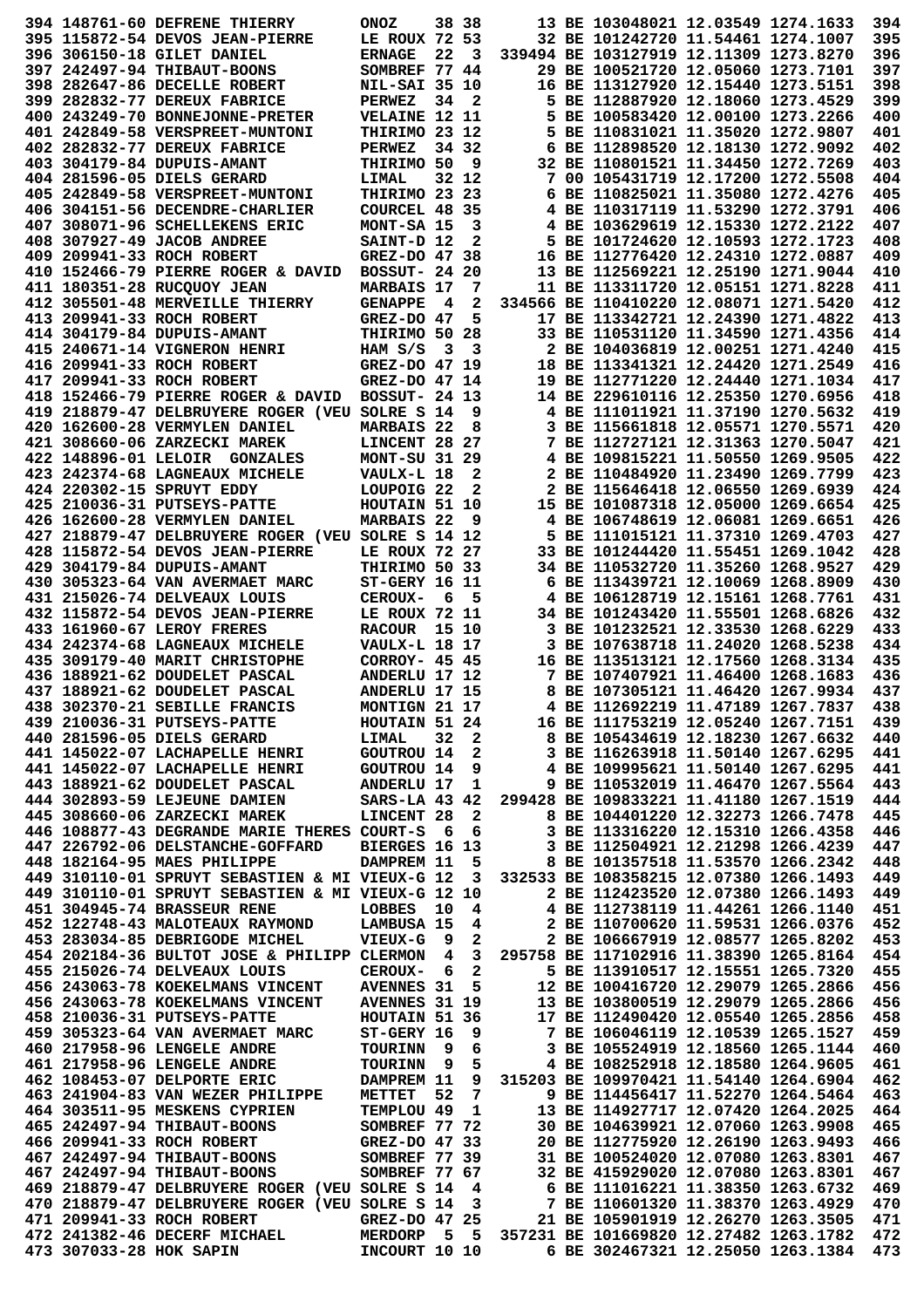|  | 474 218879-47 DELBRUYERE ROGER (VEU SOLRE S 14  |                         |                | 6     | 8 BE 111112521 11.38410 1263.1324      |  | 474 |
|--|-------------------------------------------------|-------------------------|----------------|-------|----------------------------------------|--|-----|
|  | 475 209941-33 ROCH ROBERT                       | GREZ-DO 47 22           |                |       | 22 BE 108737618 12.26320 1262.9766     |  | 475 |
|  | 476 304151-56 DECENDRE-CHARLIER                 | COURCEL 48 16           |                |       | 5 BE 109928620 11.55210 1262.8920      |  | 476 |
|  | 477 210036-31 PUTSEYS-PATTE                     | HOUTAIN 51 50           |                |       | 18 BE 112200621 12.06300 1262.3824     |  | 477 |
|  | 478 306597-77 LEFOUR LAURENT                    | LA BUIS 21              |                | 5     | 296882 BE 100863418 11.40130 1262.1640 |  | 478 |
|  | 479 161960-67 LEROY FRERES                      | <b>RACOUR</b>           | 15             | 5     | 4 BE 104319420 12.35220 1262.1421      |  | 479 |
|  | 480 153368-11 RENARD ERIC                       | <b>VEDRIN</b>           | 9              | 4     | 3 BE 100271920 12.12220 1261.7205      |  | 480 |
|  | 481 305323-64 VAN AVERMAET MARC                 | <b>ST-GERY 16 16</b>    |                |       | 8 BE 113444021 12.11389 1261.5942      |  | 481 |
|  | 482 166158-94 LISON AIMABLE                     | WANFERC                 | 4              | 1     | 2 BE 106008817 12.02499 1261.3346      |  | 482 |
|  | 483 309179-40 MARIT CHRISTOPHE                  | <b>CORROY- 45 11</b>    |                |       | 17 BE 113375020 12.19270 1261.3044     |  | 483 |
|  | 484 243249-70 BONNEJONNE-PRETER                 | VELAINE 12 12           |                |       | 6 BE 100541020 12.02350 1261.2811      |  | 484 |
|  | 485 310275-69 DELLIER JEAN MARIE                | TILLY                   |                | 53 17 | 5 BE 113450621 12.09010 1260.9015      |  | 485 |
|  | 486 145022-07 LACHAPELLE HENRI                  | <b>GOUTROU 14</b>       |                | 3     | 5 BE 100107918 11.51330 1260.8599      |  | 486 |
|  | 487 115872-54 DEVOS JEAN-PIERRE                 | LE ROUX 72 44           |                |       | 35 BE 101255020 11.57241 1260.8078     |  | 487 |
|  | 488 242497-94 THIBAUT-BOONS                     | SOMBREF 77 73           |                |       | 33 BE 415930020 12.07460 1260.7840     |  | 488 |
|  | 489 310275-69 DELLIER JEAN MARIE                | TILLY                   | 53             | -20   | 6 BE 113451721 12.09030 1260.7423      |  | 489 |
|  | 490 309079-37 LETELLIER OLIVIER                 | <b>INCOURT</b>          | 3              | 2     | 353420 BE 105593219 12.25211 1260.6310 |  | 490 |
|  | 491 306597-77 LEFOUR LAURENT                    | LA BUIS 21              |                | 2     | 2 BE 100398118 11.40320 1260.4670      |  | 491 |
|  | 492 166158-94 LISON AIMABLE                     | <b>WANFERC</b>          | 4              | 3     | 3 BE 101765020 12.03029 1260.2755      |  | 492 |
|  | 493 304179-84 DUPUIS-AMANT                      | THIRIMO 50 16           |                |       | 35 BE 110536320 11.37020 1260.2026     |  | 493 |
|  | 494 181475-85 AELGOET JEAN-MICHEL               | <b>ERPION</b>           | 11             | 5     | 2 BE 110891519 11.36340 1260.1986      |  | 494 |
|  | 495 114584-27 MAUROY-TONDEUR DANIEL             | MONT-SA 23              |                | 20    | 14 BE 113307020 12.16380 1259.5325     |  | 495 |
|  | 496 152466-79 PIERRE ROGER & DAVID              | BOSSUT- 24              |                | 8     | 15 BE 113527620 12.28060 1259.3995     |  | 496 |
|  | 497 311093-14 ACHOUKHI MOHAMED                  | <b>MARCHIE</b>          | - 7            | 7     | 3 BE 115415620 11.51570 1259.3399      |  | 497 |
|  | 498 303511-95 MESKENS CYPRIEN                   | TEMPLOU 49 23           |                |       | 14 BE 103036719 12.08450 1259.1697     |  | 498 |
|  | 499 181310-17 COLETTE-THIRIONET                 | TILLIER 21              |                | 5     | 5 BE 100442220 12.19000 1259.1533      |  | 499 |
|  | 500 115872-54 DEVOS JEAN-PIERRE                 | LE ROUX 72 26           |                |       | 36 BE 104437919 11.57441 1259.1450     |  | 500 |
|  | 501 302370-21 SEBILLE FRANCIS                   | MONTIGN 21              |                | 1     | 5 BE 103065916 11.48589 1259.1233      |  | 501 |
|  | 502 308660-06 ZARZECKI MAREK                    | LINCENT 28 20           |                |       | 9 BE 112721121 12.34133 1259.0101      |  | 502 |
|  | 503 115872-54 DEVOS JEAN-PIERRE                 | LE ROUX 72 37           |                |       | 37 BE 104442519 11.57461 1258.9789     |  | 503 |
|  | 504 302370-21 SEBILLE FRANCIS                   | MONTIGN 21 15           |                |       | 6 BE 110201120 11.49019 1258.8653      |  | 504 |
|  | 505 243063-78 KOEKELMANS VINCENT                | AVENNES 31 13           |                |       | 14 BE 100417920 12.30349 1258.8623     |  | 505 |
|  | 506 148761-60 DEFRENE THIERRY                   | <b>ONOZ</b>             |                | 38 27 | 14 BE 103050921 12.07049 1258.7679     |  | 506 |
|  | 507 115912-94 GENOT EMMANUEL                    | <b>HANNUT</b>           | 9              | 8     | 2 BE 103263921 12.30500 1258.7650      |  | 507 |
|  | 508 241904-83 VAN WEZER PHILIPPE                | METTET                  |                | 52 14 | 10 BE 101845320 11.53360 1258.6967     |  | 508 |
|  | 509 148761-60 DEFRENE THIERRY                   | <b>ONOZ</b>             |                | 38 20 | 15 BE 114984517 12.07069 1258.6079     |  | 509 |
|  | 510 309901-83 HANNON YVES                       | CORROY- 15 13           |                |       | 3 BE 106141019 12.20440 1258.4188      |  | 510 |
|  | 511 242497-94 THIBAUT-BOONS                     | SOMBREF 77 48           |                |       | 34 BE 301565920 12.08160 1258.3895     |  | 511 |
|  | 512 148761-60 DEFRENE THIERRY                   | <b>ONOZ</b>             |                | 38 12 | 16 BE 100009420 12.07099 1258.3678     |  | 512 |
|  | 512 148761-60 DEFRENE THIERRY                   | <b>ONOZ</b>             |                | 38 18 | 17 BE 100004720 12.07099 1258.3678     |  | 512 |
|  | 514 168625-39 BAUCHE ANDRE                      | <b>BOTHEY</b>           | 25             | 2     | 4 BE 100128620 12.08519 1258.2002      |  | 514 |
|  | 515 188921-62 DOUDELET PASCAL                   | <b>ANDERLU 17</b>       |                | 3     | 10 BE 109303920 11.48370 1258.0174     |  | 515 |
|  | 516 303511-95 MESKENS CYPRIEN                   | TEMPLOU 49 47           |                |       | 15 BE 103040919 12.09010 1257.8979     |  | 516 |
|  | 517 243063-78 KOEKELMANS VINCENT                | AVENNES 31 20           |                |       | 15 BE 100419720 12.30489 1257.8346     |  | 517 |
|  | 518 308071-96 SCHELLEKENS ERIC                  | MONT-SA 15 6            |                |       | 5 BE 113497121 12.18410 1257.6469      |  | 518 |
|  | 519 304179-84 DUPUIS-AMANT                      | THIRIMO 50 39           |                |       | 36 BE 110530120 11.37310 1257.5830     |  | 519 |
|  | 520 242849-58 VERSPREET-MUNTONI                 | THIRIMO 23 16           |                |       | 7 BE 105907417 11.37520 1257.4921      |  | 520 |
|  | 521 303511-95 MESKENS CYPRIEN                   | TEMPLOU 49 41           |                |       | 16 BE 103037619 12.09070 1257.4216     |  | 521 |
|  | 522 210036-31 PUTSEYS-PATTE                     | HOUTAIN 51 37           |                |       | 19 BE 112410220 12.07320 1257.4137     |  | 522 |
|  | 523 162600-28 VERMYLEN DANIEL                   | MARBAIS 22 11           |                |       | 5 BE 108152117 12.08411 1257.3867      |  | 523 |
|  | 524 303511-95 MESKENS CYPRIEN                   | TEMPLOU 49 22           |                |       | 17 BE 115546719 12.09139 1256.8743     |  | 524 |
|  | 525 162600-28 VERMYLEN DANIEL                   | <b>MARBAIS 22 17</b>    |                |       | 6 BE 115659818 12.08481 1256.8306      |  | 525 |
|  | 526 161960-67 LEROY FRERES                      | RACOUR <sub>15</sub> 13 |                |       | 5 BE 101234821 12.36360 1256.8038      |  | 526 |
|  | 527 241382-46 DECERF MICHAEL                    | <b>MERDORP</b>          |                | 5 4   | 2 BE 101662820 12.29182 1256.5136      |  | 527 |
|  | 528 242497-94 THIBAUT-BOONS                     | SOMBREF 77 10           |                |       | 35 BE 100522520 12.08410 1256.4010     |  | 528 |
|  | 529 152466-79 PIERRE ROGER & DAVID BOSSUT- 24 3 |                         |                |       | 16 BE 109516318 12.28490 1256.2194     |  | 529 |
|  | 530 168625-39 BAUCHE ANDRE                      | <b>BOTHEY</b> 25 19     |                |       | 5 BE 117027017 12.09169 1256.2165      |  | 530 |
|  | 531 210036-31 PUTSEYS-PATTE                     | HOUTAIN 51 34           |                |       | 20 BE 111748619 12.07490 1256.0581     |  | 531 |
|  | 532 166158-94 LISON AIMABLE                     | <b>WANFERC</b>          |                | 4 2   | 4 BE 101766620 12.03559 1255.9762      |  | 532 |
|  | 533 242849-58 VERSPREET-MUNTONI                 | THIRIMO 23 18           |                |       | 8 BE 105908417 11.38090 1255.9640      |  | 533 |
|  | 534 115872-54 DEVOS JEAN-PIERRE                 | LE ROUX 72              |                | - 8   | 38 BE 101243820 11.58231 1255.9149     |  | 534 |
|  | 535 309179-40 MARIT CHRISTOPHE                  | CORROY- 45 26           |                |       | 18 BE 115300921 12.20410 1255.6617     |  | 535 |
|  | 536 243063-78 KOEKELMANS VINCENT                | <b>AVENNES 31 18</b>    |                |       | 16 BE 100421720 12.31229 1255.3457     |  | 536 |
|  | 537 210036-31 PUTSEYS-PATTE                     | HOUTAIN 51 12           |                |       | 21 BE 107536017 12.07590 1255.2621     |  | 537 |
|  | 538 242849-58 VERSPREET-MUNTONI                 | THIRIMO 23              |                | - 8   | 9 BE 105905617 11.38190 1255.0668      |  | 538 |
|  | 539 283034-85 DEBRIGODE MICHEL                  | <b>VIEUX-G</b>          | - 9            | 8     | 3 BE 101163118 12.11147 1254.9644      |  | 539 |
|  | 540 306597-77 LEFOUR LAURENT                    | LA BUIS 21              |                | 9     | 3 BE 100867118 11.41350 1254.8728      |  | 540 |
|  | 541 108453-07 DELPORTE ERIC                     | DAMPREM 11 10           |                |       | 2 BE 109972021 11.56120 1254.7890      |  | 541 |
|  | 542 241904-83 VAN WEZER PHILIPPE                | <b>METTET</b>           | 52             | 5     | 11 BE 111913418 11.54230 1254.7430     |  | 542 |
|  | 543 241904-83 VAN WEZER PHILIPPE                | <b>METTET</b>           | 52             | 4     | 12 BE 115779417 11.54240 1254.6592     |  | 543 |
|  | 544 300044-23 BALEAU JEAN JACQUES               | MOIGNEL 16              |                | 9     | 2 BE 104071619 12.01541 1254.6435      |  | 544 |
|  | 545 304151-56 DECENDRE-CHARLIER                 | COURCEL 48              |                | 7     | 6 BE 116069718 11.57000 1254.6230      |  | 545 |
|  | 546 304179-84 DUPUIS-AMANT                      | THIRIMO 50              |                | 4     | 37 BE 105860617 11.38040 1254.6153     |  | 546 |
|  | 547 181475-85 AELGOET JEAN-MICHEL               | <b>ERPION</b>           | 11             | 4     | 3 BE 109770620 11.37360 1254.6002      |  | 547 |
|  | 548 282520-56 TASSOUL PIERRE                    | <b>CHASTRE</b>          |                | 7 1   | 339797 BE 113402921 12.15510 1254.5579 |  | 548 |
|  | 549 281596-05 DIELS GERARD                      | LIMAL                   |                | 32 11 | 9 BE 113034320 12.21180 1254.2816      |  | 549 |
|  | 550 148761-60 DEFRENE THIERRY                   | ONOZ                    |                | 38 15 | 18 BE 114999717 12.08049 1253.9832     |  | 550 |
|  | 551 182424-64 DE BELS-CRETON                    | LOBBES                  |                | 17 1  | 3 BE 110545220 11.47451 1253.8822      |  | 551 |
|  | 552 302893-59 LEJEUNE DAMIEN                    | SARS-LA 43 37           |                |       | 2 BE 109831421 11.43490 1253.7986      |  | 552 |
|  | 553 115912-94 GENOT EMMANUEL                    | <b>HANNUT</b>           | 9 <sub>6</sub> |       | 3 BE 101275321 12.31580 1253.7937      |  | 553 |
|  |                                                 |                         |                |       |                                        |  |     |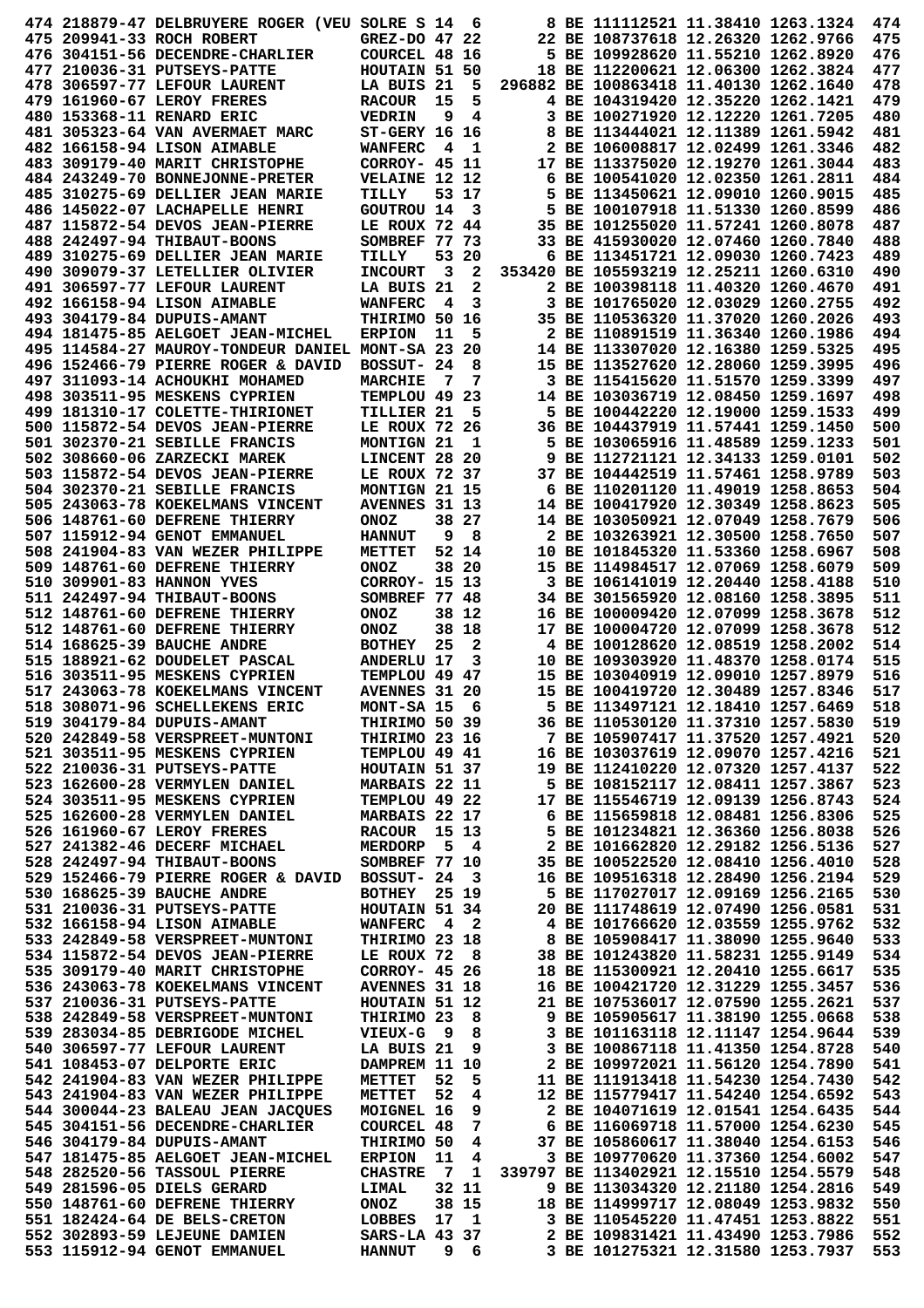| 3 BE 109830921 11.43500 1253.7111<br>554 302893-59 LEJEUNE DAMIEN<br>SARS-LA 43 39<br>19 BE 113376420 12.21080 1253.6154<br>555 309179-40 MARIT CHRISTOPHE<br>555<br>CORROY- 45<br>- 7<br>556 181310-17 COLETTE-THIRIONET<br>6 BE 103889321 12.20140 1253.5110<br>556<br>TILLIER 21 19<br>39 BE 104432121 11.59011 1252.7836<br>557<br>557 115872-54 DEVOS JEAN-PIERRE<br>LE ROUX 72 61<br>558 186226-83 WEISS HENRI<br>8<br>2<br>2 BE 113132917 12.21351 1252.6420<br>558<br>LIMAL<br>559<br>38 14<br>19 BE 103108619 12.08219 1252.6342<br>559 148761-60 DEFRENE THIERRY<br><b>ONOZ</b><br>4 BE 115608519 11.44030 1252.5748<br>560<br>560 302893-59 LEJEUNE DAMIEN<br>SARS-LA 43 10<br>561 210036-31 PUTSEYS-PATTE<br>HOUTAIN 51 39<br>22 BE 112207821 12.08330 1252.5631<br>561<br>562<br>4 BE 110481620 11.26500 1252.5124<br>562 242374-68 LAGNEAUX MICHELE<br>VAULX-L 18<br>8<br>5 BE 109832721 11.44070 1252.2256<br>563<br>563 302893-59 LEJEUNE DAMIEN<br>SARS-LA 43 23<br>23 BE 112603117 12.29000 1252.0070<br>564<br>564 209941-33 ROCH ROBERT<br>$GREZ-DO$ 47<br>2<br>40 BE 101243620 11.59131 1251.7980<br>565<br>565 115872-54 DEVOS JEAN-PIERRE<br>LE ROUX 72 46<br>5 BE 109816721 11.54300 1251.7114<br>566<br>566 148896-01 LELOIR GONZALES<br>MONT-SU 31 28<br>567 217958-96 LENGELE ANDRE<br>- 9<br>2<br>5 BE 116012019 12.21520 1251.7108<br>567<br><b>TOURINN</b><br>568<br>4 BE 110915419 11.38100 1251.5511<br>568 181475-85 AELGOET JEAN-MICHEL<br><b>ERPION</b><br>11<br>3<br>15<br>6 BE 115947816 12.37500 1251.5105<br>569<br>569 161960-67 LEROY FRERES<br><b>RACOUR</b><br>4<br>570 281596-05 DIELS GERARD<br>32<br>9<br>10 BE 105435319 12.21550 1251.4884<br>570<br>LIMAL<br>6 BE 105805117 11.54360 1251.2099<br>571<br>571 148896-01 LELOIR GONZALES<br>MONT-SU 31<br>8<br>572<br>32 31<br>11 BE 113634421 12.22000 1251.1119<br>572 281596-05 DIELS GERARD<br><b>LIMAL</b><br>573<br>573 310710-19 FONTAINE ALPHONSE<br>$\mathbf{2}$<br>$\mathbf{2}$<br>2 BE 104070721 12.15350 1251.0342<br><b>SAINT-D</b><br>23 BE 112408620 12.08530 1250.9809<br>574<br>574 210036-31 PUTSEYS-PATTE<br>HOUTAIN 51 13<br>575<br>575 305501-48 MERVEILLE THIERRY<br><b>GENAPPE</b><br>4<br>3<br>2 BE 106678519 12.12271 1250.9400<br>8<br>1<br>4 BE 212124718 12.26580 1250.9280<br>576<br>576 187583-82 VANDERLINDEN-DE BRUYN OVERIJS<br>577<br>7 BE 109816121 11.54400 1250.8758<br>577 148896-01 LELOIR GONZALES<br>MONT-SU 31 23<br>578<br>SOMBREF 77 51<br>36 BE 100521520 12.09520 1250.7878<br>578 242497-94 THIBAUT-BOONS<br>579<br>579 210036-31 PUTSEYS-PATTE<br>HOUTAIN 51 21<br>24 BE 112204521 12.08560 1250.7439<br>3 BE 101269018 11.40240 1250.6967<br>580<br>580 114332-66 MEURANT ROBERT<br><b>CLERMON 11</b><br>9<br>3 BE 110703320 12.03011 1250.6631<br>581<br>581 122748-43 MALOTEAUX RAYMOND<br>LAMBUSA 15<br>6<br>582<br>5<br>303621 BE 111908520 11.47470 1250.5842<br>582 133919-59 NAGYPAL FRERES & HERI MARBAIX 10<br>583<br>5<br>5 BE 109712120 11.27230 1249.4147<br>583 242374-68 LAGNEAUX MICHELE<br>VAULX-L 18<br>584<br>COURCEL 48 29<br>7 BE 108030717 11.58050 1249.2526<br>584 304151-56 DECENDRE-CHARLIER<br>585 180351-28 RUCQUOY JEAN<br><b>MARBAIS 17</b><br>12 BE 113312620 12.09591 1249.1047<br>585<br>4<br>7 BE 112892320 12.23290 1248.8360<br>586<br>586 282832-77 DEREUX FABRICE<br><b>PERWEZ</b><br>34 16<br>6 BE 101722620 12.15583 1248.7763<br>587<br>587 307927-49 JACOB ANDREE<br>SAINT-D 12<br>6<br>5<br>7 BE 101722420 12.15593 1248.6995<br>588<br>588 307927-49 JACOB ANDREE<br>SAINT-D 12<br>589 280636-15 MAGNEE ANDRE<br>$\overline{\mathbf{3}}$<br>2<br>354820 BE 105670719 12.29123 1248.4650<br>589<br><b>ARCHENN</b><br>38 10<br>590<br>590 148761-60 DEFRENE THIERRY<br><b>ONOZ</b><br>20 BE 100014720 12.09149 1248.4469<br>TEMPLOU 49 32<br>18 BE 111724418 12.11010 1248.4406<br>591<br>591 303511-95 MESKENS CYPRIEN<br>592<br>592 150681-40 JOLY DOMINIOUE & CLEM THIRIMO 41 33<br>292863 BE 110841521 11.39350 1248.4391<br>5<br>20 BE 113373220 12.22230 1247.9661<br>593<br>593 309179-40 MARIT CHRISTOPHE<br>CORROY- 45<br>4 BE 112788119 11.54140 1247.8026<br>594<br>594 311093-14 ACHOUKHI MOHAMED<br><b>MARCHIE</b><br>- 7<br>4<br>3 BE 111972318 12.03191 1247.7628<br>595<br>595 300044-23 BALEAU JEAN JACQUES<br>MOIGNEL 16<br>2<br>9<br>596<br>596 180351-28 RUCQUOY JEAN<br><b>MARBAIS 17</b><br>13 BE 113313920 12.10171 1247.6921<br>6<br>3 BE 112765520 12.32531 1247.6267<br>597<br>597 307193-91 ADAM ANDRE<br><b>JODOIGN</b><br>- 6<br>$\overline{2}$<br>598<br>598 307193-91 ADAM ANDRE<br><b>JODOIGN</b><br>4 BE 112406317 12.33011 1247.0491<br>6<br>599<br>600<br>601<br>602<br>603<br>604<br>605<br>606<br>607<br>608<br>609<br>610<br>611<br>612<br>613<br>614 187583-82 VANDERLINDEN-DE BRUYN OVERIJS 8 3 5 BE 212122818 12.28140 1245.3336<br>615 148896-01 LELOIR GONZALES MONT-SU 31 13 8 BE 105802317 11.55470 1245.3060<br>616 300044-23 BALEAU JEAN JACQUES MOIGNEL 16 12 4 BE 101830220<br>614<br>615<br>616<br>THEL<br>TERRE LE ROUX 72 15 41 BE 111574618 12.00431 1244.552<br>GREZ-DO 47 1 24 BE 112771720 12.30440 1244.4120<br>617 128444-16 JAUMOTTE MICHEL<br>617<br>618 115872-54 DEVOS JEAN-PIERRE<br>618<br>619 209941-33 ROCH ROBERT<br>619<br>620 301048-57 ROMAIN JEAN PHILIPPE SART-DA 13 2 329638 BE 106619119 12.10038 1243.6198<br>620<br>ENTENTE PETIT DEMI-FOND DOUBLAGE WALLONS Data Technology Deerlijk (99920) |  |  |  |  |  |     |
|--------------------------------------------------------------------------------------------------------------------------------------------------------------------------------------------------------------------------------------------------------------------------------------------------------------------------------------------------------------------------------------------------------------------------------------------------------------------------------------------------------------------------------------------------------------------------------------------------------------------------------------------------------------------------------------------------------------------------------------------------------------------------------------------------------------------------------------------------------------------------------------------------------------------------------------------------------------------------------------------------------------------------------------------------------------------------------------------------------------------------------------------------------------------------------------------------------------------------------------------------------------------------------------------------------------------------------------------------------------------------------------------------------------------------------------------------------------------------------------------------------------------------------------------------------------------------------------------------------------------------------------------------------------------------------------------------------------------------------------------------------------------------------------------------------------------------------------------------------------------------------------------------------------------------------------------------------------------------------------------------------------------------------------------------------------------------------------------------------------------------------------------------------------------------------------------------------------------------------------------------------------------------------------------------------------------------------------------------------------------------------------------------------------------------------------------------------------------------------------------------------------------------------------------------------------------------------------------------------------------------------------------------------------------------------------------------------------------------------------------------------------------------------------------------------------------------------------------------------------------------------------------------------------------------------------------------------------------------------------------------------------------------------------------------------------------------------------------------------------------------------------------------------------------------------------------------------------------------------------------------------------------------------------------------------------------------------------------------------------------------------------------------------------------------------------------------------------------------------------------------------------------------------------------------------------------------------------------------------------------------------------------------------------------------------------------------------------------------------------------------------------------------------------------------------------------------------------------------------------------------------------------------------------------------------------------------------------------------------------------------------------------------------------------------------------------------------------------------------------------------------------------------------------------------------------------------------------------------------------------------------------------------------------------------------------------------------------------------------------------------------------------------------------------------------------------------------------------------------------------------------------------------------------------------------------------------------------------------------------------------------------------------------------------------------------------------------------------------------------------------------------------------------------------------------------------------------------------------------------------------------------------------------------------------------------------------------------------------------------------------------------------------------------------------------------------------------------------------------------------------------------------------------------------------------------------------------------------------------------------------------------------------------------------------------------------------------------------------------------------------------------------------------------------------------------------------------------------|--|--|--|--|--|-----|
|                                                                                                                                                                                                                                                                                                                                                                                                                                                                                                                                                                                                                                                                                                                                                                                                                                                                                                                                                                                                                                                                                                                                                                                                                                                                                                                                                                                                                                                                                                                                                                                                                                                                                                                                                                                                                                                                                                                                                                                                                                                                                                                                                                                                                                                                                                                                                                                                                                                                                                                                                                                                                                                                                                                                                                                                                                                                                                                                                                                                                                                                                                                                                                                                                                                                                                                                                                                                                                                                                                                                                                                                                                                                                                                                                                                                                                                                                                                                                                                                                                                                                                                                                                                                                                                                                                                                                                                                                                                                                                                                                                                                                                                                                                                                                                                                                                                                                                                                                                                                                                                                                                                                                                                                                                                                                                                                                                                                                                                                    |  |  |  |  |  | 554 |
|                                                                                                                                                                                                                                                                                                                                                                                                                                                                                                                                                                                                                                                                                                                                                                                                                                                                                                                                                                                                                                                                                                                                                                                                                                                                                                                                                                                                                                                                                                                                                                                                                                                                                                                                                                                                                                                                                                                                                                                                                                                                                                                                                                                                                                                                                                                                                                                                                                                                                                                                                                                                                                                                                                                                                                                                                                                                                                                                                                                                                                                                                                                                                                                                                                                                                                                                                                                                                                                                                                                                                                                                                                                                                                                                                                                                                                                                                                                                                                                                                                                                                                                                                                                                                                                                                                                                                                                                                                                                                                                                                                                                                                                                                                                                                                                                                                                                                                                                                                                                                                                                                                                                                                                                                                                                                                                                                                                                                                                                    |  |  |  |  |  |     |
|                                                                                                                                                                                                                                                                                                                                                                                                                                                                                                                                                                                                                                                                                                                                                                                                                                                                                                                                                                                                                                                                                                                                                                                                                                                                                                                                                                                                                                                                                                                                                                                                                                                                                                                                                                                                                                                                                                                                                                                                                                                                                                                                                                                                                                                                                                                                                                                                                                                                                                                                                                                                                                                                                                                                                                                                                                                                                                                                                                                                                                                                                                                                                                                                                                                                                                                                                                                                                                                                                                                                                                                                                                                                                                                                                                                                                                                                                                                                                                                                                                                                                                                                                                                                                                                                                                                                                                                                                                                                                                                                                                                                                                                                                                                                                                                                                                                                                                                                                                                                                                                                                                                                                                                                                                                                                                                                                                                                                                                                    |  |  |  |  |  |     |
|                                                                                                                                                                                                                                                                                                                                                                                                                                                                                                                                                                                                                                                                                                                                                                                                                                                                                                                                                                                                                                                                                                                                                                                                                                                                                                                                                                                                                                                                                                                                                                                                                                                                                                                                                                                                                                                                                                                                                                                                                                                                                                                                                                                                                                                                                                                                                                                                                                                                                                                                                                                                                                                                                                                                                                                                                                                                                                                                                                                                                                                                                                                                                                                                                                                                                                                                                                                                                                                                                                                                                                                                                                                                                                                                                                                                                                                                                                                                                                                                                                                                                                                                                                                                                                                                                                                                                                                                                                                                                                                                                                                                                                                                                                                                                                                                                                                                                                                                                                                                                                                                                                                                                                                                                                                                                                                                                                                                                                                                    |  |  |  |  |  |     |
|                                                                                                                                                                                                                                                                                                                                                                                                                                                                                                                                                                                                                                                                                                                                                                                                                                                                                                                                                                                                                                                                                                                                                                                                                                                                                                                                                                                                                                                                                                                                                                                                                                                                                                                                                                                                                                                                                                                                                                                                                                                                                                                                                                                                                                                                                                                                                                                                                                                                                                                                                                                                                                                                                                                                                                                                                                                                                                                                                                                                                                                                                                                                                                                                                                                                                                                                                                                                                                                                                                                                                                                                                                                                                                                                                                                                                                                                                                                                                                                                                                                                                                                                                                                                                                                                                                                                                                                                                                                                                                                                                                                                                                                                                                                                                                                                                                                                                                                                                                                                                                                                                                                                                                                                                                                                                                                                                                                                                                                                    |  |  |  |  |  |     |
|                                                                                                                                                                                                                                                                                                                                                                                                                                                                                                                                                                                                                                                                                                                                                                                                                                                                                                                                                                                                                                                                                                                                                                                                                                                                                                                                                                                                                                                                                                                                                                                                                                                                                                                                                                                                                                                                                                                                                                                                                                                                                                                                                                                                                                                                                                                                                                                                                                                                                                                                                                                                                                                                                                                                                                                                                                                                                                                                                                                                                                                                                                                                                                                                                                                                                                                                                                                                                                                                                                                                                                                                                                                                                                                                                                                                                                                                                                                                                                                                                                                                                                                                                                                                                                                                                                                                                                                                                                                                                                                                                                                                                                                                                                                                                                                                                                                                                                                                                                                                                                                                                                                                                                                                                                                                                                                                                                                                                                                                    |  |  |  |  |  |     |
|                                                                                                                                                                                                                                                                                                                                                                                                                                                                                                                                                                                                                                                                                                                                                                                                                                                                                                                                                                                                                                                                                                                                                                                                                                                                                                                                                                                                                                                                                                                                                                                                                                                                                                                                                                                                                                                                                                                                                                                                                                                                                                                                                                                                                                                                                                                                                                                                                                                                                                                                                                                                                                                                                                                                                                                                                                                                                                                                                                                                                                                                                                                                                                                                                                                                                                                                                                                                                                                                                                                                                                                                                                                                                                                                                                                                                                                                                                                                                                                                                                                                                                                                                                                                                                                                                                                                                                                                                                                                                                                                                                                                                                                                                                                                                                                                                                                                                                                                                                                                                                                                                                                                                                                                                                                                                                                                                                                                                                                                    |  |  |  |  |  |     |
|                                                                                                                                                                                                                                                                                                                                                                                                                                                                                                                                                                                                                                                                                                                                                                                                                                                                                                                                                                                                                                                                                                                                                                                                                                                                                                                                                                                                                                                                                                                                                                                                                                                                                                                                                                                                                                                                                                                                                                                                                                                                                                                                                                                                                                                                                                                                                                                                                                                                                                                                                                                                                                                                                                                                                                                                                                                                                                                                                                                                                                                                                                                                                                                                                                                                                                                                                                                                                                                                                                                                                                                                                                                                                                                                                                                                                                                                                                                                                                                                                                                                                                                                                                                                                                                                                                                                                                                                                                                                                                                                                                                                                                                                                                                                                                                                                                                                                                                                                                                                                                                                                                                                                                                                                                                                                                                                                                                                                                                                    |  |  |  |  |  |     |
|                                                                                                                                                                                                                                                                                                                                                                                                                                                                                                                                                                                                                                                                                                                                                                                                                                                                                                                                                                                                                                                                                                                                                                                                                                                                                                                                                                                                                                                                                                                                                                                                                                                                                                                                                                                                                                                                                                                                                                                                                                                                                                                                                                                                                                                                                                                                                                                                                                                                                                                                                                                                                                                                                                                                                                                                                                                                                                                                                                                                                                                                                                                                                                                                                                                                                                                                                                                                                                                                                                                                                                                                                                                                                                                                                                                                                                                                                                                                                                                                                                                                                                                                                                                                                                                                                                                                                                                                                                                                                                                                                                                                                                                                                                                                                                                                                                                                                                                                                                                                                                                                                                                                                                                                                                                                                                                                                                                                                                                                    |  |  |  |  |  |     |
|                                                                                                                                                                                                                                                                                                                                                                                                                                                                                                                                                                                                                                                                                                                                                                                                                                                                                                                                                                                                                                                                                                                                                                                                                                                                                                                                                                                                                                                                                                                                                                                                                                                                                                                                                                                                                                                                                                                                                                                                                                                                                                                                                                                                                                                                                                                                                                                                                                                                                                                                                                                                                                                                                                                                                                                                                                                                                                                                                                                                                                                                                                                                                                                                                                                                                                                                                                                                                                                                                                                                                                                                                                                                                                                                                                                                                                                                                                                                                                                                                                                                                                                                                                                                                                                                                                                                                                                                                                                                                                                                                                                                                                                                                                                                                                                                                                                                                                                                                                                                                                                                                                                                                                                                                                                                                                                                                                                                                                                                    |  |  |  |  |  |     |
|                                                                                                                                                                                                                                                                                                                                                                                                                                                                                                                                                                                                                                                                                                                                                                                                                                                                                                                                                                                                                                                                                                                                                                                                                                                                                                                                                                                                                                                                                                                                                                                                                                                                                                                                                                                                                                                                                                                                                                                                                                                                                                                                                                                                                                                                                                                                                                                                                                                                                                                                                                                                                                                                                                                                                                                                                                                                                                                                                                                                                                                                                                                                                                                                                                                                                                                                                                                                                                                                                                                                                                                                                                                                                                                                                                                                                                                                                                                                                                                                                                                                                                                                                                                                                                                                                                                                                                                                                                                                                                                                                                                                                                                                                                                                                                                                                                                                                                                                                                                                                                                                                                                                                                                                                                                                                                                                                                                                                                                                    |  |  |  |  |  |     |
|                                                                                                                                                                                                                                                                                                                                                                                                                                                                                                                                                                                                                                                                                                                                                                                                                                                                                                                                                                                                                                                                                                                                                                                                                                                                                                                                                                                                                                                                                                                                                                                                                                                                                                                                                                                                                                                                                                                                                                                                                                                                                                                                                                                                                                                                                                                                                                                                                                                                                                                                                                                                                                                                                                                                                                                                                                                                                                                                                                                                                                                                                                                                                                                                                                                                                                                                                                                                                                                                                                                                                                                                                                                                                                                                                                                                                                                                                                                                                                                                                                                                                                                                                                                                                                                                                                                                                                                                                                                                                                                                                                                                                                                                                                                                                                                                                                                                                                                                                                                                                                                                                                                                                                                                                                                                                                                                                                                                                                                                    |  |  |  |  |  |     |
|                                                                                                                                                                                                                                                                                                                                                                                                                                                                                                                                                                                                                                                                                                                                                                                                                                                                                                                                                                                                                                                                                                                                                                                                                                                                                                                                                                                                                                                                                                                                                                                                                                                                                                                                                                                                                                                                                                                                                                                                                                                                                                                                                                                                                                                                                                                                                                                                                                                                                                                                                                                                                                                                                                                                                                                                                                                                                                                                                                                                                                                                                                                                                                                                                                                                                                                                                                                                                                                                                                                                                                                                                                                                                                                                                                                                                                                                                                                                                                                                                                                                                                                                                                                                                                                                                                                                                                                                                                                                                                                                                                                                                                                                                                                                                                                                                                                                                                                                                                                                                                                                                                                                                                                                                                                                                                                                                                                                                                                                    |  |  |  |  |  |     |
|                                                                                                                                                                                                                                                                                                                                                                                                                                                                                                                                                                                                                                                                                                                                                                                                                                                                                                                                                                                                                                                                                                                                                                                                                                                                                                                                                                                                                                                                                                                                                                                                                                                                                                                                                                                                                                                                                                                                                                                                                                                                                                                                                                                                                                                                                                                                                                                                                                                                                                                                                                                                                                                                                                                                                                                                                                                                                                                                                                                                                                                                                                                                                                                                                                                                                                                                                                                                                                                                                                                                                                                                                                                                                                                                                                                                                                                                                                                                                                                                                                                                                                                                                                                                                                                                                                                                                                                                                                                                                                                                                                                                                                                                                                                                                                                                                                                                                                                                                                                                                                                                                                                                                                                                                                                                                                                                                                                                                                                                    |  |  |  |  |  |     |
|                                                                                                                                                                                                                                                                                                                                                                                                                                                                                                                                                                                                                                                                                                                                                                                                                                                                                                                                                                                                                                                                                                                                                                                                                                                                                                                                                                                                                                                                                                                                                                                                                                                                                                                                                                                                                                                                                                                                                                                                                                                                                                                                                                                                                                                                                                                                                                                                                                                                                                                                                                                                                                                                                                                                                                                                                                                                                                                                                                                                                                                                                                                                                                                                                                                                                                                                                                                                                                                                                                                                                                                                                                                                                                                                                                                                                                                                                                                                                                                                                                                                                                                                                                                                                                                                                                                                                                                                                                                                                                                                                                                                                                                                                                                                                                                                                                                                                                                                                                                                                                                                                                                                                                                                                                                                                                                                                                                                                                                                    |  |  |  |  |  |     |
|                                                                                                                                                                                                                                                                                                                                                                                                                                                                                                                                                                                                                                                                                                                                                                                                                                                                                                                                                                                                                                                                                                                                                                                                                                                                                                                                                                                                                                                                                                                                                                                                                                                                                                                                                                                                                                                                                                                                                                                                                                                                                                                                                                                                                                                                                                                                                                                                                                                                                                                                                                                                                                                                                                                                                                                                                                                                                                                                                                                                                                                                                                                                                                                                                                                                                                                                                                                                                                                                                                                                                                                                                                                                                                                                                                                                                                                                                                                                                                                                                                                                                                                                                                                                                                                                                                                                                                                                                                                                                                                                                                                                                                                                                                                                                                                                                                                                                                                                                                                                                                                                                                                                                                                                                                                                                                                                                                                                                                                                    |  |  |  |  |  |     |
|                                                                                                                                                                                                                                                                                                                                                                                                                                                                                                                                                                                                                                                                                                                                                                                                                                                                                                                                                                                                                                                                                                                                                                                                                                                                                                                                                                                                                                                                                                                                                                                                                                                                                                                                                                                                                                                                                                                                                                                                                                                                                                                                                                                                                                                                                                                                                                                                                                                                                                                                                                                                                                                                                                                                                                                                                                                                                                                                                                                                                                                                                                                                                                                                                                                                                                                                                                                                                                                                                                                                                                                                                                                                                                                                                                                                                                                                                                                                                                                                                                                                                                                                                                                                                                                                                                                                                                                                                                                                                                                                                                                                                                                                                                                                                                                                                                                                                                                                                                                                                                                                                                                                                                                                                                                                                                                                                                                                                                                                    |  |  |  |  |  |     |
|                                                                                                                                                                                                                                                                                                                                                                                                                                                                                                                                                                                                                                                                                                                                                                                                                                                                                                                                                                                                                                                                                                                                                                                                                                                                                                                                                                                                                                                                                                                                                                                                                                                                                                                                                                                                                                                                                                                                                                                                                                                                                                                                                                                                                                                                                                                                                                                                                                                                                                                                                                                                                                                                                                                                                                                                                                                                                                                                                                                                                                                                                                                                                                                                                                                                                                                                                                                                                                                                                                                                                                                                                                                                                                                                                                                                                                                                                                                                                                                                                                                                                                                                                                                                                                                                                                                                                                                                                                                                                                                                                                                                                                                                                                                                                                                                                                                                                                                                                                                                                                                                                                                                                                                                                                                                                                                                                                                                                                                                    |  |  |  |  |  |     |
|                                                                                                                                                                                                                                                                                                                                                                                                                                                                                                                                                                                                                                                                                                                                                                                                                                                                                                                                                                                                                                                                                                                                                                                                                                                                                                                                                                                                                                                                                                                                                                                                                                                                                                                                                                                                                                                                                                                                                                                                                                                                                                                                                                                                                                                                                                                                                                                                                                                                                                                                                                                                                                                                                                                                                                                                                                                                                                                                                                                                                                                                                                                                                                                                                                                                                                                                                                                                                                                                                                                                                                                                                                                                                                                                                                                                                                                                                                                                                                                                                                                                                                                                                                                                                                                                                                                                                                                                                                                                                                                                                                                                                                                                                                                                                                                                                                                                                                                                                                                                                                                                                                                                                                                                                                                                                                                                                                                                                                                                    |  |  |  |  |  |     |
|                                                                                                                                                                                                                                                                                                                                                                                                                                                                                                                                                                                                                                                                                                                                                                                                                                                                                                                                                                                                                                                                                                                                                                                                                                                                                                                                                                                                                                                                                                                                                                                                                                                                                                                                                                                                                                                                                                                                                                                                                                                                                                                                                                                                                                                                                                                                                                                                                                                                                                                                                                                                                                                                                                                                                                                                                                                                                                                                                                                                                                                                                                                                                                                                                                                                                                                                                                                                                                                                                                                                                                                                                                                                                                                                                                                                                                                                                                                                                                                                                                                                                                                                                                                                                                                                                                                                                                                                                                                                                                                                                                                                                                                                                                                                                                                                                                                                                                                                                                                                                                                                                                                                                                                                                                                                                                                                                                                                                                                                    |  |  |  |  |  |     |
|                                                                                                                                                                                                                                                                                                                                                                                                                                                                                                                                                                                                                                                                                                                                                                                                                                                                                                                                                                                                                                                                                                                                                                                                                                                                                                                                                                                                                                                                                                                                                                                                                                                                                                                                                                                                                                                                                                                                                                                                                                                                                                                                                                                                                                                                                                                                                                                                                                                                                                                                                                                                                                                                                                                                                                                                                                                                                                                                                                                                                                                                                                                                                                                                                                                                                                                                                                                                                                                                                                                                                                                                                                                                                                                                                                                                                                                                                                                                                                                                                                                                                                                                                                                                                                                                                                                                                                                                                                                                                                                                                                                                                                                                                                                                                                                                                                                                                                                                                                                                                                                                                                                                                                                                                                                                                                                                                                                                                                                                    |  |  |  |  |  |     |
|                                                                                                                                                                                                                                                                                                                                                                                                                                                                                                                                                                                                                                                                                                                                                                                                                                                                                                                                                                                                                                                                                                                                                                                                                                                                                                                                                                                                                                                                                                                                                                                                                                                                                                                                                                                                                                                                                                                                                                                                                                                                                                                                                                                                                                                                                                                                                                                                                                                                                                                                                                                                                                                                                                                                                                                                                                                                                                                                                                                                                                                                                                                                                                                                                                                                                                                                                                                                                                                                                                                                                                                                                                                                                                                                                                                                                                                                                                                                                                                                                                                                                                                                                                                                                                                                                                                                                                                                                                                                                                                                                                                                                                                                                                                                                                                                                                                                                                                                                                                                                                                                                                                                                                                                                                                                                                                                                                                                                                                                    |  |  |  |  |  |     |
|                                                                                                                                                                                                                                                                                                                                                                                                                                                                                                                                                                                                                                                                                                                                                                                                                                                                                                                                                                                                                                                                                                                                                                                                                                                                                                                                                                                                                                                                                                                                                                                                                                                                                                                                                                                                                                                                                                                                                                                                                                                                                                                                                                                                                                                                                                                                                                                                                                                                                                                                                                                                                                                                                                                                                                                                                                                                                                                                                                                                                                                                                                                                                                                                                                                                                                                                                                                                                                                                                                                                                                                                                                                                                                                                                                                                                                                                                                                                                                                                                                                                                                                                                                                                                                                                                                                                                                                                                                                                                                                                                                                                                                                                                                                                                                                                                                                                                                                                                                                                                                                                                                                                                                                                                                                                                                                                                                                                                                                                    |  |  |  |  |  |     |
|                                                                                                                                                                                                                                                                                                                                                                                                                                                                                                                                                                                                                                                                                                                                                                                                                                                                                                                                                                                                                                                                                                                                                                                                                                                                                                                                                                                                                                                                                                                                                                                                                                                                                                                                                                                                                                                                                                                                                                                                                                                                                                                                                                                                                                                                                                                                                                                                                                                                                                                                                                                                                                                                                                                                                                                                                                                                                                                                                                                                                                                                                                                                                                                                                                                                                                                                                                                                                                                                                                                                                                                                                                                                                                                                                                                                                                                                                                                                                                                                                                                                                                                                                                                                                                                                                                                                                                                                                                                                                                                                                                                                                                                                                                                                                                                                                                                                                                                                                                                                                                                                                                                                                                                                                                                                                                                                                                                                                                                                    |  |  |  |  |  |     |
|                                                                                                                                                                                                                                                                                                                                                                                                                                                                                                                                                                                                                                                                                                                                                                                                                                                                                                                                                                                                                                                                                                                                                                                                                                                                                                                                                                                                                                                                                                                                                                                                                                                                                                                                                                                                                                                                                                                                                                                                                                                                                                                                                                                                                                                                                                                                                                                                                                                                                                                                                                                                                                                                                                                                                                                                                                                                                                                                                                                                                                                                                                                                                                                                                                                                                                                                                                                                                                                                                                                                                                                                                                                                                                                                                                                                                                                                                                                                                                                                                                                                                                                                                                                                                                                                                                                                                                                                                                                                                                                                                                                                                                                                                                                                                                                                                                                                                                                                                                                                                                                                                                                                                                                                                                                                                                                                                                                                                                                                    |  |  |  |  |  |     |
|                                                                                                                                                                                                                                                                                                                                                                                                                                                                                                                                                                                                                                                                                                                                                                                                                                                                                                                                                                                                                                                                                                                                                                                                                                                                                                                                                                                                                                                                                                                                                                                                                                                                                                                                                                                                                                                                                                                                                                                                                                                                                                                                                                                                                                                                                                                                                                                                                                                                                                                                                                                                                                                                                                                                                                                                                                                                                                                                                                                                                                                                                                                                                                                                                                                                                                                                                                                                                                                                                                                                                                                                                                                                                                                                                                                                                                                                                                                                                                                                                                                                                                                                                                                                                                                                                                                                                                                                                                                                                                                                                                                                                                                                                                                                                                                                                                                                                                                                                                                                                                                                                                                                                                                                                                                                                                                                                                                                                                                                    |  |  |  |  |  |     |
|                                                                                                                                                                                                                                                                                                                                                                                                                                                                                                                                                                                                                                                                                                                                                                                                                                                                                                                                                                                                                                                                                                                                                                                                                                                                                                                                                                                                                                                                                                                                                                                                                                                                                                                                                                                                                                                                                                                                                                                                                                                                                                                                                                                                                                                                                                                                                                                                                                                                                                                                                                                                                                                                                                                                                                                                                                                                                                                                                                                                                                                                                                                                                                                                                                                                                                                                                                                                                                                                                                                                                                                                                                                                                                                                                                                                                                                                                                                                                                                                                                                                                                                                                                                                                                                                                                                                                                                                                                                                                                                                                                                                                                                                                                                                                                                                                                                                                                                                                                                                                                                                                                                                                                                                                                                                                                                                                                                                                                                                    |  |  |  |  |  |     |
|                                                                                                                                                                                                                                                                                                                                                                                                                                                                                                                                                                                                                                                                                                                                                                                                                                                                                                                                                                                                                                                                                                                                                                                                                                                                                                                                                                                                                                                                                                                                                                                                                                                                                                                                                                                                                                                                                                                                                                                                                                                                                                                                                                                                                                                                                                                                                                                                                                                                                                                                                                                                                                                                                                                                                                                                                                                                                                                                                                                                                                                                                                                                                                                                                                                                                                                                                                                                                                                                                                                                                                                                                                                                                                                                                                                                                                                                                                                                                                                                                                                                                                                                                                                                                                                                                                                                                                                                                                                                                                                                                                                                                                                                                                                                                                                                                                                                                                                                                                                                                                                                                                                                                                                                                                                                                                                                                                                                                                                                    |  |  |  |  |  |     |
|                                                                                                                                                                                                                                                                                                                                                                                                                                                                                                                                                                                                                                                                                                                                                                                                                                                                                                                                                                                                                                                                                                                                                                                                                                                                                                                                                                                                                                                                                                                                                                                                                                                                                                                                                                                                                                                                                                                                                                                                                                                                                                                                                                                                                                                                                                                                                                                                                                                                                                                                                                                                                                                                                                                                                                                                                                                                                                                                                                                                                                                                                                                                                                                                                                                                                                                                                                                                                                                                                                                                                                                                                                                                                                                                                                                                                                                                                                                                                                                                                                                                                                                                                                                                                                                                                                                                                                                                                                                                                                                                                                                                                                                                                                                                                                                                                                                                                                                                                                                                                                                                                                                                                                                                                                                                                                                                                                                                                                                                    |  |  |  |  |  |     |
|                                                                                                                                                                                                                                                                                                                                                                                                                                                                                                                                                                                                                                                                                                                                                                                                                                                                                                                                                                                                                                                                                                                                                                                                                                                                                                                                                                                                                                                                                                                                                                                                                                                                                                                                                                                                                                                                                                                                                                                                                                                                                                                                                                                                                                                                                                                                                                                                                                                                                                                                                                                                                                                                                                                                                                                                                                                                                                                                                                                                                                                                                                                                                                                                                                                                                                                                                                                                                                                                                                                                                                                                                                                                                                                                                                                                                                                                                                                                                                                                                                                                                                                                                                                                                                                                                                                                                                                                                                                                                                                                                                                                                                                                                                                                                                                                                                                                                                                                                                                                                                                                                                                                                                                                                                                                                                                                                                                                                                                                    |  |  |  |  |  |     |
|                                                                                                                                                                                                                                                                                                                                                                                                                                                                                                                                                                                                                                                                                                                                                                                                                                                                                                                                                                                                                                                                                                                                                                                                                                                                                                                                                                                                                                                                                                                                                                                                                                                                                                                                                                                                                                                                                                                                                                                                                                                                                                                                                                                                                                                                                                                                                                                                                                                                                                                                                                                                                                                                                                                                                                                                                                                                                                                                                                                                                                                                                                                                                                                                                                                                                                                                                                                                                                                                                                                                                                                                                                                                                                                                                                                                                                                                                                                                                                                                                                                                                                                                                                                                                                                                                                                                                                                                                                                                                                                                                                                                                                                                                                                                                                                                                                                                                                                                                                                                                                                                                                                                                                                                                                                                                                                                                                                                                                                                    |  |  |  |  |  |     |
|                                                                                                                                                                                                                                                                                                                                                                                                                                                                                                                                                                                                                                                                                                                                                                                                                                                                                                                                                                                                                                                                                                                                                                                                                                                                                                                                                                                                                                                                                                                                                                                                                                                                                                                                                                                                                                                                                                                                                                                                                                                                                                                                                                                                                                                                                                                                                                                                                                                                                                                                                                                                                                                                                                                                                                                                                                                                                                                                                                                                                                                                                                                                                                                                                                                                                                                                                                                                                                                                                                                                                                                                                                                                                                                                                                                                                                                                                                                                                                                                                                                                                                                                                                                                                                                                                                                                                                                                                                                                                                                                                                                                                                                                                                                                                                                                                                                                                                                                                                                                                                                                                                                                                                                                                                                                                                                                                                                                                                                                    |  |  |  |  |  |     |
|                                                                                                                                                                                                                                                                                                                                                                                                                                                                                                                                                                                                                                                                                                                                                                                                                                                                                                                                                                                                                                                                                                                                                                                                                                                                                                                                                                                                                                                                                                                                                                                                                                                                                                                                                                                                                                                                                                                                                                                                                                                                                                                                                                                                                                                                                                                                                                                                                                                                                                                                                                                                                                                                                                                                                                                                                                                                                                                                                                                                                                                                                                                                                                                                                                                                                                                                                                                                                                                                                                                                                                                                                                                                                                                                                                                                                                                                                                                                                                                                                                                                                                                                                                                                                                                                                                                                                                                                                                                                                                                                                                                                                                                                                                                                                                                                                                                                                                                                                                                                                                                                                                                                                                                                                                                                                                                                                                                                                                                                    |  |  |  |  |  |     |
|                                                                                                                                                                                                                                                                                                                                                                                                                                                                                                                                                                                                                                                                                                                                                                                                                                                                                                                                                                                                                                                                                                                                                                                                                                                                                                                                                                                                                                                                                                                                                                                                                                                                                                                                                                                                                                                                                                                                                                                                                                                                                                                                                                                                                                                                                                                                                                                                                                                                                                                                                                                                                                                                                                                                                                                                                                                                                                                                                                                                                                                                                                                                                                                                                                                                                                                                                                                                                                                                                                                                                                                                                                                                                                                                                                                                                                                                                                                                                                                                                                                                                                                                                                                                                                                                                                                                                                                                                                                                                                                                                                                                                                                                                                                                                                                                                                                                                                                                                                                                                                                                                                                                                                                                                                                                                                                                                                                                                                                                    |  |  |  |  |  |     |
|                                                                                                                                                                                                                                                                                                                                                                                                                                                                                                                                                                                                                                                                                                                                                                                                                                                                                                                                                                                                                                                                                                                                                                                                                                                                                                                                                                                                                                                                                                                                                                                                                                                                                                                                                                                                                                                                                                                                                                                                                                                                                                                                                                                                                                                                                                                                                                                                                                                                                                                                                                                                                                                                                                                                                                                                                                                                                                                                                                                                                                                                                                                                                                                                                                                                                                                                                                                                                                                                                                                                                                                                                                                                                                                                                                                                                                                                                                                                                                                                                                                                                                                                                                                                                                                                                                                                                                                                                                                                                                                                                                                                                                                                                                                                                                                                                                                                                                                                                                                                                                                                                                                                                                                                                                                                                                                                                                                                                                                                    |  |  |  |  |  |     |
|                                                                                                                                                                                                                                                                                                                                                                                                                                                                                                                                                                                                                                                                                                                                                                                                                                                                                                                                                                                                                                                                                                                                                                                                                                                                                                                                                                                                                                                                                                                                                                                                                                                                                                                                                                                                                                                                                                                                                                                                                                                                                                                                                                                                                                                                                                                                                                                                                                                                                                                                                                                                                                                                                                                                                                                                                                                                                                                                                                                                                                                                                                                                                                                                                                                                                                                                                                                                                                                                                                                                                                                                                                                                                                                                                                                                                                                                                                                                                                                                                                                                                                                                                                                                                                                                                                                                                                                                                                                                                                                                                                                                                                                                                                                                                                                                                                                                                                                                                                                                                                                                                                                                                                                                                                                                                                                                                                                                                                                                    |  |  |  |  |  |     |
|                                                                                                                                                                                                                                                                                                                                                                                                                                                                                                                                                                                                                                                                                                                                                                                                                                                                                                                                                                                                                                                                                                                                                                                                                                                                                                                                                                                                                                                                                                                                                                                                                                                                                                                                                                                                                                                                                                                                                                                                                                                                                                                                                                                                                                                                                                                                                                                                                                                                                                                                                                                                                                                                                                                                                                                                                                                                                                                                                                                                                                                                                                                                                                                                                                                                                                                                                                                                                                                                                                                                                                                                                                                                                                                                                                                                                                                                                                                                                                                                                                                                                                                                                                                                                                                                                                                                                                                                                                                                                                                                                                                                                                                                                                                                                                                                                                                                                                                                                                                                                                                                                                                                                                                                                                                                                                                                                                                                                                                                    |  |  |  |  |  |     |
|                                                                                                                                                                                                                                                                                                                                                                                                                                                                                                                                                                                                                                                                                                                                                                                                                                                                                                                                                                                                                                                                                                                                                                                                                                                                                                                                                                                                                                                                                                                                                                                                                                                                                                                                                                                                                                                                                                                                                                                                                                                                                                                                                                                                                                                                                                                                                                                                                                                                                                                                                                                                                                                                                                                                                                                                                                                                                                                                                                                                                                                                                                                                                                                                                                                                                                                                                                                                                                                                                                                                                                                                                                                                                                                                                                                                                                                                                                                                                                                                                                                                                                                                                                                                                                                                                                                                                                                                                                                                                                                                                                                                                                                                                                                                                                                                                                                                                                                                                                                                                                                                                                                                                                                                                                                                                                                                                                                                                                                                    |  |  |  |  |  |     |
|                                                                                                                                                                                                                                                                                                                                                                                                                                                                                                                                                                                                                                                                                                                                                                                                                                                                                                                                                                                                                                                                                                                                                                                                                                                                                                                                                                                                                                                                                                                                                                                                                                                                                                                                                                                                                                                                                                                                                                                                                                                                                                                                                                                                                                                                                                                                                                                                                                                                                                                                                                                                                                                                                                                                                                                                                                                                                                                                                                                                                                                                                                                                                                                                                                                                                                                                                                                                                                                                                                                                                                                                                                                                                                                                                                                                                                                                                                                                                                                                                                                                                                                                                                                                                                                                                                                                                                                                                                                                                                                                                                                                                                                                                                                                                                                                                                                                                                                                                                                                                                                                                                                                                                                                                                                                                                                                                                                                                                                                    |  |  |  |  |  |     |
|                                                                                                                                                                                                                                                                                                                                                                                                                                                                                                                                                                                                                                                                                                                                                                                                                                                                                                                                                                                                                                                                                                                                                                                                                                                                                                                                                                                                                                                                                                                                                                                                                                                                                                                                                                                                                                                                                                                                                                                                                                                                                                                                                                                                                                                                                                                                                                                                                                                                                                                                                                                                                                                                                                                                                                                                                                                                                                                                                                                                                                                                                                                                                                                                                                                                                                                                                                                                                                                                                                                                                                                                                                                                                                                                                                                                                                                                                                                                                                                                                                                                                                                                                                                                                                                                                                                                                                                                                                                                                                                                                                                                                                                                                                                                                                                                                                                                                                                                                                                                                                                                                                                                                                                                                                                                                                                                                                                                                                                                    |  |  |  |  |  |     |
|                                                                                                                                                                                                                                                                                                                                                                                                                                                                                                                                                                                                                                                                                                                                                                                                                                                                                                                                                                                                                                                                                                                                                                                                                                                                                                                                                                                                                                                                                                                                                                                                                                                                                                                                                                                                                                                                                                                                                                                                                                                                                                                                                                                                                                                                                                                                                                                                                                                                                                                                                                                                                                                                                                                                                                                                                                                                                                                                                                                                                                                                                                                                                                                                                                                                                                                                                                                                                                                                                                                                                                                                                                                                                                                                                                                                                                                                                                                                                                                                                                                                                                                                                                                                                                                                                                                                                                                                                                                                                                                                                                                                                                                                                                                                                                                                                                                                                                                                                                                                                                                                                                                                                                                                                                                                                                                                                                                                                                                                    |  |  |  |  |  |     |
|                                                                                                                                                                                                                                                                                                                                                                                                                                                                                                                                                                                                                                                                                                                                                                                                                                                                                                                                                                                                                                                                                                                                                                                                                                                                                                                                                                                                                                                                                                                                                                                                                                                                                                                                                                                                                                                                                                                                                                                                                                                                                                                                                                                                                                                                                                                                                                                                                                                                                                                                                                                                                                                                                                                                                                                                                                                                                                                                                                                                                                                                                                                                                                                                                                                                                                                                                                                                                                                                                                                                                                                                                                                                                                                                                                                                                                                                                                                                                                                                                                                                                                                                                                                                                                                                                                                                                                                                                                                                                                                                                                                                                                                                                                                                                                                                                                                                                                                                                                                                                                                                                                                                                                                                                                                                                                                                                                                                                                                                    |  |  |  |  |  |     |
|                                                                                                                                                                                                                                                                                                                                                                                                                                                                                                                                                                                                                                                                                                                                                                                                                                                                                                                                                                                                                                                                                                                                                                                                                                                                                                                                                                                                                                                                                                                                                                                                                                                                                                                                                                                                                                                                                                                                                                                                                                                                                                                                                                                                                                                                                                                                                                                                                                                                                                                                                                                                                                                                                                                                                                                                                                                                                                                                                                                                                                                                                                                                                                                                                                                                                                                                                                                                                                                                                                                                                                                                                                                                                                                                                                                                                                                                                                                                                                                                                                                                                                                                                                                                                                                                                                                                                                                                                                                                                                                                                                                                                                                                                                                                                                                                                                                                                                                                                                                                                                                                                                                                                                                                                                                                                                                                                                                                                                                                    |  |  |  |  |  |     |
|                                                                                                                                                                                                                                                                                                                                                                                                                                                                                                                                                                                                                                                                                                                                                                                                                                                                                                                                                                                                                                                                                                                                                                                                                                                                                                                                                                                                                                                                                                                                                                                                                                                                                                                                                                                                                                                                                                                                                                                                                                                                                                                                                                                                                                                                                                                                                                                                                                                                                                                                                                                                                                                                                                                                                                                                                                                                                                                                                                                                                                                                                                                                                                                                                                                                                                                                                                                                                                                                                                                                                                                                                                                                                                                                                                                                                                                                                                                                                                                                                                                                                                                                                                                                                                                                                                                                                                                                                                                                                                                                                                                                                                                                                                                                                                                                                                                                                                                                                                                                                                                                                                                                                                                                                                                                                                                                                                                                                                                                    |  |  |  |  |  |     |
|                                                                                                                                                                                                                                                                                                                                                                                                                                                                                                                                                                                                                                                                                                                                                                                                                                                                                                                                                                                                                                                                                                                                                                                                                                                                                                                                                                                                                                                                                                                                                                                                                                                                                                                                                                                                                                                                                                                                                                                                                                                                                                                                                                                                                                                                                                                                                                                                                                                                                                                                                                                                                                                                                                                                                                                                                                                                                                                                                                                                                                                                                                                                                                                                                                                                                                                                                                                                                                                                                                                                                                                                                                                                                                                                                                                                                                                                                                                                                                                                                                                                                                                                                                                                                                                                                                                                                                                                                                                                                                                                                                                                                                                                                                                                                                                                                                                                                                                                                                                                                                                                                                                                                                                                                                                                                                                                                                                                                                                                    |  |  |  |  |  |     |
|                                                                                                                                                                                                                                                                                                                                                                                                                                                                                                                                                                                                                                                                                                                                                                                                                                                                                                                                                                                                                                                                                                                                                                                                                                                                                                                                                                                                                                                                                                                                                                                                                                                                                                                                                                                                                                                                                                                                                                                                                                                                                                                                                                                                                                                                                                                                                                                                                                                                                                                                                                                                                                                                                                                                                                                                                                                                                                                                                                                                                                                                                                                                                                                                                                                                                                                                                                                                                                                                                                                                                                                                                                                                                                                                                                                                                                                                                                                                                                                                                                                                                                                                                                                                                                                                                                                                                                                                                                                                                                                                                                                                                                                                                                                                                                                                                                                                                                                                                                                                                                                                                                                                                                                                                                                                                                                                                                                                                                                                    |  |  |  |  |  |     |
|                                                                                                                                                                                                                                                                                                                                                                                                                                                                                                                                                                                                                                                                                                                                                                                                                                                                                                                                                                                                                                                                                                                                                                                                                                                                                                                                                                                                                                                                                                                                                                                                                                                                                                                                                                                                                                                                                                                                                                                                                                                                                                                                                                                                                                                                                                                                                                                                                                                                                                                                                                                                                                                                                                                                                                                                                                                                                                                                                                                                                                                                                                                                                                                                                                                                                                                                                                                                                                                                                                                                                                                                                                                                                                                                                                                                                                                                                                                                                                                                                                                                                                                                                                                                                                                                                                                                                                                                                                                                                                                                                                                                                                                                                                                                                                                                                                                                                                                                                                                                                                                                                                                                                                                                                                                                                                                                                                                                                                                                    |  |  |  |  |  |     |
|                                                                                                                                                                                                                                                                                                                                                                                                                                                                                                                                                                                                                                                                                                                                                                                                                                                                                                                                                                                                                                                                                                                                                                                                                                                                                                                                                                                                                                                                                                                                                                                                                                                                                                                                                                                                                                                                                                                                                                                                                                                                                                                                                                                                                                                                                                                                                                                                                                                                                                                                                                                                                                                                                                                                                                                                                                                                                                                                                                                                                                                                                                                                                                                                                                                                                                                                                                                                                                                                                                                                                                                                                                                                                                                                                                                                                                                                                                                                                                                                                                                                                                                                                                                                                                                                                                                                                                                                                                                                                                                                                                                                                                                                                                                                                                                                                                                                                                                                                                                                                                                                                                                                                                                                                                                                                                                                                                                                                                                                    |  |  |  |  |  |     |
|                                                                                                                                                                                                                                                                                                                                                                                                                                                                                                                                                                                                                                                                                                                                                                                                                                                                                                                                                                                                                                                                                                                                                                                                                                                                                                                                                                                                                                                                                                                                                                                                                                                                                                                                                                                                                                                                                                                                                                                                                                                                                                                                                                                                                                                                                                                                                                                                                                                                                                                                                                                                                                                                                                                                                                                                                                                                                                                                                                                                                                                                                                                                                                                                                                                                                                                                                                                                                                                                                                                                                                                                                                                                                                                                                                                                                                                                                                                                                                                                                                                                                                                                                                                                                                                                                                                                                                                                                                                                                                                                                                                                                                                                                                                                                                                                                                                                                                                                                                                                                                                                                                                                                                                                                                                                                                                                                                                                                                                                    |  |  |  |  |  |     |
|                                                                                                                                                                                                                                                                                                                                                                                                                                                                                                                                                                                                                                                                                                                                                                                                                                                                                                                                                                                                                                                                                                                                                                                                                                                                                                                                                                                                                                                                                                                                                                                                                                                                                                                                                                                                                                                                                                                                                                                                                                                                                                                                                                                                                                                                                                                                                                                                                                                                                                                                                                                                                                                                                                                                                                                                                                                                                                                                                                                                                                                                                                                                                                                                                                                                                                                                                                                                                                                                                                                                                                                                                                                                                                                                                                                                                                                                                                                                                                                                                                                                                                                                                                                                                                                                                                                                                                                                                                                                                                                                                                                                                                                                                                                                                                                                                                                                                                                                                                                                                                                                                                                                                                                                                                                                                                                                                                                                                                                                    |  |  |  |  |  |     |
|                                                                                                                                                                                                                                                                                                                                                                                                                                                                                                                                                                                                                                                                                                                                                                                                                                                                                                                                                                                                                                                                                                                                                                                                                                                                                                                                                                                                                                                                                                                                                                                                                                                                                                                                                                                                                                                                                                                                                                                                                                                                                                                                                                                                                                                                                                                                                                                                                                                                                                                                                                                                                                                                                                                                                                                                                                                                                                                                                                                                                                                                                                                                                                                                                                                                                                                                                                                                                                                                                                                                                                                                                                                                                                                                                                                                                                                                                                                                                                                                                                                                                                                                                                                                                                                                                                                                                                                                                                                                                                                                                                                                                                                                                                                                                                                                                                                                                                                                                                                                                                                                                                                                                                                                                                                                                                                                                                                                                                                                    |  |  |  |  |  |     |
|                                                                                                                                                                                                                                                                                                                                                                                                                                                                                                                                                                                                                                                                                                                                                                                                                                                                                                                                                                                                                                                                                                                                                                                                                                                                                                                                                                                                                                                                                                                                                                                                                                                                                                                                                                                                                                                                                                                                                                                                                                                                                                                                                                                                                                                                                                                                                                                                                                                                                                                                                                                                                                                                                                                                                                                                                                                                                                                                                                                                                                                                                                                                                                                                                                                                                                                                                                                                                                                                                                                                                                                                                                                                                                                                                                                                                                                                                                                                                                                                                                                                                                                                                                                                                                                                                                                                                                                                                                                                                                                                                                                                                                                                                                                                                                                                                                                                                                                                                                                                                                                                                                                                                                                                                                                                                                                                                                                                                                                                    |  |  |  |  |  |     |
|                                                                                                                                                                                                                                                                                                                                                                                                                                                                                                                                                                                                                                                                                                                                                                                                                                                                                                                                                                                                                                                                                                                                                                                                                                                                                                                                                                                                                                                                                                                                                                                                                                                                                                                                                                                                                                                                                                                                                                                                                                                                                                                                                                                                                                                                                                                                                                                                                                                                                                                                                                                                                                                                                                                                                                                                                                                                                                                                                                                                                                                                                                                                                                                                                                                                                                                                                                                                                                                                                                                                                                                                                                                                                                                                                                                                                                                                                                                                                                                                                                                                                                                                                                                                                                                                                                                                                                                                                                                                                                                                                                                                                                                                                                                                                                                                                                                                                                                                                                                                                                                                                                                                                                                                                                                                                                                                                                                                                                                                    |  |  |  |  |  |     |
|                                                                                                                                                                                                                                                                                                                                                                                                                                                                                                                                                                                                                                                                                                                                                                                                                                                                                                                                                                                                                                                                                                                                                                                                                                                                                                                                                                                                                                                                                                                                                                                                                                                                                                                                                                                                                                                                                                                                                                                                                                                                                                                                                                                                                                                                                                                                                                                                                                                                                                                                                                                                                                                                                                                                                                                                                                                                                                                                                                                                                                                                                                                                                                                                                                                                                                                                                                                                                                                                                                                                                                                                                                                                                                                                                                                                                                                                                                                                                                                                                                                                                                                                                                                                                                                                                                                                                                                                                                                                                                                                                                                                                                                                                                                                                                                                                                                                                                                                                                                                                                                                                                                                                                                                                                                                                                                                                                                                                                                                    |  |  |  |  |  |     |
|                                                                                                                                                                                                                                                                                                                                                                                                                                                                                                                                                                                                                                                                                                                                                                                                                                                                                                                                                                                                                                                                                                                                                                                                                                                                                                                                                                                                                                                                                                                                                                                                                                                                                                                                                                                                                                                                                                                                                                                                                                                                                                                                                                                                                                                                                                                                                                                                                                                                                                                                                                                                                                                                                                                                                                                                                                                                                                                                                                                                                                                                                                                                                                                                                                                                                                                                                                                                                                                                                                                                                                                                                                                                                                                                                                                                                                                                                                                                                                                                                                                                                                                                                                                                                                                                                                                                                                                                                                                                                                                                                                                                                                                                                                                                                                                                                                                                                                                                                                                                                                                                                                                                                                                                                                                                                                                                                                                                                                                                    |  |  |  |  |  |     |
|                                                                                                                                                                                                                                                                                                                                                                                                                                                                                                                                                                                                                                                                                                                                                                                                                                                                                                                                                                                                                                                                                                                                                                                                                                                                                                                                                                                                                                                                                                                                                                                                                                                                                                                                                                                                                                                                                                                                                                                                                                                                                                                                                                                                                                                                                                                                                                                                                                                                                                                                                                                                                                                                                                                                                                                                                                                                                                                                                                                                                                                                                                                                                                                                                                                                                                                                                                                                                                                                                                                                                                                                                                                                                                                                                                                                                                                                                                                                                                                                                                                                                                                                                                                                                                                                                                                                                                                                                                                                                                                                                                                                                                                                                                                                                                                                                                                                                                                                                                                                                                                                                                                                                                                                                                                                                                                                                                                                                                                                    |  |  |  |  |  |     |
|                                                                                                                                                                                                                                                                                                                                                                                                                                                                                                                                                                                                                                                                                                                                                                                                                                                                                                                                                                                                                                                                                                                                                                                                                                                                                                                                                                                                                                                                                                                                                                                                                                                                                                                                                                                                                                                                                                                                                                                                                                                                                                                                                                                                                                                                                                                                                                                                                                                                                                                                                                                                                                                                                                                                                                                                                                                                                                                                                                                                                                                                                                                                                                                                                                                                                                                                                                                                                                                                                                                                                                                                                                                                                                                                                                                                                                                                                                                                                                                                                                                                                                                                                                                                                                                                                                                                                                                                                                                                                                                                                                                                                                                                                                                                                                                                                                                                                                                                                                                                                                                                                                                                                                                                                                                                                                                                                                                                                                                                    |  |  |  |  |  |     |
|                                                                                                                                                                                                                                                                                                                                                                                                                                                                                                                                                                                                                                                                                                                                                                                                                                                                                                                                                                                                                                                                                                                                                                                                                                                                                                                                                                                                                                                                                                                                                                                                                                                                                                                                                                                                                                                                                                                                                                                                                                                                                                                                                                                                                                                                                                                                                                                                                                                                                                                                                                                                                                                                                                                                                                                                                                                                                                                                                                                                                                                                                                                                                                                                                                                                                                                                                                                                                                                                                                                                                                                                                                                                                                                                                                                                                                                                                                                                                                                                                                                                                                                                                                                                                                                                                                                                                                                                                                                                                                                                                                                                                                                                                                                                                                                                                                                                                                                                                                                                                                                                                                                                                                                                                                                                                                                                                                                                                                                                    |  |  |  |  |  |     |
|                                                                                                                                                                                                                                                                                                                                                                                                                                                                                                                                                                                                                                                                                                                                                                                                                                                                                                                                                                                                                                                                                                                                                                                                                                                                                                                                                                                                                                                                                                                                                                                                                                                                                                                                                                                                                                                                                                                                                                                                                                                                                                                                                                                                                                                                                                                                                                                                                                                                                                                                                                                                                                                                                                                                                                                                                                                                                                                                                                                                                                                                                                                                                                                                                                                                                                                                                                                                                                                                                                                                                                                                                                                                                                                                                                                                                                                                                                                                                                                                                                                                                                                                                                                                                                                                                                                                                                                                                                                                                                                                                                                                                                                                                                                                                                                                                                                                                                                                                                                                                                                                                                                                                                                                                                                                                                                                                                                                                                                                    |  |  |  |  |  |     |
|                                                                                                                                                                                                                                                                                                                                                                                                                                                                                                                                                                                                                                                                                                                                                                                                                                                                                                                                                                                                                                                                                                                                                                                                                                                                                                                                                                                                                                                                                                                                                                                                                                                                                                                                                                                                                                                                                                                                                                                                                                                                                                                                                                                                                                                                                                                                                                                                                                                                                                                                                                                                                                                                                                                                                                                                                                                                                                                                                                                                                                                                                                                                                                                                                                                                                                                                                                                                                                                                                                                                                                                                                                                                                                                                                                                                                                                                                                                                                                                                                                                                                                                                                                                                                                                                                                                                                                                                                                                                                                                                                                                                                                                                                                                                                                                                                                                                                                                                                                                                                                                                                                                                                                                                                                                                                                                                                                                                                                                                    |  |  |  |  |  |     |
|                                                                                                                                                                                                                                                                                                                                                                                                                                                                                                                                                                                                                                                                                                                                                                                                                                                                                                                                                                                                                                                                                                                                                                                                                                                                                                                                                                                                                                                                                                                                                                                                                                                                                                                                                                                                                                                                                                                                                                                                                                                                                                                                                                                                                                                                                                                                                                                                                                                                                                                                                                                                                                                                                                                                                                                                                                                                                                                                                                                                                                                                                                                                                                                                                                                                                                                                                                                                                                                                                                                                                                                                                                                                                                                                                                                                                                                                                                                                                                                                                                                                                                                                                                                                                                                                                                                                                                                                                                                                                                                                                                                                                                                                                                                                                                                                                                                                                                                                                                                                                                                                                                                                                                                                                                                                                                                                                                                                                                                                    |  |  |  |  |  |     |
|                                                                                                                                                                                                                                                                                                                                                                                                                                                                                                                                                                                                                                                                                                                                                                                                                                                                                                                                                                                                                                                                                                                                                                                                                                                                                                                                                                                                                                                                                                                                                                                                                                                                                                                                                                                                                                                                                                                                                                                                                                                                                                                                                                                                                                                                                                                                                                                                                                                                                                                                                                                                                                                                                                                                                                                                                                                                                                                                                                                                                                                                                                                                                                                                                                                                                                                                                                                                                                                                                                                                                                                                                                                                                                                                                                                                                                                                                                                                                                                                                                                                                                                                                                                                                                                                                                                                                                                                                                                                                                                                                                                                                                                                                                                                                                                                                                                                                                                                                                                                                                                                                                                                                                                                                                                                                                                                                                                                                                                                    |  |  |  |  |  |     |
|                                                                                                                                                                                                                                                                                                                                                                                                                                                                                                                                                                                                                                                                                                                                                                                                                                                                                                                                                                                                                                                                                                                                                                                                                                                                                                                                                                                                                                                                                                                                                                                                                                                                                                                                                                                                                                                                                                                                                                                                                                                                                                                                                                                                                                                                                                                                                                                                                                                                                                                                                                                                                                                                                                                                                                                                                                                                                                                                                                                                                                                                                                                                                                                                                                                                                                                                                                                                                                                                                                                                                                                                                                                                                                                                                                                                                                                                                                                                                                                                                                                                                                                                                                                                                                                                                                                                                                                                                                                                                                                                                                                                                                                                                                                                                                                                                                                                                                                                                                                                                                                                                                                                                                                                                                                                                                                                                                                                                                                                    |  |  |  |  |  |     |
|                                                                                                                                                                                                                                                                                                                                                                                                                                                                                                                                                                                                                                                                                                                                                                                                                                                                                                                                                                                                                                                                                                                                                                                                                                                                                                                                                                                                                                                                                                                                                                                                                                                                                                                                                                                                                                                                                                                                                                                                                                                                                                                                                                                                                                                                                                                                                                                                                                                                                                                                                                                                                                                                                                                                                                                                                                                                                                                                                                                                                                                                                                                                                                                                                                                                                                                                                                                                                                                                                                                                                                                                                                                                                                                                                                                                                                                                                                                                                                                                                                                                                                                                                                                                                                                                                                                                                                                                                                                                                                                                                                                                                                                                                                                                                                                                                                                                                                                                                                                                                                                                                                                                                                                                                                                                                                                                                                                                                                                                    |  |  |  |  |  |     |
|                                                                                                                                                                                                                                                                                                                                                                                                                                                                                                                                                                                                                                                                                                                                                                                                                                                                                                                                                                                                                                                                                                                                                                                                                                                                                                                                                                                                                                                                                                                                                                                                                                                                                                                                                                                                                                                                                                                                                                                                                                                                                                                                                                                                                                                                                                                                                                                                                                                                                                                                                                                                                                                                                                                                                                                                                                                                                                                                                                                                                                                                                                                                                                                                                                                                                                                                                                                                                                                                                                                                                                                                                                                                                                                                                                                                                                                                                                                                                                                                                                                                                                                                                                                                                                                                                                                                                                                                                                                                                                                                                                                                                                                                                                                                                                                                                                                                                                                                                                                                                                                                                                                                                                                                                                                                                                                                                                                                                                                                    |  |  |  |  |  |     |
|                                                                                                                                                                                                                                                                                                                                                                                                                                                                                                                                                                                                                                                                                                                                                                                                                                                                                                                                                                                                                                                                                                                                                                                                                                                                                                                                                                                                                                                                                                                                                                                                                                                                                                                                                                                                                                                                                                                                                                                                                                                                                                                                                                                                                                                                                                                                                                                                                                                                                                                                                                                                                                                                                                                                                                                                                                                                                                                                                                                                                                                                                                                                                                                                                                                                                                                                                                                                                                                                                                                                                                                                                                                                                                                                                                                                                                                                                                                                                                                                                                                                                                                                                                                                                                                                                                                                                                                                                                                                                                                                                                                                                                                                                                                                                                                                                                                                                                                                                                                                                                                                                                                                                                                                                                                                                                                                                                                                                                                                    |  |  |  |  |  |     |
|                                                                                                                                                                                                                                                                                                                                                                                                                                                                                                                                                                                                                                                                                                                                                                                                                                                                                                                                                                                                                                                                                                                                                                                                                                                                                                                                                                                                                                                                                                                                                                                                                                                                                                                                                                                                                                                                                                                                                                                                                                                                                                                                                                                                                                                                                                                                                                                                                                                                                                                                                                                                                                                                                                                                                                                                                                                                                                                                                                                                                                                                                                                                                                                                                                                                                                                                                                                                                                                                                                                                                                                                                                                                                                                                                                                                                                                                                                                                                                                                                                                                                                                                                                                                                                                                                                                                                                                                                                                                                                                                                                                                                                                                                                                                                                                                                                                                                                                                                                                                                                                                                                                                                                                                                                                                                                                                                                                                                                                                    |  |  |  |  |  |     |
|                                                                                                                                                                                                                                                                                                                                                                                                                                                                                                                                                                                                                                                                                                                                                                                                                                                                                                                                                                                                                                                                                                                                                                                                                                                                                                                                                                                                                                                                                                                                                                                                                                                                                                                                                                                                                                                                                                                                                                                                                                                                                                                                                                                                                                                                                                                                                                                                                                                                                                                                                                                                                                                                                                                                                                                                                                                                                                                                                                                                                                                                                                                                                                                                                                                                                                                                                                                                                                                                                                                                                                                                                                                                                                                                                                                                                                                                                                                                                                                                                                                                                                                                                                                                                                                                                                                                                                                                                                                                                                                                                                                                                                                                                                                                                                                                                                                                                                                                                                                                                                                                                                                                                                                                                                                                                                                                                                                                                                                                    |  |  |  |  |  |     |
|                                                                                                                                                                                                                                                                                                                                                                                                                                                                                                                                                                                                                                                                                                                                                                                                                                                                                                                                                                                                                                                                                                                                                                                                                                                                                                                                                                                                                                                                                                                                                                                                                                                                                                                                                                                                                                                                                                                                                                                                                                                                                                                                                                                                                                                                                                                                                                                                                                                                                                                                                                                                                                                                                                                                                                                                                                                                                                                                                                                                                                                                                                                                                                                                                                                                                                                                                                                                                                                                                                                                                                                                                                                                                                                                                                                                                                                                                                                                                                                                                                                                                                                                                                                                                                                                                                                                                                                                                                                                                                                                                                                                                                                                                                                                                                                                                                                                                                                                                                                                                                                                                                                                                                                                                                                                                                                                                                                                                                                                    |  |  |  |  |  |     |
|                                                                                                                                                                                                                                                                                                                                                                                                                                                                                                                                                                                                                                                                                                                                                                                                                                                                                                                                                                                                                                                                                                                                                                                                                                                                                                                                                                                                                                                                                                                                                                                                                                                                                                                                                                                                                                                                                                                                                                                                                                                                                                                                                                                                                                                                                                                                                                                                                                                                                                                                                                                                                                                                                                                                                                                                                                                                                                                                                                                                                                                                                                                                                                                                                                                                                                                                                                                                                                                                                                                                                                                                                                                                                                                                                                                                                                                                                                                                                                                                                                                                                                                                                                                                                                                                                                                                                                                                                                                                                                                                                                                                                                                                                                                                                                                                                                                                                                                                                                                                                                                                                                                                                                                                                                                                                                                                                                                                                                                                    |  |  |  |  |  |     |
|                                                                                                                                                                                                                                                                                                                                                                                                                                                                                                                                                                                                                                                                                                                                                                                                                                                                                                                                                                                                                                                                                                                                                                                                                                                                                                                                                                                                                                                                                                                                                                                                                                                                                                                                                                                                                                                                                                                                                                                                                                                                                                                                                                                                                                                                                                                                                                                                                                                                                                                                                                                                                                                                                                                                                                                                                                                                                                                                                                                                                                                                                                                                                                                                                                                                                                                                                                                                                                                                                                                                                                                                                                                                                                                                                                                                                                                                                                                                                                                                                                                                                                                                                                                                                                                                                                                                                                                                                                                                                                                                                                                                                                                                                                                                                                                                                                                                                                                                                                                                                                                                                                                                                                                                                                                                                                                                                                                                                                                                    |  |  |  |  |  |     |
|                                                                                                                                                                                                                                                                                                                                                                                                                                                                                                                                                                                                                                                                                                                                                                                                                                                                                                                                                                                                                                                                                                                                                                                                                                                                                                                                                                                                                                                                                                                                                                                                                                                                                                                                                                                                                                                                                                                                                                                                                                                                                                                                                                                                                                                                                                                                                                                                                                                                                                                                                                                                                                                                                                                                                                                                                                                                                                                                                                                                                                                                                                                                                                                                                                                                                                                                                                                                                                                                                                                                                                                                                                                                                                                                                                                                                                                                                                                                                                                                                                                                                                                                                                                                                                                                                                                                                                                                                                                                                                                                                                                                                                                                                                                                                                                                                                                                                                                                                                                                                                                                                                                                                                                                                                                                                                                                                                                                                                                                    |  |  |  |  |  |     |
|                                                                                                                                                                                                                                                                                                                                                                                                                                                                                                                                                                                                                                                                                                                                                                                                                                                                                                                                                                                                                                                                                                                                                                                                                                                                                                                                                                                                                                                                                                                                                                                                                                                                                                                                                                                                                                                                                                                                                                                                                                                                                                                                                                                                                                                                                                                                                                                                                                                                                                                                                                                                                                                                                                                                                                                                                                                                                                                                                                                                                                                                                                                                                                                                                                                                                                                                                                                                                                                                                                                                                                                                                                                                                                                                                                                                                                                                                                                                                                                                                                                                                                                                                                                                                                                                                                                                                                                                                                                                                                                                                                                                                                                                                                                                                                                                                                                                                                                                                                                                                                                                                                                                                                                                                                                                                                                                                                                                                                                                    |  |  |  |  |  |     |
|                                                                                                                                                                                                                                                                                                                                                                                                                                                                                                                                                                                                                                                                                                                                                                                                                                                                                                                                                                                                                                                                                                                                                                                                                                                                                                                                                                                                                                                                                                                                                                                                                                                                                                                                                                                                                                                                                                                                                                                                                                                                                                                                                                                                                                                                                                                                                                                                                                                                                                                                                                                                                                                                                                                                                                                                                                                                                                                                                                                                                                                                                                                                                                                                                                                                                                                                                                                                                                                                                                                                                                                                                                                                                                                                                                                                                                                                                                                                                                                                                                                                                                                                                                                                                                                                                                                                                                                                                                                                                                                                                                                                                                                                                                                                                                                                                                                                                                                                                                                                                                                                                                                                                                                                                                                                                                                                                                                                                                                                    |  |  |  |  |  |     |
|                                                                                                                                                                                                                                                                                                                                                                                                                                                                                                                                                                                                                                                                                                                                                                                                                                                                                                                                                                                                                                                                                                                                                                                                                                                                                                                                                                                                                                                                                                                                                                                                                                                                                                                                                                                                                                                                                                                                                                                                                                                                                                                                                                                                                                                                                                                                                                                                                                                                                                                                                                                                                                                                                                                                                                                                                                                                                                                                                                                                                                                                                                                                                                                                                                                                                                                                                                                                                                                                                                                                                                                                                                                                                                                                                                                                                                                                                                                                                                                                                                                                                                                                                                                                                                                                                                                                                                                                                                                                                                                                                                                                                                                                                                                                                                                                                                                                                                                                                                                                                                                                                                                                                                                                                                                                                                                                                                                                                                                                    |  |  |  |  |  |     |
|                                                                                                                                                                                                                                                                                                                                                                                                                                                                                                                                                                                                                                                                                                                                                                                                                                                                                                                                                                                                                                                                                                                                                                                                                                                                                                                                                                                                                                                                                                                                                                                                                                                                                                                                                                                                                                                                                                                                                                                                                                                                                                                                                                                                                                                                                                                                                                                                                                                                                                                                                                                                                                                                                                                                                                                                                                                                                                                                                                                                                                                                                                                                                                                                                                                                                                                                                                                                                                                                                                                                                                                                                                                                                                                                                                                                                                                                                                                                                                                                                                                                                                                                                                                                                                                                                                                                                                                                                                                                                                                                                                                                                                                                                                                                                                                                                                                                                                                                                                                                                                                                                                                                                                                                                                                                                                                                                                                                                                                                    |  |  |  |  |  |     |
|                                                                                                                                                                                                                                                                                                                                                                                                                                                                                                                                                                                                                                                                                                                                                                                                                                                                                                                                                                                                                                                                                                                                                                                                                                                                                                                                                                                                                                                                                                                                                                                                                                                                                                                                                                                                                                                                                                                                                                                                                                                                                                                                                                                                                                                                                                                                                                                                                                                                                                                                                                                                                                                                                                                                                                                                                                                                                                                                                                                                                                                                                                                                                                                                                                                                                                                                                                                                                                                                                                                                                                                                                                                                                                                                                                                                                                                                                                                                                                                                                                                                                                                                                                                                                                                                                                                                                                                                                                                                                                                                                                                                                                                                                                                                                                                                                                                                                                                                                                                                                                                                                                                                                                                                                                                                                                                                                                                                                                                                    |  |  |  |  |  |     |
|                                                                                                                                                                                                                                                                                                                                                                                                                                                                                                                                                                                                                                                                                                                                                                                                                                                                                                                                                                                                                                                                                                                                                                                                                                                                                                                                                                                                                                                                                                                                                                                                                                                                                                                                                                                                                                                                                                                                                                                                                                                                                                                                                                                                                                                                                                                                                                                                                                                                                                                                                                                                                                                                                                                                                                                                                                                                                                                                                                                                                                                                                                                                                                                                                                                                                                                                                                                                                                                                                                                                                                                                                                                                                                                                                                                                                                                                                                                                                                                                                                                                                                                                                                                                                                                                                                                                                                                                                                                                                                                                                                                                                                                                                                                                                                                                                                                                                                                                                                                                                                                                                                                                                                                                                                                                                                                                                                                                                                                                    |  |  |  |  |  |     |
|                                                                                                                                                                                                                                                                                                                                                                                                                                                                                                                                                                                                                                                                                                                                                                                                                                                                                                                                                                                                                                                                                                                                                                                                                                                                                                                                                                                                                                                                                                                                                                                                                                                                                                                                                                                                                                                                                                                                                                                                                                                                                                                                                                                                                                                                                                                                                                                                                                                                                                                                                                                                                                                                                                                                                                                                                                                                                                                                                                                                                                                                                                                                                                                                                                                                                                                                                                                                                                                                                                                                                                                                                                                                                                                                                                                                                                                                                                                                                                                                                                                                                                                                                                                                                                                                                                                                                                                                                                                                                                                                                                                                                                                                                                                                                                                                                                                                                                                                                                                                                                                                                                                                                                                                                                                                                                                                                                                                                                                                    |  |  |  |  |  |     |
|                                                                                                                                                                                                                                                                                                                                                                                                                                                                                                                                                                                                                                                                                                                                                                                                                                                                                                                                                                                                                                                                                                                                                                                                                                                                                                                                                                                                                                                                                                                                                                                                                                                                                                                                                                                                                                                                                                                                                                                                                                                                                                                                                                                                                                                                                                                                                                                                                                                                                                                                                                                                                                                                                                                                                                                                                                                                                                                                                                                                                                                                                                                                                                                                                                                                                                                                                                                                                                                                                                                                                                                                                                                                                                                                                                                                                                                                                                                                                                                                                                                                                                                                                                                                                                                                                                                                                                                                                                                                                                                                                                                                                                                                                                                                                                                                                                                                                                                                                                                                                                                                                                                                                                                                                                                                                                                                                                                                                                                                    |  |  |  |  |  |     |
|                                                                                                                                                                                                                                                                                                                                                                                                                                                                                                                                                                                                                                                                                                                                                                                                                                                                                                                                                                                                                                                                                                                                                                                                                                                                                                                                                                                                                                                                                                                                                                                                                                                                                                                                                                                                                                                                                                                                                                                                                                                                                                                                                                                                                                                                                                                                                                                                                                                                                                                                                                                                                                                                                                                                                                                                                                                                                                                                                                                                                                                                                                                                                                                                                                                                                                                                                                                                                                                                                                                                                                                                                                                                                                                                                                                                                                                                                                                                                                                                                                                                                                                                                                                                                                                                                                                                                                                                                                                                                                                                                                                                                                                                                                                                                                                                                                                                                                                                                                                                                                                                                                                                                                                                                                                                                                                                                                                                                                                                    |  |  |  |  |  |     |
|                                                                                                                                                                                                                                                                                                                                                                                                                                                                                                                                                                                                                                                                                                                                                                                                                                                                                                                                                                                                                                                                                                                                                                                                                                                                                                                                                                                                                                                                                                                                                                                                                                                                                                                                                                                                                                                                                                                                                                                                                                                                                                                                                                                                                                                                                                                                                                                                                                                                                                                                                                                                                                                                                                                                                                                                                                                                                                                                                                                                                                                                                                                                                                                                                                                                                                                                                                                                                                                                                                                                                                                                                                                                                                                                                                                                                                                                                                                                                                                                                                                                                                                                                                                                                                                                                                                                                                                                                                                                                                                                                                                                                                                                                                                                                                                                                                                                                                                                                                                                                                                                                                                                                                                                                                                                                                                                                                                                                                                                    |  |  |  |  |  |     |
|                                                                                                                                                                                                                                                                                                                                                                                                                                                                                                                                                                                                                                                                                                                                                                                                                                                                                                                                                                                                                                                                                                                                                                                                                                                                                                                                                                                                                                                                                                                                                                                                                                                                                                                                                                                                                                                                                                                                                                                                                                                                                                                                                                                                                                                                                                                                                                                                                                                                                                                                                                                                                                                                                                                                                                                                                                                                                                                                                                                                                                                                                                                                                                                                                                                                                                                                                                                                                                                                                                                                                                                                                                                                                                                                                                                                                                                                                                                                                                                                                                                                                                                                                                                                                                                                                                                                                                                                                                                                                                                                                                                                                                                                                                                                                                                                                                                                                                                                                                                                                                                                                                                                                                                                                                                                                                                                                                                                                                                                    |  |  |  |  |  |     |
|                                                                                                                                                                                                                                                                                                                                                                                                                                                                                                                                                                                                                                                                                                                                                                                                                                                                                                                                                                                                                                                                                                                                                                                                                                                                                                                                                                                                                                                                                                                                                                                                                                                                                                                                                                                                                                                                                                                                                                                                                                                                                                                                                                                                                                                                                                                                                                                                                                                                                                                                                                                                                                                                                                                                                                                                                                                                                                                                                                                                                                                                                                                                                                                                                                                                                                                                                                                                                                                                                                                                                                                                                                                                                                                                                                                                                                                                                                                                                                                                                                                                                                                                                                                                                                                                                                                                                                                                                                                                                                                                                                                                                                                                                                                                                                                                                                                                                                                                                                                                                                                                                                                                                                                                                                                                                                                                                                                                                                                                    |  |  |  |  |  |     |
|                                                                                                                                                                                                                                                                                                                                                                                                                                                                                                                                                                                                                                                                                                                                                                                                                                                                                                                                                                                                                                                                                                                                                                                                                                                                                                                                                                                                                                                                                                                                                                                                                                                                                                                                                                                                                                                                                                                                                                                                                                                                                                                                                                                                                                                                                                                                                                                                                                                                                                                                                                                                                                                                                                                                                                                                                                                                                                                                                                                                                                                                                                                                                                                                                                                                                                                                                                                                                                                                                                                                                                                                                                                                                                                                                                                                                                                                                                                                                                                                                                                                                                                                                                                                                                                                                                                                                                                                                                                                                                                                                                                                                                                                                                                                                                                                                                                                                                                                                                                                                                                                                                                                                                                                                                                                                                                                                                                                                                                                    |  |  |  |  |  |     |
|                                                                                                                                                                                                                                                                                                                                                                                                                                                                                                                                                                                                                                                                                                                                                                                                                                                                                                                                                                                                                                                                                                                                                                                                                                                                                                                                                                                                                                                                                                                                                                                                                                                                                                                                                                                                                                                                                                                                                                                                                                                                                                                                                                                                                                                                                                                                                                                                                                                                                                                                                                                                                                                                                                                                                                                                                                                                                                                                                                                                                                                                                                                                                                                                                                                                                                                                                                                                                                                                                                                                                                                                                                                                                                                                                                                                                                                                                                                                                                                                                                                                                                                                                                                                                                                                                                                                                                                                                                                                                                                                                                                                                                                                                                                                                                                                                                                                                                                                                                                                                                                                                                                                                                                                                                                                                                                                                                                                                                                                    |  |  |  |  |  |     |
|                                                                                                                                                                                                                                                                                                                                                                                                                                                                                                                                                                                                                                                                                                                                                                                                                                                                                                                                                                                                                                                                                                                                                                                                                                                                                                                                                                                                                                                                                                                                                                                                                                                                                                                                                                                                                                                                                                                                                                                                                                                                                                                                                                                                                                                                                                                                                                                                                                                                                                                                                                                                                                                                                                                                                                                                                                                                                                                                                                                                                                                                                                                                                                                                                                                                                                                                                                                                                                                                                                                                                                                                                                                                                                                                                                                                                                                                                                                                                                                                                                                                                                                                                                                                                                                                                                                                                                                                                                                                                                                                                                                                                                                                                                                                                                                                                                                                                                                                                                                                                                                                                                                                                                                                                                                                                                                                                                                                                                                                    |  |  |  |  |  |     |

|  | ENIENIE PEIII DEMI-FOND DOUBLAGE WALLONS |  | Data rechnology Deerlijk (99920) |  |
|--|------------------------------------------|--|----------------------------------|--|
|  |                                          |  |                                  |  |

| LORRIS               |             | 14-05-22 553 YEARLINGS | Amateurs: 57 LACHER: 07.45                                                 |           |                   |          |
|----------------------|-------------|------------------------|----------------------------------------------------------------------------|-----------|-------------------|----------|
| NR<br>N <sub>0</sub> | Naam<br>Nom |                        | Gemeent AD IG Afstand LD Ring<br>Localit EN MQ Distanc PA Bague AN Constat | JR Bestat | Snelh.<br>Vitesse | NR<br>NO |

 **1 182164-95 MAES PHILIPPE DAMPREM 2 1 315229 BE 109997321 11.30130 1399.6699 1**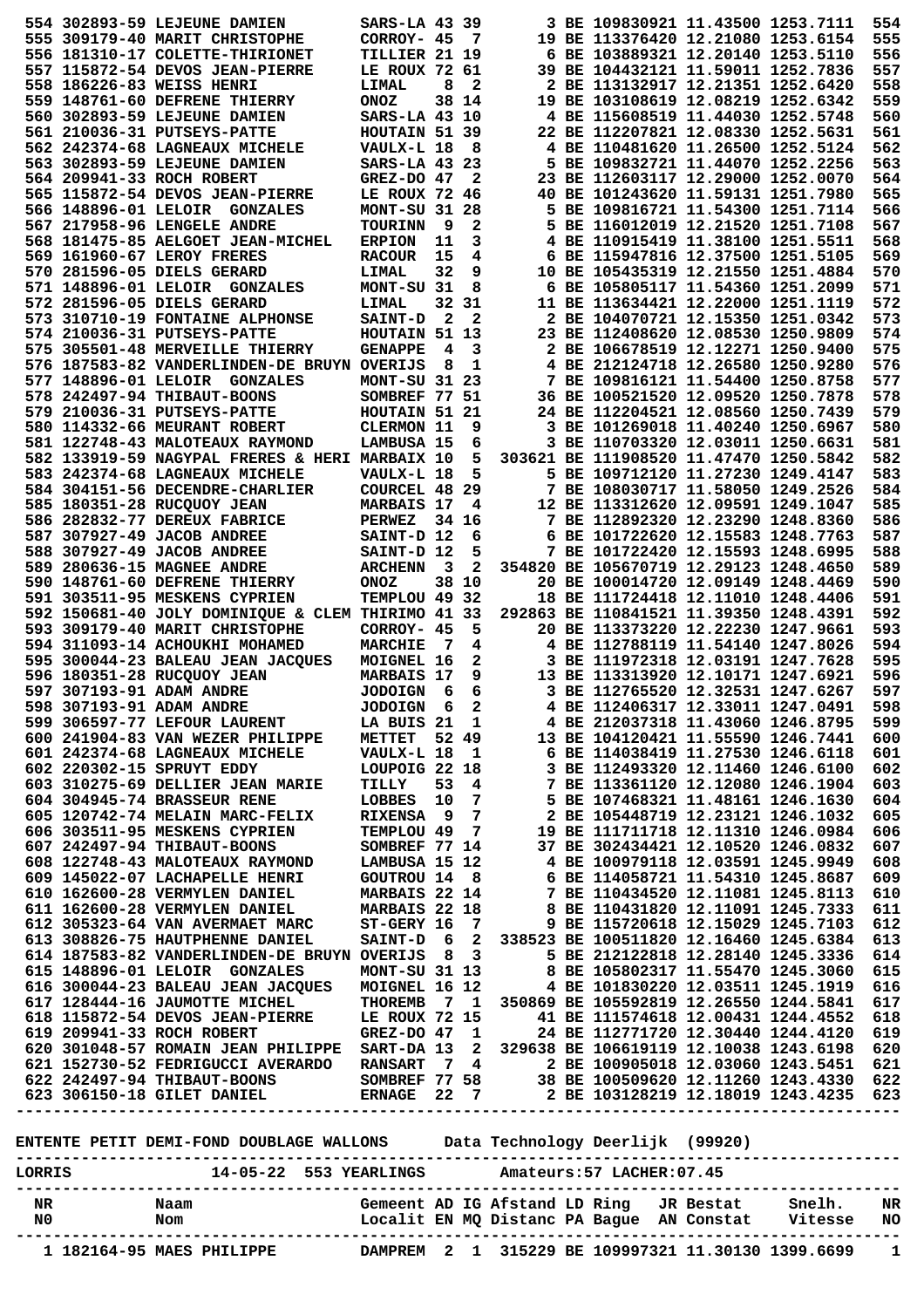|                        | 2 304179-84 DUPUIS-AMANT                                                                                      | <b>THIRIMO 14</b>        |     | 1                       |                                                    | 292409 BE 110802021 11.15310 1389.0064                                      |                                   | 2        |
|------------------------|---------------------------------------------------------------------------------------------------------------|--------------------------|-----|-------------------------|----------------------------------------------------|-----------------------------------------------------------------------------|-----------------------------------|----------|
|                        | 3 309179-40 MARIT CHRISTOPHE                                                                                  | CORROY- 21 11            |     |                         |                                                    | 346165 BE 115302521 11.55410 1380.8856                                      |                                   | 3        |
|                        | 4 242497-94 THIBAUT-BOONS                                                                                     | SOMBREF 35               |     | $\overline{\mathbf{2}}$ |                                                    | 331292 BE 104631321 11.45060 1379.8084                                      |                                   | 4        |
|                        | 5 310275-69 DELLIER JEAN MARIE                                                                                | TILLY                    |     | 39 37                   |                                                    | 332899 BE 113448621 11.46230 1379.1300                                      |                                   | 5        |
|                        | 6 304179-84 DUPUIS-AMANT                                                                                      | THIRIMO 14 12            |     |                         |                                                    | 2 BE 110800821 11.17270 1376.3662                                           |                                   | 6        |
|                        | 7 242497-94 THIBAUT-BOONS                                                                                     | SOMBREF 35 24            |     |                         |                                                    | 2 BE 104634521 11.48020 1363.1546                                           |                                   | 7        |
|                        | 8 282647-86 DECELLE ROBERT                                                                                    | NIL-SAI 12               |     | 6                       |                                                    | 344783 BE 112864721 11.58010 1362.6889                                      |                                   | 8        |
|                        | 9 242497-94 THIBAUT-BOONS                                                                                     | SOMBREF 35               |     | 8                       |                                                    | 3 BE 104633321 11.48110 1362.3138                                           |                                   | 9        |
|                        | 10 209941-33 ROCH ROBERT                                                                                      | GREZ-DO 10               |     | 2                       |                                                    | 355570 BE 113344821 12.06270 1359.9924                                      |                                   | 10       |
|                        | 11 242497-94 THIBAUT-BOONS                                                                                    | SOMBREF 35 25            |     |                         |                                                    | 4 BE 302435421 11.49130 1356.5495                                           |                                   | 11       |
|                        | 12 309179-40 MARIT CHRISTOPHE                                                                                 | CORROY- 21               |     | 5                       |                                                    | 2 BE 115302121 12.00110 1356.5345<br>3 BE 110806121 11.21280 1350.8269      |                                   | 12       |
|                        | 13 304179-84 DUPUIS-AMANT                                                                                     | THIRIMO 14<br>SOMBREF 35 |     | 8<br>3                  |                                                    | 5 BE 302433921 11.50540 1347.2631                                           |                                   | 13<br>14 |
|                        | 14 242497-94 THIBAUT-BOONS<br>15 114584-27 MAUROY-TONDEUR DANIEL MONT-SA 11                                   |                          |     | 4                       |                                                    | 342131 BE 113401621 11.59070 1346.3540                                      |                                   | 15       |
|                        | 16 145022-07 LACHAPELLE HENRI                                                                                 | <b>GOUTROU 11</b>        |     | 8                       |                                                    | 310865 BE 109993721 11.36380 1342.0564                                      |                                   | 16       |
|                        | 17 308660-06 ZARZECKI MAREK                                                                                   | LINCENT 17               |     | 2                       |                                                    | 364133 BE 112723221 12.16343 1340.8358                                      |                                   | 17       |
|                        | 18 309179-40 MARIT CHRISTOPHE                                                                                 | CORROY- 21 10            |     |                         |                                                    | 3 BE 115302321 12.03430 1338.0081                                           |                                   | 18       |
|                        | 19 218879-47 DELBRUYERE ROGER (VEU SOLRE S 13                                                                 |                          |     | 1                       |                                                    | 295173 BE 111019821 11.26020 1335.4230                                      |                                   | 19       |
|                        | 20 115872-54 DEVOS JEAN-PIERRE                                                                                | LE ROUX 13               |     | 3                       |                                                    | 318230 BE 104443821 11.43202 1335.2121                                      |                                   | 20       |
|                        | 21 309901-83 HANNON YVES                                                                                      | CORROY-                  | 8   | 1                       |                                                    | 346988 BE 113530021 12.05190 1332.9458                                      |                                   | 21       |
|                        | 22 304179-84 DUPUIS-AMANT                                                                                     | THIRIMO 14 10            |     |                         |                                                    | 4 BE 110803921 11.24320 1331.9572                                           |                                   | 22       |
|                        | 23 242497-94 THIBAUT-BOONS                                                                                    | SOMBREF 35               |     | 7                       |                                                    | 6 BE 302436621 11.53470 1331.6487                                           |                                   | 23       |
|                        | 24 210036-31 PUTSEYS-PATTE                                                                                    | HOUTAIN 20               |     | 7                       |                                                    | 330113 BE 112204221 11.53150 1329.7603                                      |                                   | 24       |
|                        | 25 242497-94 THIBAUT-BOONS                                                                                    | SOMBREF 35               |     | 9                       |                                                    | 7 BE 104630421 11.54250 1328.2673                                           |                                   | 25       |
|                        | 26   218879-47 DELBRUYERE ROGER (VEU SOLRE S 13 12                                                            |                          |     |                         |                                                    | 2 BE 111112021 11.27190 1327.7142                                           |                                   | 26       |
|                        | 27 115912-94 GENOT EMMANUEL                                                                                   | <b>HANNUT</b>            | 8   | 1                       |                                                    | 359797 BE 103263321 12.16080 1327.0113                                      |                                   | 27       |
|                        | 28 152466-79 PIERRE ROGER & DAVID                                                                             | <b>BOSSUT-</b>           | 5   | 4                       |                                                    | 356536 BE 112563021 12.14270 1323.1991                                      |                                   | 28       |
|                        | 29 188921-62 DOUDELET PASCAL                                                                                  | <b>ANDERLU</b>           | 7   | 4                       |                                                    | 306474 BE 107305221 11.36390 1323.0045                                      |                                   | 29       |
|                        | 30 115872-54 DEVOS JEAN-PIERRE<br>31 182424-64 DE BELS-CRETON                                                 | LE ROUX 13<br>LOBBES     | 10  | 8<br>5                  |                                                    | 2 BE 104437721 11.45542 1320.9863<br>304382 BE 109792421 11.35311 1320.4243 |                                   | 30<br>31 |
|                        | 32 304179-84 DUPUIS-AMANT                                                                                     | THIRIMO 14               |     | 4                       |                                                    | 5 BE 110803021 11.26360 1319.5352                                           |                                   | 32       |
|                        | 33 309179-40 MARIT CHRISTOPHE                                                                                 | CORROY- 21               |     | 9                       |                                                    | 4 BE 113514021 12.08020 1316.0499                                           |                                   | 33       |
|                        | 34 304179-84 DUPUIS-AMANT                                                                                     | THIRIMO 14               |     | 6                       |                                                    | 6 BE 110801421 11.27130 1315.8734                                           |                                   | 34       |
|                        | 35 152466-79 PIERRE ROGER & DAVID                                                                             | <b>BOSSUT-</b>           | 5   | 3                       |                                                    | 2 BE 112562221 12.16260 1313.5306                                           |                                   | 35       |
|                        | 36 309179-40 MARIT CHRISTOPHE                                                                                 | CORROY- 21 20            |     |                         |                                                    | 5 BE 113514721 12.09160 1309.9079                                           |                                   | 36       |
|                        | 37 242849-58 VERSPREET-MUNTONI                                                                                | THIRIMO 10               |     | 2                       |                                                    | 292828 BE 110822921 11.29080 1306.4902                                      |                                   | 37       |
|                        | 38 188921-62 DOUDELET PASCAL                                                                                  | <b>ANDERLU</b>           | 7   | 6                       |                                                    | 2 BE 107304721 11.39440 1305.6262                                           |                                   | 38       |
|                        | 39 218879-47 DELBRUYERE ROGER (VEU SOLRE S 13 13                                                              |                          |     |                         |                                                    | 3 BE 111016421 11.31450 1301.7552                                           |                                   | 39       |
|                        | 40 242497-94 THIBAUT-BOONS                                                                                    | SOMBREF 35 35            |     |                         |                                                    | 8 BE 104744321 11.59430 1300.6295                                           |                                   | 40       |
|                        | 41 308660-06 ZARZECKI MAREK                                                                                   | LINCENT 17               |     | 1                       |                                                    | 2 BE 112722521 12.25003 1300.4518                                           |                                   | 41       |
|                        | 42 180351-28 RUCQUOY JEAN                                                                                     | <b>MARBAIS</b>           | 2   | 2                       |                                                    | 330994 BE 113472921 11.59361 1300.0465                                      |                                   | 42       |
|                        | 43 304945-74 BRASSEUR RENE                                                                                    | LOBBES                   | 5   | 4                       |                                                    | 303152 BE 107467021 11.38241 1298.8425                                      |                                   | 43       |
|                        | 44 148761-60 DEFRENE THIERRY                                                                                  | <b>ONOZ</b>              |     | 17 14                   |                                                    | 329900 BE 103056421 11.59139 1297.6354                                      |                                   | 44       |
|                        | 45 115872-54 DEVOS JEAN-PIERRE                                                                                | LE ROUX 13 10            |     |                         |                                                    | 3 BE 104436721 11.50371 1295.6280                                           |                                   | 45       |
|                        | 46 242497-94 THIBAUT-BOONS                                                                                    | SOMBREF 35 12            |     |                         |                                                    | 9 BE 104632821 12.00500 1294.9524                                           |                                   | 46       |
|                        | 46 242497-94 THIBAUT-BOONS                                                                                    | SOMBREF 35 14            |     |                         |                                                    | 10 BE 302435121 12.00500 1294.9524<br>2 BE 112207221 12.00300 1292.0274     |                                   | 46<br>48 |
|                        |                                                                                                               |                          |     |                         |                                                    | 3 BE 112203421 12.00320 1291.8589                                           |                                   | 49       |
|                        | 50 114584-27 MAUROY-TONDEUR DANIEL MONT-SA 11                                                                 |                          |     |                         | $5^{\circ}$                                        | 2 BE 113403021 12.10000 1291.0604                                           |                                   | 50       |
|                        | 51 188921-62 DOUDELET PASCAL                                                                                  | ANDERLU 7 1              |     |                         |                                                    | 3 BE 107407621 11.42250 1290.8698                                           |                                   | 51       |
|                        | 52 210036-31 PUTSEYS-PATTE                                                                                    | HOUTAIN 20 15            |     |                         | 4 BE 112202721 12.00450 1290.7644                  |                                                                             |                                   | 52       |
|                        | 53 114584-27 MAUROY-TONDEUR DANIEL MONT-SA 11                                                                 |                          |     | 3                       |                                                    | 3 BE 113400621 12.10200 1289.4384                                           |                                   | 53       |
|                        | 54 148761-60 DEFRENE THIERRY                                                                                  | <b>ONOZ</b>              |     | 17 9                    |                                                    | 2 BE 103050821 12.00529 1289.2678                                           |                                   | 54       |
|                        | 55 114584-27 MAUROY-TONDEUR DANIEL MONT-SA 11 10                                                              |                          |     |                         | 4 BE 113406321 12.10260 1288.9527                  |                                                                             |                                   | 55       |
|                        | 56 308660-06 ZARZECKI MAREK                                                                                   | LINCENT 17 10            |     |                         |                                                    | 3 BE 112729521 12.27433 1287.9558                                           |                                   | 56       |
|                        | 57 152466-79 PIERRE ROGER & DAVID BOSSUT- 5 2                                                                 |                          |     |                         |                                                    | 3 BE 112562321 12.22000 1287.1336                                           |                                   | 57       |
| 58 307033-28 HOK SAPIN |                                                                                                               |                          |     |                         | INCOURT 3 1 353784 BE 302467421 12.20020 1286.3314 |                                                                             |                                   | 58       |
|                        | 59 226792-06 DELSTANCHE-GOFFARD                                                                               | <b>BIERGES 14</b>        |     |                         | 2 350162 BE 112503821 12.17198 1285.8003           |                                                                             |                                   | 59       |
|                        | 60 309179-40 MARIT CHRISTOPHE CORROY- 21 4                                                                    |                          |     |                         |                                                    | 6 BE 115301821 12.14180 1285.4252                                           |                                   | 60       |
|                        | 61 226792-06 DELSTANCHE-GOFFARD                                                                               | <b>BIERGES 14 10</b>     |     |                         | 5 2 BE 115421021 11.33070 1283.6765                | 2 BE 112505521 12.17328 1284.7781                                           |                                   | 61       |
|                        | 62 242849-58 VERSPREET-MUNTONI THIRIMO 10<br>63 281596-05 DIELS GERARD                                        | <b>LIMAL</b>             |     |                         | 18 2 346558 BE 113633621 12.15170 1282.2026        |                                                                             |                                   | 62<br>63 |
|                        | 64 281596-05 DIELS GERARD                                                                                     | <b>LIMAL</b>             |     |                         | 18 9                                               | 2 BE 113632521 12.15260 1281.4914                                           |                                   | 64       |
|                        | 65 114584-27 MAUROY-TONDEUR DANIEL MONT-SA 11 11                                                              |                          |     |                         |                                                    | 5 BE 113407321 12.12040 1281.0696                                           |                                   | 65       |
|                        | 66 309901-83 HANNON YVES                                                                                      | $CORROY- 8 4$            |     |                         |                                                    | 2 BE 113529521 12.16160 1279.1398                                           |                                   | 66       |
|                        | 67 242497-94 THIBAUT-BOONS SOMBREF 35 23                                                                      |                          |     |                         |                                                    | 11 BE 104633621 12.04160 1277.8041                                          |                                   | 67       |
|                        | 68 241904-83 VAN WEZER PHILIPPE METTET 32 26                                                                  |                          |     |                         | 312912 BE 104122521 11.49550 1277.6264             |                                                                             |                                   | 68       |
|                        | 69 115872-54 DEVOS JEAN-PIERRE LE ROUX 13 6                                                                   |                          |     |                         |                                                    | 4 BE 104433721 11.54071 1277.4251                                           |                                   | 69       |
|                        | 70 310275-69 DELLIER JEAN MARIE                                                                               | TILLY                    |     | 39 18                   |                                                    | 2 BE 113455621 12.06010 1275.3937                                           |                                   | 70       |
|                        | 71 281596-05 DIELS GERARD                                                                                     | LIMAL                    |     | 18 12                   |                                                    | 3 BE 113636221 12.16520 1274.7352                                           |                                   | 71       |
|                        | 72 148761-60 DEFRENE THIERRY                                                                                  | ONOZ                     |     | 17 15                   |                                                    | 3 BE 103053621 12.03529 1274.3274                                           |                                   | 72       |
|                        |                                                                                                               | <b>ONOZ</b>              |     | 17 17                   |                                                    | 4 BE 103048021 12.03549 1274.1633                                           |                                   | 73       |
|                        | 73 148761-60 DEFRENE THIERRY                                                                                  |                          |     |                         |                                                    |                                                                             |                                   |          |
|                        | 74 242849-58 VERSPREET-MUNTONI                                                                                | THIRIMO 10 6             |     |                         |                                                    |                                                                             | 3 BE 110831021 11.35020 1272.9807 | 74       |
|                        | 75 304179-84 DUPUIS-AMANT                                                                                     | THIRIMO 14 3             |     |                         |                                                    | 7 BE 110801521 11.34450 1272.7269                                           |                                   | 75       |
|                        | 76 242849-58 VERSPREET-MUNTONI                                                                                | THIRIMO 10 10            |     |                         |                                                    | 4 BE 110825021 11.35080 1272.4276                                           |                                   | 76       |
|                        | 77 152466-79 PIERRE ROGER & DAVID BOSSUT-                                                                     |                          | - 5 | $\mathbf{1}$            |                                                    | 4 BE 112569221 12.25190 1271.9044                                           |                                   | 77       |
|                        | 78 209941-33 ROCH ROBERT                                                                                      | GREZ-DO 10               |     | $\mathbf{1}$            |                                                    | 2 BE 113342721 12.24390 1271.4822                                           |                                   | 78       |
|                        | 79 209941-33 ROCH ROBERT<br>80 218879-47 DELBRUYERE ROGER (VEU SOLRE S 13 8 4 BE 111011921 11.37190 1270.5632 | $GREZ-DO$ 10 4           |     |                         |                                                    | 3 BE 113341321 12.24420 1271.2549                                           |                                   | 79<br>80 |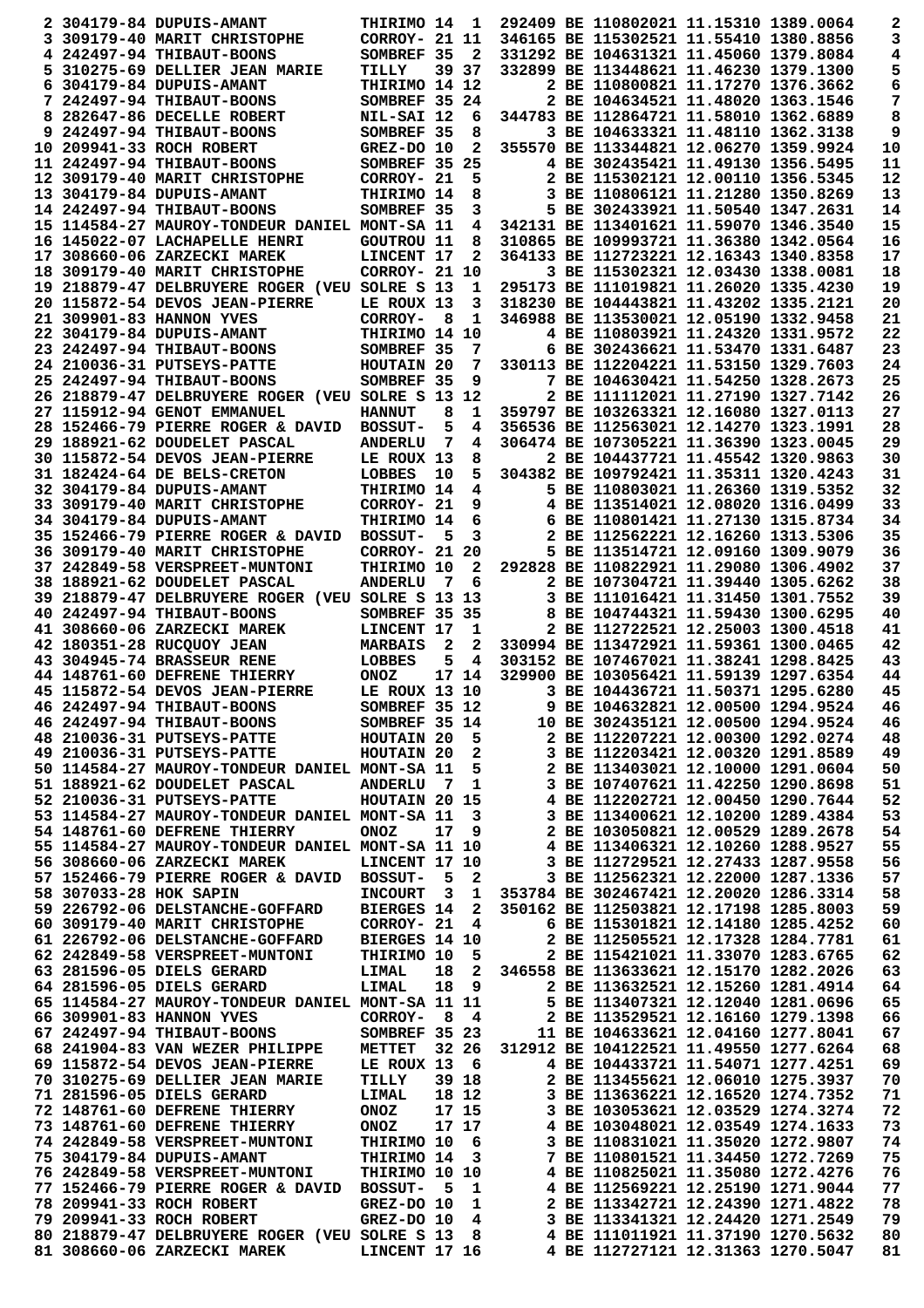|                        | 82 148896-01 LELOIR GONZALES                                                       | MONT-SU 11               |                         | 9      | 312302 BE 109815221 11.50550 1269.9505                                      | 82         |
|------------------------|------------------------------------------------------------------------------------|--------------------------|-------------------------|--------|-----------------------------------------------------------------------------|------------|
|                        | 83 218879-47 DELBRUYERE ROGER (VEU SOLRE S 13 11                                   |                          |                         |        | 5 BE 111015121 11.37310 1269.4703                                           | 83         |
|                        | 84 305323-64 VAN AVERMAET MARC                                                     | <b>ST-GERY</b>           | 5                       | 4      | 336402 BE 113439721 12.10069 1268.8909                                      | 84         |
|                        | 85 161960-67 LEROY FRERES                                                          | <b>RACOUR</b>            | 9                       | 4      | 366484 BE 101232521 12.33530 1268.6229                                      | 85         |
|                        | 86 309179-40 MARIT CHRISTOPHE                                                      | CORROY- 21               |                         | 21     | 7 BE 113513121 12.17560 1268.3134                                           | 86         |
|                        | 87 188921-62 DOUDELET PASCAL                                                       | <b>ANDERLU</b>           | 7                       | 2      | 4 BE 107407921 11.46400 1268.1683                                           | 87         |
|                        | 88 188921-62 DOUDELET PASCAL                                                       | <b>ANDERLU</b>           | 7                       | 5      | 5 BE 107305121 11.46420 1267.9934                                           | 88         |
|                        | 89 145022-07 LACHAPELLE HENRI                                                      | <b>GOUTROU 11</b>        |                         | 6      | 2 BE 109995621 11.50140 1267.6295                                           | 89         |
|                        | 90 302893-59 LEJEUNE DAMIEN                                                        | SARS-LA 24 23            |                         |        | 299428 BE 109833221 11.41180 1267.1519                                      | 90         |
|                        | 91 226792-06 DELSTANCHE-GOFFARD                                                    | BIERGES 14 11            |                         |        | 3 BE 112504921 12.21298 1266.4239                                           | 91         |
|                        | 92 108453-07 DELPORTE ERIC                                                         | DAMPREM 11               |                         | 9      | 315203 BE 109970421 11.54140 1264.6904                                      | 92         |
|                        | 93 242497-94 THIBAUT-BOONS                                                         | SOMBREF 35 32            |                         |        | 12 BE 104639921 12.07060 1263.9908                                          | 93<br>94   |
|                        | 94 218879-47 DELBRUYERE ROGER (VEU SOLRE S 13                                      |                          | 3                       | 3<br>3 | 6 BE 111016221 11.38350 1263.6732<br>2 BE 302467321 12.25050 1263.1384      | 95         |
| 95 307033-28 HOK SAPIN | 96 218879-47 DELBRUYERE ROGER (VEU SOLRE S 13                                      | <b>INCOURT</b>           |                         | 5      | 7 BE 111112521 11.38410 1263.1324                                           | 96         |
|                        | 97 210036-31 PUTSEYS-PATTE                                                         | HOUTAIN 20 19            |                         |        | 5 BE 112200621 12.06300 1262.3824                                           | 97         |
|                        | 98 305323-64 VAN AVERMAET MARC                                                     | <b>ST-GERY</b>           | 5                       | 5      | 2 BE 113444021 12.11389 1261.5942                                           | 98         |
|                        | 99 310275-69 DELLIER JEAN MARIE                                                    | TILLY                    |                         | 39 14  | 3 BE 113450621 12.09010 1260.9015                                           | 99         |
|                        | 100 310275-69 DELLIER JEAN MARIE                                                   | TILLY                    |                         | 39 17  | 4 BE 113451721 12.09030 1260.7423                                           | 100        |
|                        | 101 308660-06 ZARZECKI MAREK                                                       | LINCENT 17               |                         | 9      | 5 BE 112721121 12.34133 1259.0101                                           | 101        |
|                        | 102 148761-60 DEFRENE THIERRY                                                      | <b>ONOZ</b>              | 17                      | 6      | 5 BE 103050921 12.07049 1258.7679                                           | 102        |
|                        | 103 115912-94 GENOT EMMANUEL                                                       | <b>HANNUT</b>            | 8                       | 7      | 2 BE 103263921 12.30500 1258.7650                                           | 103        |
|                        | 104 308071-96 SCHELLEKENS ERIC                                                     | <b>MONT-SA</b>           | 4                       | 3      | 344197 BE 113497121 12.18410 1257.6469                                      | 104        |
|                        | 105 161960-67 LEROY FRERES                                                         | <b>RACOUR</b>            | 9                       | 7      | 2 BE 101234821 12.36360 1256.8038                                           | 105        |
|                        | 106 309179-40 MARIT CHRISTOPHE                                                     | CORROY- 21               |                         | 3      | 8 BE 115300921 12.20410 1255.6617                                           | 106        |
|                        | 107 108453-07 DELPORTE ERIC                                                        | DAMPREM 11 10            |                         |        | 2 BE 109972021 11.56120 1254.7890                                           | 107        |
|                        | 108 282520-56 TASSOUL PIERRE                                                       | <b>CHASTRE</b>           | 7                       | 1      | 339797 BE 113402921 12.15510 1254.5579                                      | 108        |
|                        | 109 302893-59 LEJEUNE DAMIEN                                                       | SARS-LA 24 18            |                         |        | 2 BE 109831421 11.43490 1253.7986                                           | 109        |
|                        | 110 115912-94 GENOT EMMANUEL                                                       | <b>HANNUT</b>            | 8                       | 5      | 3 BE 101275321 12.31580 1253.7937                                           | 110        |
|                        | 111 302893-59 LEJEUNE DAMIEN                                                       | SARS-LA 24 20            |                         |        | 3 BE 109830921 11.43500 1253.7111                                           | 111        |
|                        | 112 181310-17 COLETTE-THIRIONET                                                    | TILLIER                  | $\overline{\mathbf{3}}$ | 1      | 345008 BE 103889321 12.20140 1253.5110                                      | 112        |
|                        | 113 115872-54 DEVOS JEAN-PIERRE                                                    | LE ROUX 13               |                         | 2      | 5 BE 104432121 11.59011 1252.7836                                           | 113        |
|                        | 114 210036-31 PUTSEYS-PATTE                                                        | HOUTAIN 20               |                         | 8      | 6 BE 112207821 12.08330 1252.5631                                           | 114        |
|                        | 115 302893-59 LEJEUNE DAMIEN                                                       | SARS-LA 24               |                         | 4      | 4 BE 109832721 11.44070 1252.2256                                           | 115        |
|                        | 116 148896-01 LELOIR GONZALES                                                      | MONT-SU 11               |                         | 8      | 2 BE 109816721 11.54300 1251.7114                                           | 116        |
|                        | 117 281596-05 DIELS GERARD                                                         | <b>LIMAL</b>             |                         | 18 17  | 4 BE 113634421 12.22000 1251.1119                                           | 117        |
|                        | 118 310710-19 FONTAINE ALPHONSE                                                    | <b>SAINT-D</b>           | 1                       | 1      | 338509 BE 104070721 12.15350 1251.0342                                      | 118        |
|                        | 119 148896-01 LELOIR GONZALES                                                      | MONT-SU 11               |                         | 3      | 3 BE 109816121 11.54400 1250.8758                                           | 119        |
|                        | 120 210036-31 PUTSEYS-PATTE                                                        | HOUTAIN 20               |                         | 6<br>6 | 7 BE 112204521 12.08560 1250.7439<br>292863 BE 110841521 11.39350 1248.4391 | 120<br>121 |
|                        | 121 150681-40 JOLY DOMINIQUE & CLEM THIRIMO 14<br>122 241904-83 VAN WEZER PHILIPPE | METTET                   | 32                      | 29     | 2 BE 104120421 11.55590 1246.7441                                           | 122        |
|                        | 123 304945-74 BRASSEUR RENE                                                        | LOBBES                   | 5                       | 2      | 2 BE 107468321 11.48161 1246.1630                                           | 123        |
|                        | 124 242497-94 THIBAUT-BOONS                                                        | SOMBREF 35               |                         | 4      | 13 BE 302434421 12.10520 1246.0832                                          | 124        |
|                        | 125 145022-07 LACHAPELLE HENRI                                                     | <b>GOUTROU 11</b>        |                         | 5      | 3 BE 114058721 11.54310 1245.8687                                           | 125        |
|                        | 126 282647-86 DECELLE ROBERT                                                       | NIL-SAI 12               |                         | 8      | 2 BE 112866921 12.22190 1243.2826                                           | 126        |
|                        | 127 282647-86 DECELLE ROBERT                                                       | NIL-SAI 12               |                         | 9      | 3 BE 112865921 12.22240 1242.9092                                           | 127        |
|                        | 128 115872-54 DEVOS JEAN-PIERRE                                                    | LE ROUX 13 13            |                         |        | 6 BE 104435321 12.01141 1241.9459                                           | 128        |
|                        | 129 210036-31 PUTSEYS-PATTE                                                        | HOUTAIN 20 14            |                         |        | 8 BE 112206221 12.11000 1241.0263                                           | 129        |
|                        | 130 241904-83 VAN WEZER PHILIPPE                                                   | METTET                   | 32                      | 1      | 3 BE 104121821 11.57140 1240.5656                                           | 130        |
|                        | 131 309179-40 MARIT CHRISTOPHE                                                     | CORROY- 21               |                         | 8      | 9 BE 113514121 12.24100 1239.9940                                           | 131        |
|                        | 132 310275-69 DELLIER JEAN MARIE                                                   | TILLY                    |                         | 39 32  | 5 BE 113451121 12.13340 1239.5395                                           | 132        |
|                        | 133 218879-47 DELBRUYERE ROGER (VEU SOLRE S 13                                     |                          |                         | 4      | 8 BE 111014021 11.43280 1237.7956                                           | 133        |
|                        | 134 226792-06 DELSTANCHE-GOFFARD                                                   | <b>BIERGES 14</b>        |                         | 9      | 4 BE 112502921 12.27548 1237.7006                                           | 134        |
|                        | 135 104554-85 VAN DEN BROECK GERARD VITRIVA 17                                     |                          |                         | 2      | 319181 BE 110806221 12.02539 1237.6234                                      | 135        |
|                        | 136 104554-85 VAN DEN BROECK GERARD VITRIVA 17 14                                  |                          |                         |        | 2 BE 104430721 12.02559 1237.4634                                           | 136        |
|                        | 137 182424-64 DE BELS-CRETON                                                       | LOBBES                   | 10                      | 4      | 2 BE 109790521 11.51181 1235.8097                                           | 137        |
|                        | 138 226792-06 DELSTANCHE-GOFFARD                                                   | <b>BIERGES 14</b>        |                         | 6      | 5 BE 112500321 12.28238 1235.5897                                           | 138        |
|                        | 139 182424-64 DE BELS-CRETON                                                       | LOBBES                   | 10                      | 2      | 3 BE 109792521 11.51221 1235.4753                                           | 139        |
|                        | 140 304179-84 DUPUIS-AMANT                                                         | THIRIMO 14 14            |                         |        | 8 BE 110805821 11.41530 1234.4009                                           | 140        |
|                        | 141 209941-33 ROCH ROBERT                                                          | GREZ-DO 10               |                         | 8      | 4 BE 113346021 12.33050 1234.2609                                           | 141        |
|                        | 142 148896-01 LELOIR GONZALES                                                      | MONT-SU 11               |                         | 5      | 4 BE 109818821 11.58020 1234.2326                                           | 142        |
|                        | 143 242374-68 LAGNEAUX MICHELE                                                     | <b>VAULX-L</b>           | - 2                     | 1      | 277849 BE 112426821 11.30130 1233.6964                                      | 143        |
|                        | 144 108453-07 DELPORTE ERIC                                                        | DAMPREM 11               |                         | 8      | 3 BE 109971821 12.00320 1233.5103                                           | 144        |
|                        | 145 114584-27 MAUROY-TONDEUR DANIEL MONT-SA 11                                     |                          |                         | 6      | 6 BE 113401021 12.22260 1233.2008                                           | 145        |
|                        | 146 226792-06 DELSTANCHE-GOFFARD<br>147 308660-06 ZARZECKI MAREK                   | BIERGES 14 13            |                         |        | 6 BE 112501221 12.29098 1232.2561<br>6 BE 112720721 12.40333 1232.0313      | 146<br>147 |
|                        |                                                                                    | LINCENT 17               |                         | 5      | 7 BE 112724621 12.40383 1231.6840                                           | 148        |
|                        | 148 308660-06 ZARZECKI MAREK<br>149 242849-58 VERSPREET-MUNTONI                    | LINCENT 17<br>THIRIMO 10 |                         | 4<br>1 | 5 BE 110826121 11.42590 1230.4559                                           | 149        |
|                        | 150 145022-07 LACHAPELLE HENRI                                                     | <b>GOUTROU 11</b>        |                         | 1      | 4 BE 109995321 11.57430 1230.0930                                           | 150        |
|                        | 151 148896-01 LELOIR GONZALES                                                      | MONT-SU 11               |                         | 1      | 5 BE 109820921 11.58560 1229.8582                                           | 151        |
|                        | 152 241904-83 VAN WEZER PHILIPPE                                                   | METTET                   |                         | 32 19  | 4 BE 104126321 11.59370 1228.9533                                           | 152        |
|                        | 153 115912-94 GENOT EMMANUEL                                                       | <b>HANNUT</b>            | 8                       | 4      | 4 BE 103263821 12.37490 1228.7449                                           | 153        |
|                        | 154 241904-83 VAN WEZER PHILIPPE                                                   | METTET                   |                         | 32 11  | 5 BE 104122121 11.59410 1228.6316                                           | 154        |
|                        | 155 241904-83 VAN WEZER PHILIPPE                                                   | METTET                   |                         | 32 21  | 6 BE 104125521 11.59430 1228.4708                                           | 155        |
|                        | 156 302893-59 LEJEUNE DAMIEN                                                       | SARS-LA 24 14            |                         |        | 5 00 109893821 11.48460 1228.3386                                           | 156        |
|                        | 157 309179-40 MARIT CHRISTOPHE                                                     | CORROY- 21               |                         | 2      | 10 BE 113501021 12.26520 1228.1161                                          | 157        |
|                        | 158 243249-70 BONNEJONNE-PRETER                                                    | <b>VELAINE</b>           | $\overline{4}$          | 3      | 324885 BE 103135621 12.09590 1226.0582                                      | 158        |
|                        | 159 181310-17 COLETTE-THIRIONET                                                    | TILLIER                  | $_{3}$                  | 2      | 2 BE 103889521 12.26240 1226.0412                                           | 159        |
|                        | 160 114584-27 MAUROY-TONDEUR DANIEL MONT-SA 11                                     |                          |                         | 8      | 7 BE 113407421 12.24060 1225.8366                                           | 160        |
|                        | 161 242497-94 THIBAUT-BOONS                                                        | SOMBREF 35 16            |                         |        | 14 BE 302434621 12.15200 1225.4945                                          | 161        |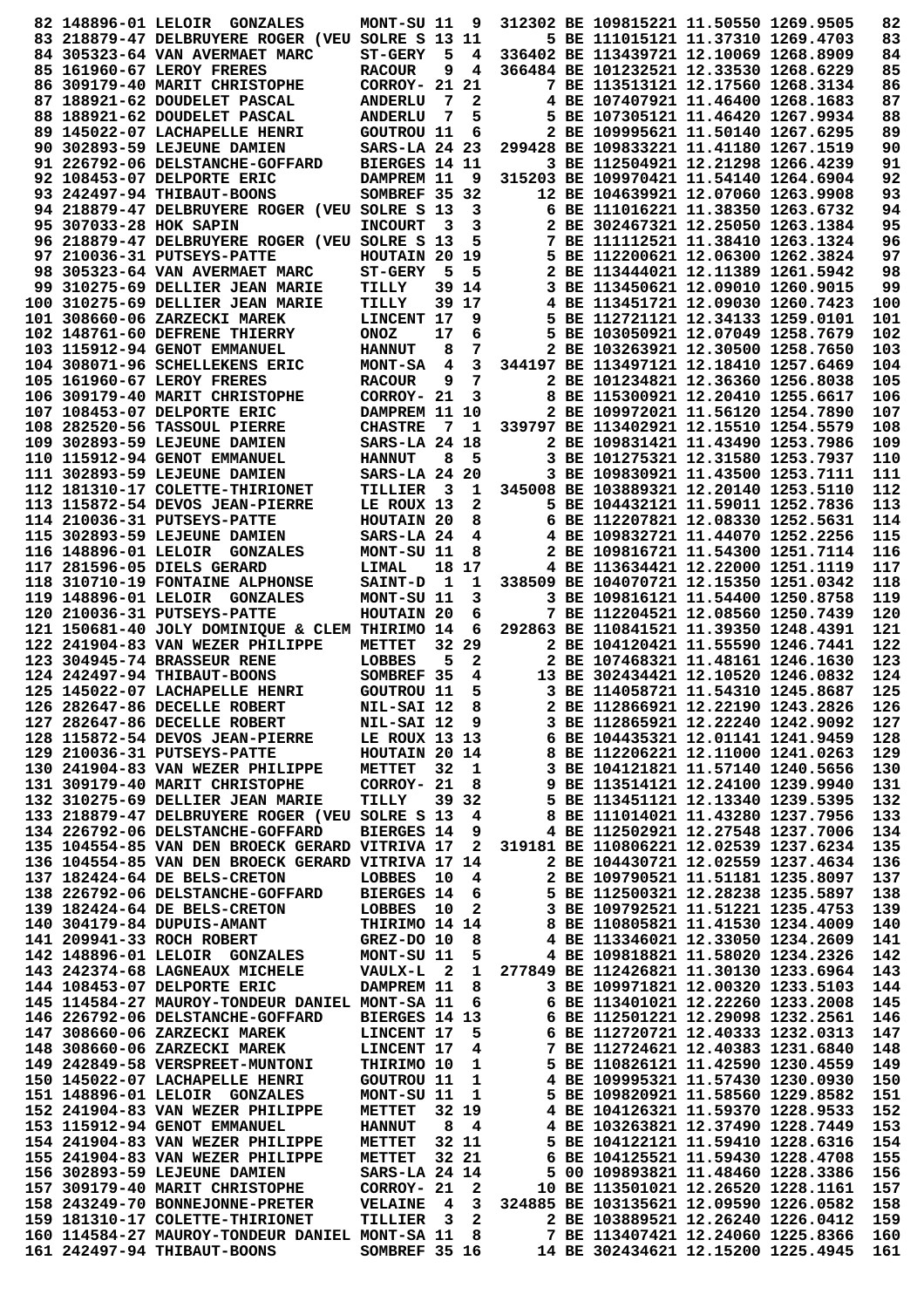|        |                        | 162 104554-85 VAN DEN BROECK GERARD VITRIVA 17 11                         |                      |                |                |                               | 3 BE 104423821 12.05319 1225.1140         |           |                                        | 162 |
|--------|------------------------|---------------------------------------------------------------------------|----------------------|----------------|----------------|-------------------------------|-------------------------------------------|-----------|----------------------------------------|-----|
|        |                        | 163 309179-40 MARIT CHRISTOPHE                                            | CORROY- 21           |                | 7              |                               | 11 BE 113503121 12.27550 1223.5582        |           |                                        | 163 |
|        |                        | 164 309901-83 HANNON YVES                                                 | CORROY-              | - 8            | 5              |                               | 3 BE 113528621 12.28410 1223.1526         |           |                                        | 164 |
|        |                        | 165 242497-94 THIBAUT-BOONS                                               | SOMBREF 35 18        |                |                |                               | 15 BE 302436221 12.15530 1223.0062        |           |                                        | 165 |
|        |                        | 166 310275-69 DELLIER JEAN MARIE                                          | TILLY                |                | 39 20          |                               | 6 BE 113455121 12.17230 1222.1710         |           |                                        | 166 |
|        |                        | 167 243249-70 BONNEJONNE-PRETER                                           | <b>VELAINE</b>       | $\overline{4}$ | $\mathbf{1}$   |                               | 2 BE 104649621 12.10550 1221.7549         |           |                                        | 167 |
|        |                        | 168 148761-60 DEFRENE THIERRY                                             | <b>ONOZ</b>          | 17             | 1              |                               | 6 BE 103045821 12.15159 1220.6538         |           |                                        | 168 |
|        |                        | 169 308660-06 ZARZECKI MAREK                                              | LINCENT 17 12        |                |                |                               | 8 BE 112724521 12.43253 1220.1963         |           |                                        | 169 |
|        |                        |                                                                           |                      |                |                |                               |                                           |           |                                        |     |
|        |                        | 170 242497-94 THIBAUT-BOONS                                               | SOMBREF 35 15        |                |                |                               | 16 BE 104631821 12.16450 1219.1058        |           |                                        | 170 |
|        |                        | 171 242497-94 THIBAUT-BOONS                                               | SOMBREF 35 22        |                |                |                               | 17 BE 104632521 12.16470 1218.9563        |           |                                        | 171 |
|        |                        | 172 281772-84 HAUTIER ETIENNE & GUI BAULERS 30 25                         |                      |                |                |                               | 331726 BE 113019921 12.17130 1218.6102    |           |                                        | 172 |
|        |                        | 173 309901-83 HANNON YVES                                                 | CORROY-              | - 8            | - 8            |                               | 4 BE 113527521 12.30200 1216.0794         |           |                                        | 173 |
|        |                        | 174 241904-83 VAN WEZER PHILIPPE                                          | <b>METTET</b>        |                | 32 18          |                               | 7 BE 104126021 12.02340 1214.8777         |           |                                        | 174 |
|        |                        | 175 104554-85 VAN DEN BROECK GERARD VITRIVA 17 15                         |                      |                |                |                               | 4 BE 104427621 12.07439 1214.8555         |           |                                        | 175 |
|        |                        | 176 242497-94 THIBAUT-BOONS                                               | SOMBREF 35 28        |                |                |                               | 18 BE 104745221 12.17520 1214.1168        |           |                                        | 176 |
|        |                        | 177 209941-33 ROCH ROBERT                                                 |                      |                |                |                               | 5 BE 113344921 12.37560 1213.8257         |           |                                        | 177 |
|        |                        |                                                                           | GREZ-DO 10           |                | 3              |                               |                                           |           |                                        |     |
|        |                        | 178 186470-36 QUENON ERIC & ANAIS                                         | <b>ANDERLU</b>       | 3              | 1              |                               | 307471 BE 107316121 11.58220 1213.5416    |           |                                        | 178 |
|        |                        | <b>179 304945-74 BRASSEUR RENE</b>                                        | LOBBES               | 5              | 3              |                               | 3 BE 107467921 11.55211 1210.9047         |           |                                        | 179 |
|        |                        | 180 281772-84 HAUTIER ETIENNE & GUI BAULERS 30 10                         |                      |                |                |                               | 2 BE 113013921 12.19090 1210.0164         |           |                                        | 180 |
|        |                        | 181 133919-59 NAGYPAL FRERES & HERI MARBAIX                               |                      | 4              | 4              |                               | 303621 BE 109848421 11.56020 1209.4848    |           |                                        | 181 |
|        |                        | 182 115872-54 DEVOS JEAN-PIERRE                                           | LE ROUX 13           |                | 7              |                               | 7 BE 104438821 12.08141 1208.9198         |           |                                        | 182 |
|        |                        | 183 161450-42 CHANET JEAN-MARIE                                           | <b>THISNES</b>       | - 6            | $\mathbf{1}$   |                               | 360394 BE 101278321 12.43200 1208.0246    |           |                                        | 183 |
|        |                        | 184 104554-85 VAN DEN BROECK GERARD VITRIVA 17 10                         |                      |                |                |                               | 5 BE 104426821 12.09149 1207.8827         |           |                                        | 184 |
|        |                        |                                                                           |                      |                | 39 19          |                               | 7 BE 113447521 12.20410 1207.5413         |           |                                        | 185 |
|        |                        | 185 310275-69 DELLIER JEAN MARIE                                          | TILLY                |                |                |                               |                                           |           |                                        |     |
|        |                        | ------------                                                              |                      |                |                |                               |                                           |           |                                        |     |
|        |                        |                                                                           |                      |                |                |                               |                                           |           |                                        |     |
|        |                        | ENTENTE PETIT DEMI-FOND DOUBLAGE WALLONS Data Technology Deerlijk (99920) |                      |                |                |                               |                                           |           |                                        |     |
|        |                        | --------------------                                                      |                      |                |                |                               |                                           |           |                                        |     |
| LORRIS |                        | 14-05-22 1314 VIEUX                                                       |                      |                |                |                               | Amateurs:107 LACHER:07.45                 |           |                                        |     |
|        |                        |                                                                           |                      |                |                |                               |                                           |           |                                        |     |
| NR     |                        | Naam                                                                      |                      |                |                | Gemeent AD IG Afstand LD Ring |                                           | JR Bestat | Snelh.                                 | NR  |
| N0     |                        | Nom                                                                       |                      |                |                |                               | Localit EN MQ Distanc PA Bague AN Constat |           | Vitesse                                | NO  |
|        |                        |                                                                           |                      |                |                |                               |                                           |           |                                        |     |
|        |                        |                                                                           |                      |                |                |                               |                                           |           |                                        |     |
|        | 1 307033-28 HOK SAPIN  |                                                                           | <b>INCOURT</b>       | $\overline{7}$ | $\mathbf{1}$   |                               | 353784 BE 301562220 11.55470 1410.7158    |           |                                        | 1   |
|        |                        | 2 242497-94 THIBAUT-BOONS                                                 | SOMBREF 42           |                | 5              |                               | 331292 BE 301568020 11.42320 1394.7179    |           |                                        | 2   |
|        |                        | 3 145022-07 LACHAPELLE HENRI                                              | <b>GOUTROU</b>       | - 3            | 1              |                               | 310865 BE 114859219 11.28310 1390.7911    |           |                                        | 3   |
|        |                        | 4 115872-54 DEVOS JEAN-PIERRE                                             | LE ROUX 59 22        |                |                |                               | 318230 BE 101249820 11.34462 1384.9937    |           |                                        | 4   |
|        |                        | 5 210036-31 PUTSEYS-PATTE                                                 | HOUTAIN 31 16        |                |                |                               |                                           |           | 330113 BE 111751619 11.43380 1383.3482 |     |
|        |                        |                                                                           |                      |                |                |                               |                                           |           |                                        |     |
|        |                        |                                                                           |                      |                |                |                               |                                           |           |                                        | 5   |
|        |                        | 6 182716-65 VAN LUYTEN MICHEL                                             | VILLERS              | 5              | $\overline{4}$ |                               | 333660 BE 109642018 11.46199 1382.5786    |           |                                        | 6   |
|        |                        | 7 209941-33 ROCH ROBERT                                                   | $GREZ-DO$ 37         |                | 8              |                               | 355570 BE 112777520 12.02270 1381.1225    |           |                                        | 7   |
|        |                        | 8 152466-79 PIERRE ROGER & DAVID                                          | BOSSUT- 19           |                | 4              |                               | 356536 BE 106352419 12.03250 1379.6943    |           |                                        | 8   |
|        |                        | 9 114584-27 MAUROY-TONDEUR DANIEL MONT-SA 12                              |                      |                | 1              |                               | 342131 BE 113307120 11.53280 1376.9694    |           |                                        | 9   |
|        |                        | 10 304179-84 DUPUIS-AMANT                                                 | THIRIMO 36 29        |                |                |                               | 292409 BE 608224020 11.17320 1375.8265    |           |                                        | 10  |
|        |                        | 11 304179-84 DUPUIS-AMANT                                                 | THIRIMO 36 15        |                |                |                               | 2 BE 110533020 11.17340 1375.6108         |           |                                        | 11  |
|        |                        | 12 304179-84 DUPUIS-AMANT                                                 | THIRIMO 36 8         |                |                |                               | 3 BE 110531820 11.17380 1375.1795         |           |                                        | 12  |
|        |                        | 13 242497-94 THIBAUT-BOONS                                                | SOMBREF 42           |                | 4              |                               | 2 BE 100523720 11.47280 1366.3404         |           |                                        | 13  |
|        |                        |                                                                           |                      |                |                |                               |                                           |           |                                        |     |
|        |                        | 14 182164-95 MAES PHILIPPE                                                | DAMPREM 9            |                | $\mathbf{1}$   |                               | 315229 BE 101481018 11.36130 1363.3490    |           |                                        | 14  |
|        | 15 307033-28 HOK SAPIN |                                                                           | <b>INCOURT</b>       | 7              | 3              |                               | 2 BE 301563320 12.04310 1363.2419         |           |                                        | 15  |
|        |                        | 16 242497-94 THIBAUT-BOONS                                                | SOMBREF 42 11        |                |                |                               | 3 BE 301565620 11.48130 1362.1270         |           |                                        | 16  |
|        |                        | 17 242497-94 THIBAUT-BOONS                                                | SOMBREF 42 15        |                |                |                               | 4 BE 301566420 11.48140 1362.0337         |           |                                        | 17  |
|        |                        | 18 281166-60 VERACHTERT-HANNE                                             | BOUSVAL 20 1         |                |                |                               | 338361 BE 107568517 11.53400 1360.7011    |           |                                        | 18  |
|        |                        | 19 304179-84 DUPUIS-AMANT                                                 | THIRIMO 36 19        |                |                |                               | 4 BE 110531920 11.20000 1360.0419         |           |                                        | 19  |
|        |                        | 20 115872-54 DEVOS JEAN-PIERRE                                            | LE ROUX 59 14        |                |                |                               | 2 BE 101240520 11.39122 1358.7766         |           |                                        | 20  |
|        |                        | 21 161960-67 LEROY FRERES                                                 | <b>RACOUR</b>        | 6              | $\mathbf{1}$   |                               | 366484 BE 102312919 12.14500 1358.1865    |           |                                        | 21  |
|        |                        | 22 210036-31 PUTSEYS-PATTE                                                | HOUTAIN 31           |                | 3              |                               | 2 BE 112407720 11.48360 1355.1437         |           |                                        | 22  |
|        |                        |                                                                           |                      |                |                |                               |                                           |           |                                        |     |
|        |                        | 23 281166-60 VERACHTERT-HANNE                                             | <b>BOUSVAL 20</b>    |                | 9              |                               | 2 BE 107566017 11.55020 1353.2636         |           |                                        | 23  |
|        |                        | 24 281166-60 VERACHTERT-HANNE                                             | <b>BOUSVAL 20</b>    |                | 8              |                               | 3 BE 107566217 11.55030 1353.1734         |           |                                        | 24  |
|        |                        | 25 281166-60 VERACHTERT-HANNE                                             | BOUSVAL 20 17        |                |                |                               | 4 BE 111715119 11.55050 1352.9930         |           |                                        | 25  |
|        |                        | 26 180351-28 RUCQUOY JEAN                                                 | <b>MARBAIS 15</b>    |                | 2              |                               | 330994 BE 113315720 11.49551 1351.4464    |           |                                        | 26  |
|        |                        | 27 282647-86 DECELLE ROBERT                                               | NIL-SAI 23           |                | $\overline{7}$ |                               | 344783 BE 113123520 12.00110 1351.1188    |           |                                        | 27  |
|        |                        | 28 304179-84 DUPUIS-AMANT                                                 | THIRIMO 36 16        |                |                |                               | 5 BE 110534020 11.21270 1350.9309         |           |                                        | 28  |
|        |                        | 29 202749-19 DUFOSSEZ ALBERT                                              | <b>MERBES-</b>       | $_{3}$         | 1              |                               | 297171 BE 111609020 11.25020 1350.5726    |           |                                        | 29  |
|        |                        | 30 242163-51 DEVERGNIES FREDERIC                                          | <b>ANDERLU 15</b>    |                | $\overline{4}$ |                               | 308517 BE 106861718 11.33270 1350.4793    |           |                                        | 30  |
|        |                        |                                                                           |                      |                |                |                               |                                           |           |                                        |     |
|        |                        | 31 182164-95 MAES PHILIPPE                                                | DAMPREM <sub>9</sub> |                | 2              |                               | 2 BE 110803420 11.38290 1350.1135         |           |                                        | 31  |
|        |                        | 32 281166-60 VERACHTERT-HANNE                                             | <b>BOUSVAL 20</b>    |                | 4              |                               | 5 BE 111714919 11.55480 1349.1268         |           |                                        | 32  |
|        |                        | 33 281166-60 VERACHTERT-HANNE                                             | <b>BOUSVAL 20</b>    |                | 6              |                               | 6 BE 111711419 11.55520 1348.7683         |           |                                        | 33  |
|        |                        | 34 242497-94 THIBAUT-BOONS                                                | SOMBREF 42 17        |                |                |                               | 5 BE 109957620 11.50520 1347.4458         |           |                                        | 34  |
|        |                        | 35 310959-74 GODFRIAUX JORDAN                                             | <b>MALEVES</b>       | $_{3}$         | 2              |                               | 350914 BE 113151720 12.05310 1346.9925    |           |                                        | 35  |
|        |                        | 36 311093-14 ACHOUKHI MOHAMED                                             | <b>MARCHIE</b>       | $\overline{7}$ | $\mathbf 1$    |                               | 310994 BE 115416520 11.35550 1346.7802    |           |                                        | 36  |
|        |                        | 37 241904-83 VAN WEZER PHILIPPE                                           | <b>METTET</b>        | 20             | $\mathbf{2}$   |                               | 312912 BE 111914018 11.37260 1346.2441    |           |                                        | 37  |
|        |                        | 38 281166-60 VERACHTERT-HANNE                                             | BOUSVAL 20 14        |                |                |                               | 7 BE 113631820 11.56290 1345.4609         |           |                                        | 38  |
|        |                        | 39 182164-95 MAES PHILIPPE                                                | <b>DAMPREM</b>       | - 9            | 8              |                               |                                           |           |                                        |     |
|        |                        |                                                                           |                      |                |                |                               | 3 BE 114702520 11.39190 1345.3119         |           |                                        | 39  |
|        | 40 307033-28 HOK SAPIN |                                                                           | <b>INCOURT</b>       | $\overline{7}$ | 7              |                               | 3 BE 201689020 12.08150 1343.9088         |           |                                        | 40  |
|        |                        | 41 242849-58 VERSPREET-MUNTONI                                            | THIRIMO 13           |                | 1              |                               | 292828 BE 107607717 11.22570 1343.5559    |           |                                        | 41  |
|        |                        | 42 243063-78 KOEKELMANS VINCENT                                           | <b>AVENNES 31 22</b> |                |                |                               | 359508 BE 100419220 12.12469 1342.5415    |           |                                        | 42  |
|        |                        | 43 304179-84 DUPUIS-AMANT                                                 | THIRIMO 36           |                | $\mathbf{1}$   |                               | 6 BE 110535720 11.22550 1341.8386         |           |                                        | 43  |
|        |                        | 44 152466-79 PIERRE ROGER & DAVID                                         | <b>BOSSUT- 19 18</b> |                |                |                               | 2 BE 109505218 12.10440 1341.7060         |           |                                        | 44  |
|        |                        | 45 210036-31 PUTSEYS-PATTE                                                | HOUTAIN 31           |                | 5              |                               | 3 BE 104231916 11.51050 1341.4683         |           |                                        | 45  |
|        |                        | 46 182716-65 VAN LUYTEN MICHEL                                            | <b>VILLERS</b>       | - 5            | 3              |                               | 2 BE 109647818 11.53499 1340.9065         |           |                                        | 46  |
|        |                        | 47 188921-62 DOUDELET PASCAL                                              | <b>ANDERLU 10</b>    |                | $\mathbf{2}$   |                               | 306474 BE 110533519 11.33370 1340.5584    |           |                                        | 47  |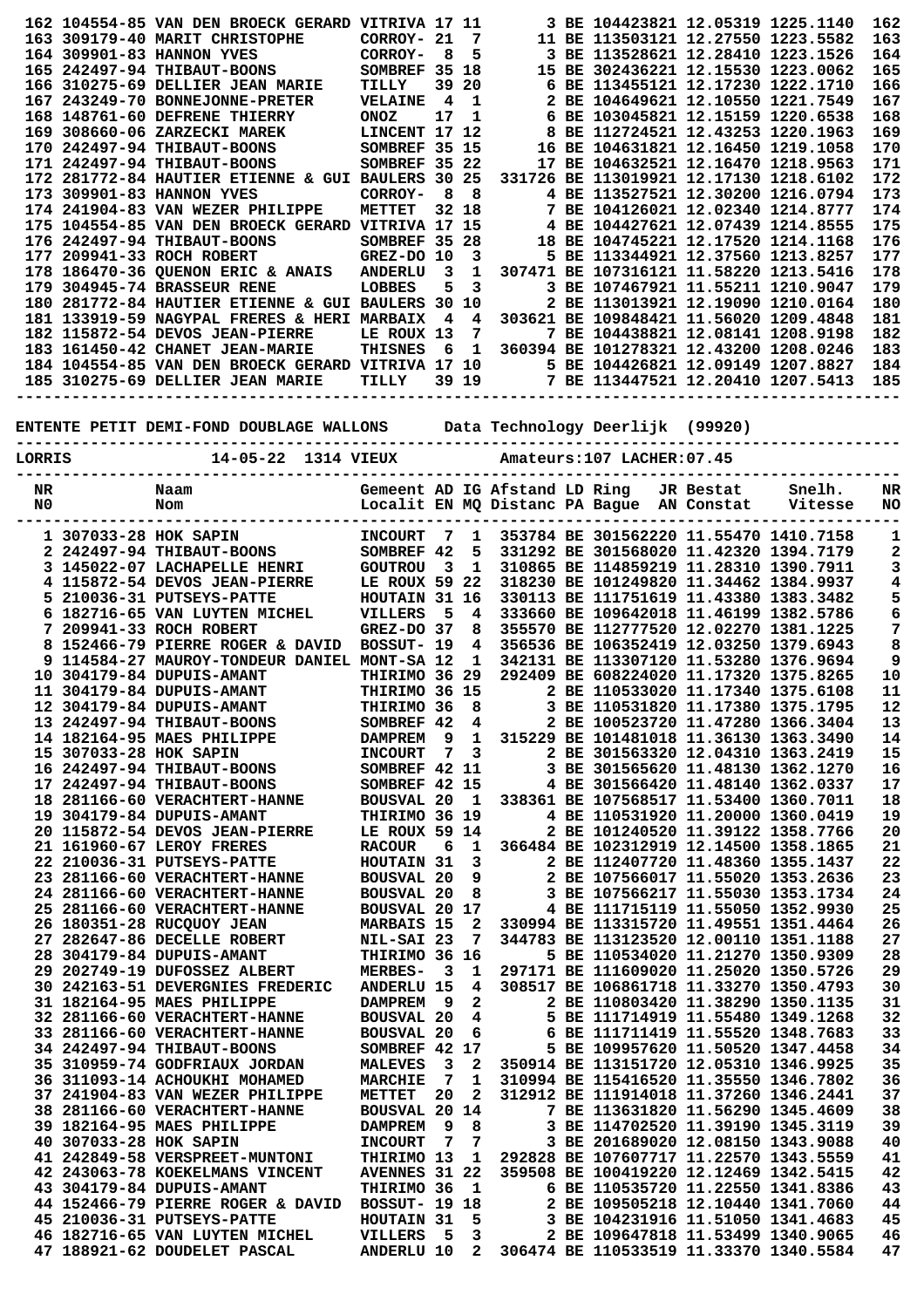|  | 48 114584-27 MAUROY-TONDEUR DANIEL MONT-SA 12                    |                                  |                                | 2                 |                                        | 2 BE 113100517 12.00230 1339.6763                                      |                                    | 48         |
|--|------------------------------------------------------------------|----------------------------------|--------------------------------|-------------------|----------------------------------------|------------------------------------------------------------------------|------------------------------------|------------|
|  | 49 209941-33 ROCH ROBERT                                         | $GREZ-DO$ 37                     |                                | 4                 |                                        | 2 BE 112777420 12.10350 1338.8265                                      |                                    | 49         |
|  | 50 242497-94 THIBAUT-BOONS                                       | SOMBREF 42 24                    |                                |                   |                                        | 6 BE 115370219 11.52420 1337.4727                                      |                                    | 50         |
|  | 51 188921-62 DOUDELET PASCAL                                     | ANDERLU 10                       |                                | 4                 |                                        | 2 BE 109256420 11.34190 1336.4663                                      |                                    | 51         |
|  | 52 115872-54 DEVOS JEAN-PIERRE                                   | LE ROUX 59 42                    |                                |                   |                                        | 3 BE 101253420 11.43192 1335.3055                                      |                                    | 52         |
|  | 52 115872-54 DEVOS JEAN-PIERRE                                   | LE ROUX 59 48                    |                                |                   |                                        | 4 BE 116225018 11.43192 1335.3055                                      |                                    | 52         |
|  | 54 282647-86 DECELLE ROBERT                                      | <b>NIL-SAI 23 14</b>             |                                |                   |                                        | 2 BE 106075819 12.03140 1335.1607                                      |                                    | 54         |
|  | 55 308071-96 SCHELLEKENS ERIC                                    | MONT-SA 11                       |                                | 1                 |                                        | 344197 BE 106149219 12.02480 1335.1319                                 |                                    | 55         |
|  | 56 282647-86 DECELLE ROBERT                                      | NIL-SAI 23                       |                                | 5                 |                                        | 3 BE 106072919 12.03380 1333.0958                                      |                                    | 56         |
|  | 57 308071-96 SCHELLEKENS ERIC                                    | MONT-SA 11                       |                                | 7                 |                                        | 2 BE 113342520 12.03120 1333.0635                                      |                                    | 57         |
|  | 58 152466-79 PIERRE ROGER & DAVID                                | BOSSUT- 19                       |                                | 1                 |                                        | 3 BE 106364119 12.12380 1332.1808                                      |                                    | 58         |
|  | 59 281166-60 VERACHTERT-HANNE                                    | <b>BOUSVAL 20</b>                |                                | 5                 |                                        | 8 BE 111715019 11.59010 1332.0425                                      |                                    | 59         |
|  | 60 242497-94 THIBAUT-BOONS                                       | SOMBREF 42 28                    |                                |                   |                                        | 7 BE 100518220 11.53450 1331.8271                                      |                                    | 60         |
|  | 61 304179-84 DUPUIS-AMANT                                        | THIRIMO 36 21                    |                                |                   |                                        | 7 BE 110816419 11.24360 1331.5528<br>4 BE 112402120 11.53030 1330.8325 |                                    | 61         |
|  | 62 210036-31 PUTSEYS-PATTE                                       | HOUTAIN 31                       |                                | 1                 | 345008 BE 103938619 12.04170 1330.6216 |                                                                        |                                    | 62<br>63   |
|  | 63 181310-17 COLETTE-THIRIONET<br>64 243249-70 BONNEJONNE-PRETER | TILLIER 18<br><b>VELAINE</b>     | - 8                            | 4<br>6            |                                        | 324885 BE 100583120 11.49160 1330.0423                                 |                                    | 64         |
|  | 65 281166-60 VERACHTERT-HANNE                                    | <b>BOUSVAL 20 12</b>             |                                |                   |                                        | 9 BE 101171718 11.59250 1329.9482                                      |                                    | 65         |
|  | 66 115872-54 DEVOS JEAN-PIERRE                                   | LE ROUX 59 39                    |                                |                   |                                        | 5 BE 101250020 11.44172 1329.9111                                      |                                    | 66         |
|  | 67 281166-60 VERACHTERT-HANNE                                    | <b>BOUSVAL 20</b>                |                                | 3                 |                                        | 10 BE 113632620 11.59290 1329.5998                                     |                                    | 67         |
|  | 68 148761-60 DEFRENE THIERRY                                     | <b>ONOZ</b>                      | 21                             | 2                 |                                        | 329900 BE 103106619 11.53109 1329.2682                                 |                                    | 68         |
|  | 69 304179-84 DUPUIS-AMANT                                        | THIRIMO 36 10                    |                                |                   |                                        | 8 BE 110532820 11.25010 1329.0311                                      |                                    | 69         |
|  | 70 304179-84 DUPUIS-AMANT                                        | THIRIMO 36                       |                                | 7                 |                                        | 9 BE 112818419 11.25040 1328.7292                                      |                                    | 70         |
|  | 71 242497-94 THIBAUT-BOONS                                       | SOMBREF 42 19                    |                                |                   |                                        | 8 BE 115374919 11.54200 1328.7112                                      |                                    | 71         |
|  | 72 242497-94 THIBAUT-BOONS                                       | SOMBREF 42 21                    |                                |                   |                                        | 9 BE 115371819 11.54230 1328.4448                                      |                                    | 72         |
|  | 73 243063-78 KOEKELMANS VINCENT                                  | <b>AVENNES 31 28</b>             |                                |                   |                                        | 2 BE 100422520 12.15389 1328.3215                                      |                                    | 73         |
|  | 74 242849-58 VERSPREET-MUNTONI                                   | THIRIMO 13                       |                                | 4                 |                                        | 2 BE 111629820 11.25300 1328.0181                                      |                                    | 74         |
|  | 75 209941-33 ROCH ROBERT                                         | GREZ-DO 37 16                    |                                |                   |                                        | 3 BE 112778020 12.12470 1327.8272                                      |                                    | 75         |
|  | 76 304179-84 DUPUIS-AMANT                                        | THIRIMO 36                       |                                | 3                 |                                        | 10 BE 110812819 11.25130 1327.8241                                     |                                    | 76         |
|  | 77 304179-84 DUPUIS-AMANT                                        | THIRIMO 36 27                    |                                |                   |                                        | 11 BE 110530520 11.25170 1327.4223                                     |                                    | 77         |
|  | 78 114584-27 MAUROY-TONDEUR DANIEL MONT-SA 12                    |                                  |                                | 4                 |                                        | 3 BE 113305320 12.02490 1327.0321                                      |                                    | 78         |
|  | 79 309179-40 MARIT CHRISTOPHE                                    | CORROY- 24                       |                                | 8                 |                                        | 346165 BE 113382620 12.05540 1326.8110                                 |                                    | 79         |
|  | 80 281166-60 VERACHTERT-HANNE                                    | BOUSVAL 20 11                    |                                |                   |                                        | 11 BE 101176618 12.00050 1326.4724                                     |                                    | 80         |
|  | 81 309179-40 MARIT CHRISTOPHE                                    | CORROY- 24 23                    |                                |                   |                                        | 2 BE 113371420 12.06040 1325.9640                                      |                                    | 81         |
|  | 82 282832-77 DEREUX FABRICE                                      | <b>PERWEZ</b>                    |                                | 34 30             |                                        | 347780 BE 112894420 12.07240 1325.3811                                 |                                    | 82         |
|  | 83 210036-31 PUTSEYS-PATTE                                       | HOUTAIN 31 12                    |                                |                   |                                        | 5 BE 111743919 11.54050 1325.3115                                      |                                    | 83         |
|  | 84 210036-31 PUTSEYS-PATTE                                       | HOUTAIN 31                       |                                | 4                 |                                        | 6 BE 115982918 11.54080 1325.0455                                      |                                    | 84         |
|  | 85 303511-95 MESKENS CYPRIEN                                     | TEMPLOU 49 17                    |                                |                   |                                        | 332106 BE 115511919 11.55540 1323.6588                                 |                                    | 85         |
|  | 86 215026-74 DELVEAUX LOUIS                                      | <b>CEROUX-</b>                   | - 6                            | 1                 |                                        | 342910 BE 113455820 12.04071 1323.3722                                 |                                    | 86         |
|  | 87 152466-79 PIERRE ROGER & DAVID                                | BOSSUT- 19                       |                                | 6                 |                                        | 4 BE 106361519 12.14290 1323.0354                                      |                                    | 87         |
|  | 88 215026-74 DELVEAUX LOUIS                                      | <b>CEROUX-</b>                   | - 6                            | 3                 |                                        | 2 BE 113914417 12.04111 1323.0318                                      |                                    | 88         |
|  | 89 282647-86 DECELLE ROBERT                                      | NIL-SAI 23                       |                                | 3                 |                                        | 4 BE 106076019 12.05410 1322.6124                                      |                                    | 89         |
|  | 90 243063-78 KOEKELMANS VINCENT                                  | <b>AVENNES 31</b>                |                                | 1                 |                                        | 3 BE 103987919 12.16499 1322.5391                                      |                                    | 90         |
|  | 91 243249-70 BONNEJONNE-PRETER                                   | <b>VELAINE</b>                   | - 8                            | 2                 |                                        | 2 BE 100540720 11.50440 1322.1039                                      |                                    | 91         |
|  | 92 243063-78 KOEKELMANS VINCENT                                  | AVENNES 31 14                    |                                |                   |                                        | 4 BE 110760218 12.16569 1321.9717                                      |                                    | 92         |
|  | 93 148761-60 DEFRENE THIERRY                                     | <b>ONOZ</b>                      |                                | 21 4              |                                        | 2 BE 103102619 11.54509 1320.4010                                      |                                    | 93         |
|  | 94 305323-64 VAN AVERMAET MARC                                   | $ST-GERV$ 11 2                   |                                |                   | 336402 BE 106050919 11.59489 1320.1813 |                                                                        |                                    | 94         |
|  | 95 115872-54 DEVOS JEAN-PIERRE                                   | LE ROUX 59 13                    |                                |                   |                                        | 6 BE 101252420 11.46062 1319.8905                                      |                                    | 95         |
|  | 96 282647-86 DECELLE ROBERT                                      | NIL-SAI 23 4                     |                                |                   |                                        | 5 BE 113123020 12.06140 1319.8277                                      |                                    | 96         |
|  | 97 115872-54 DEVOS JEAN-PIERRE                                   | LE ROUX 59                       |                                | $\overline{2}$    |                                        | 7 BE 104430919 11.46082 1319.7080                                      |                                    | 97         |
|  | 98 282647-86 DECELLE ROBERT                                      | <b>NIL-SAI 23 16</b>             |                                |                   |                                        | 6 BE 106076119 12.06260 1318.8181                                      |                                    | 98         |
|  | 99 309606-79 GOMAND DIDIER<br>100 304179-84 DUPUIS-AMANT         | TAVIERS 15 12                    |                                |                   | 351635 BE 103971319 12.11390 1318.7137 | 12 BE 110534220 11.26450 1318.6426                                     |                                    | 99         |
|  | 101 182164-95 MAES PHILIPPE                                      | THIRIMO 36 25                    |                                |                   |                                        | 4 BE 112679619 11.44040 1318.5820                                      |                                    | 100<br>101 |
|  | 102 166158-94 LISON AIMABLE                                      | <b>DAMPREM</b><br><b>WANFERC</b> | - 9<br>$\overline{\mathbf{4}}$ | - 7<br>4          |                                        | 325212 BE 101764920 11.51399 1318.4359                                 |                                    | 102        |
|  | 103 152466-79 PIERRE ROGER & DAVID                               | BOSSUT- 19                       |                                | 7                 |                                        | 5 BE 210954717 12.15260 1318.3878                                      |                                    | 103        |
|  | 104 115872-54 DEVOS JEAN-PIERRE                                  | LE ROUX 59 43                    |                                |                   |                                        | 8 BE 104436419 11.46262 1318.0682                                      |                                    | 104        |
|  | 105 115872-54 DEVOS JEAN-PIERRE                                  | LE ROUX 59 51                    |                                |                   |                                        | 9 BE 101247120 11.46292 1317.7953                                      |                                    | 105        |
|  | 106 152466-79 PIERRE ROGER & DAVID                               | BOSSUT- 19                       |                                | $\mathbf{2}$      |                                        | 6 BE 106369219 12.15350 1317.6569                                      |                                    | 106        |
|  | 107 242497-94 THIBAUT-BOONS                                      | SOMBREF 42                       |                                | 8                 |                                        | 10 BE 301566220 11.56260 1317.6137                                     |                                    | 107        |
|  | 108 242497-94 THIBAUT-BOONS                                      | SOMBREF 42                       |                                | 9                 |                                        | 11 BE 301567520 11.56280 1317.4390                                     |                                    | 108        |
|  | 109 281166-60 VERACHTERT-HANNE                                   | <b>BOUSVAL 20</b>                |                                | 7                 |                                        | 12 BE 111717919 12.01590 1316.6652                                     |                                    | 109        |
|  | 110 180351-28 RUCQUOY JEAN                                       | <b>MARBAIS 15</b>                |                                | 1                 |                                        | 2 BE 113313720 11.56261 1316.4198                                      |                                    | 110        |
|  | 111 210036-31 PUTSEYS-PATTE                                      | HOUTAIN 31                       |                                | 7                 |                                        | 7 BE 115983418 11.55480 1316.2400                                      |                                    | 111        |
|  | 112 303511-95 MESKENS CYPRIEN                                    | TEMPLOU 49 25                    |                                |                   |                                        | 2 BE 115766718 11.57249 1315.7142                                      |                                    | 112        |
|  | 113 114584-27 MAUROY-TONDEUR DANIEL MONT-SA 12                   |                                  |                                | 8                 |                                        | 4 BE 109204318 12.05080 1315.2140                                      |                                    | 113        |
|  | 114 114584-27 MAUROY-TONDEUR DANIEL MONT-SA 12                   |                                  |                                | 5                 |                                        | 5 BE 113308920 12.05120 1314.8770                                      |                                    | 114        |
|  | 115 242163-51 DEVERGNIES FREDERIC                                | <b>ANDERLU 15</b>                |                                | $\mathbf{2}$      |                                        | 2 BE 106859618 11.39400 1314.7031                                      |                                    | 115        |
|  | 116 243063-78 KOEKELMANS VINCENT                                 | <b>AVENNES 31</b>                |                                | 3                 |                                        | 5 BE 100413920 12.18289 1314.5598                                      |                                    | 116        |
|  | 117 182716-65 VAN LUYTEN MICHEL                                  | VILLERS                          | - 5                            | 1                 |                                        | 3 BE 113400220 11.58509 1314.4069                                      |                                    | 117        |
|  | 118 282647-86 DECELLE ROBERT                                     | <b>NIL-SAI 23 11</b>             |                                |                   |                                        | 7 BE 113059517 12.07190 1314.3770                                      |                                    | 118        |
|  | 119 242163-51 DEVERGNIES FREDERIC                                | ANDERLU 15 13                    |                                |                   |                                        | 3 BE 109311220 11.39460 1314.1431                                      |                                    | 119        |
|  | 120 180351-28 RUCQUOY JEAN                                       | MARBAIS 15 10                    |                                |                   |                                        | 3 BE 106123419 11.57071 1312.8518                                      |                                    | 120        |
|  | 121 282647-86 DECELLE ROBERT                                     | <b>NIL-SAI 23 13</b>             |                                |                   |                                        | 8 BE 109214318 12.07490 1311.8765                                      |                                    | 121        |
|  | 122 115872-54 DEVOS JEAN-PIERRE                                  | LE ROUX 59 56                    |                                |                   |                                        | 10 BE 101247920 11.47442 1311.0092                                     |                                    | 122        |
|  | 123 242497-94 THIBAUT-BOONS                                      | SOMBREF 42 10                    |                                |                   |                                        | 12 BE 301565120 11.57440 1310.8362                                     |                                    | 123        |
|  |                                                                  |                                  |                                |                   |                                        |                                                                        |                                    | 124        |
|  | 124 115872-54 DEVOS JEAN-PIERRE                                  | LE ROUX 59 33                    |                                |                   |                                        |                                                                        | 11 BE 111581618 11.47492 1310.5593 |            |
|  | 125 307927-49 JACOB ANDREE                                       | SAINT-D 12                       |                                | 4                 |                                        | 338383 BE 101724920 12.03123 1310.5207                                 |                                    | 125        |
|  | 126 181310-17 COLETTE-THIRIONET<br>127 180351-28 RUCQUOY JEAN    | TILLIER 18<br><b>MARBAIS 15</b>  |                                | $\mathbf{1}$<br>3 |                                        | 2 BE 100318220 12.08260 1309.6596<br>4 BE 106125019 11.57441 1309.6484 |                                    | 126<br>127 |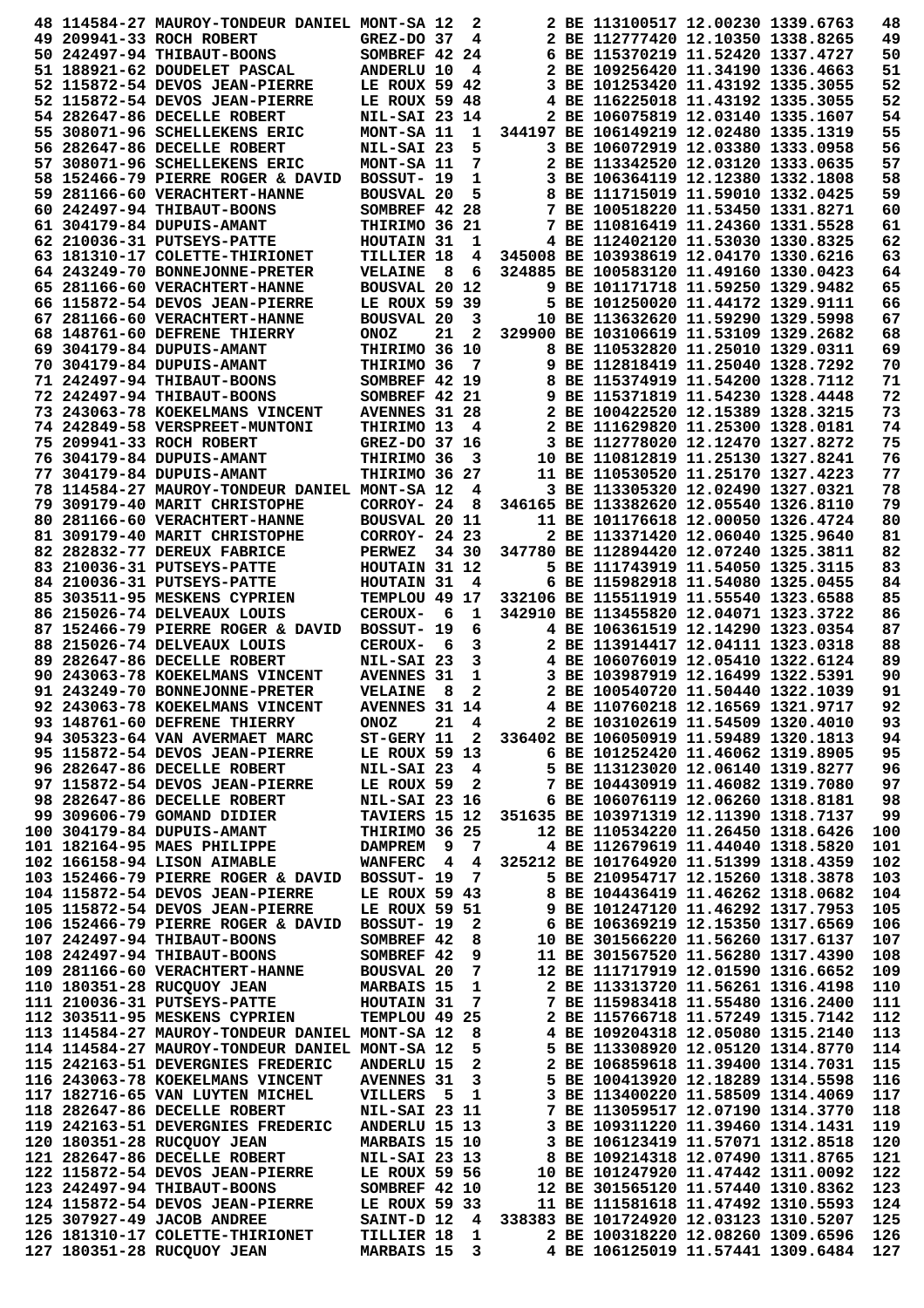|  | 128 115872-54 DEVOS JEAN-PIERRE                                                     | LE ROUX 59 24         |                |                                         |                                                     | 12 BE 111577718 11.48002 1309.5705     |  | 128        |
|--|-------------------------------------------------------------------------------------|-----------------------|----------------|-----------------------------------------|-----------------------------------------------------|----------------------------------------|--|------------|
|  | 129 148761-60 DEFRENE THIERRY                                                       | <b>ONOZ</b>           | 21             | - 6                                     |                                                     | 3 BE 103100219 11.56559 1309.4821      |  | 129        |
|  | 130 148761-60 DEFRENE THIERRY                                                       | <b>ONOZ</b>           |                | 21 19                                   |                                                     | 4 BE 111038218 11.56599 1309.1356      |  | 130        |
|  | 131 148761-60 DEFRENE THIERRY                                                       | <b>ONOZ</b>           | 21             | 1                                       |                                                     | 5 BE 103101019 11.57029 1308.8759      |  | 131        |
|  | 132 148761-60 DEFRENE THIERRY                                                       | <b>ONOZ</b>           | 21             | 7                                       |                                                     | 6 BE 100006520 11.57039 1308.7894      |  | 132        |
|  | 132 148761-60 DEFRENE THIERRY                                                       | <b>ONOZ</b>           |                | 21 11                                   |                                                     | 7 BE 100013120 11.57039 1308.7894      |  | 132        |
|  | 134 114332-66 MEURANT ROBERT                                                        | <b>CLERMON 11</b>     |                | 1                                       |                                                     | 294414 BE 112772519 11.29590 1308.6036 |  | 134        |
|  | 135 148761-60 DEFRENE THIERRY                                                       | <b>ONOZ</b>           |                | 21 16                                   |                                                     | 8 BE 111037618 11.57119 1308.0975      |  | 135        |
|  | 136 162600-28 VERMYLEN DANIEL                                                       | MARBAIS 20            |                | 2                                       |                                                     | 331554 BE 106749019 11.58311 1307.8107 |  | 136        |
|  | 137 304179-84 DUPUIS-AMANT                                                          | THIRIMO 36            |                | 2                                       |                                                     | 13 BE 110537020 11.28360 1307.7326     |  | 137        |
|  | 138 181310-17 COLETTE-THIRIONET                                                     | TILLIER 18            |                | 6                                       |                                                     | 3 BE 100320520 12.08500 1307.6740      |  | 138        |
|  | 139 182164-95 MAES PHILIPPE                                                         | <b>DAMPREM</b>        | - 9            | 4                                       |                                                     | 5 BE 110802620 11.46070 1307.3713      |  | 139        |
|  | 140 181310-17 COLETTE-THIRIONET                                                     | TILLIER 18            |                | 2                                       |                                                     | 4 BE 103941019 12.08540 1307.3437      |  | 140        |
|  | 141 115872-54 DEVOS JEAN-PIERRE                                                     | LE ROUX 59 19         |                |                                         |                                                     | 13 BE 101249620 11.48282 1307.0604     |  | 141        |
|  | 142 243249-70 BONNEJONNE-PRETER                                                     | <b>VELAINE</b>        | 8              | 4                                       |                                                     | 3 BE 100566720 11.53350 1306.9460      |  | 142        |
|  | 143 310176-67 ANDREI CONSTANTIN                                                     | ZETRUD-               | 2              | 2                                       |                                                     | 364111 BE 115472319 12.23442 1306.2903 |  | 143        |
|  | 144 242497-94 THIBAUT-BOONS                                                         | SOMBREF 42            |                | 6                                       |                                                     | 13 BE 301567820 11.58420 1305.8415     |  | 144        |
|  | 145 281596-05 DIELS GERARD                                                          | LIMAL                 | 14             | 5                                       |                                                     | 346558 BE 113037420 12.10340 1304.9755 |  | 145        |
|  | 146 304945-74 BRASSEUR RENE                                                         | LOBBES                | 5              | 1                                       |                                                     | 303152 BE 109317820 11.37231 1304.5248 |  | 146        |
|  | 147 152466-79 PIERRE ROGER & DAVID                                                  | <b>BOSSUT- 19 15</b>  |                |                                         |                                                     | 7 BE 113522620 12.18280 1303.7640      |  | 147        |
|  | 148 282647-86 DECELLE ROBERT                                                        | <b>NIL-SAI 23 22</b>  |                |                                         |                                                     | 9 BE 106070619 12.09280 1303.6917      |  | 148        |
|  | 149 307927-49 JACOB ANDREE                                                          | SAINT-D 12 10         |                |                                         |                                                     | 2 BE 101724320 12.04343 1303.6207      |  | 149        |
|  | 150 174698-01 HOTTART ROBERT                                                        | <b>BALATRE</b>        | 5              | 1                                       |                                                     | 329663 BE 114876217 11.57549 1303.4537 |  | 150        |
|  | 151 209941-33 ROCH ROBERT                                                           | GREZ-DO 37            |                | 3                                       |                                                     | 4 BE 112773120 12.17480 1303.4091      |  | 151        |
|  | 152 209941-33 ROCH ROBERT                                                           | GREZ-DO 37 31         |                |                                         |                                                     | 5 BE 105902319 12.17490 1303.3295      |  | 152        |
|  | 153 209941-33 ROCH ROBERT                                                           | GREZ-DO 37 30         |                |                                         |                                                     | 6 BE 108734918 12.17510 1303.1702      |  | 153        |
|  | 154 210036-31 PUTSEYS-PATTE                                                         | HOUTAIN 31            |                | 2                                       |                                                     | 8 BE 112404120 11.58210 1302.9919      |  | 154        |
|  | 155 108877-43 DEGRANDE MARIE THERES COURT-S                                         |                       | 6              | 5                                       |                                                     | 342592 BE 106157719 12.07570 1302.8789 |  | 155        |
|  | 156 242497-94 THIBAUT-BOONS                                                         | SOMBREF 42 12         |                |                                         |                                                     | 14 BE 100522320 11.59170 1302.8459     |  | 156        |
|  | 157 283034-85 DEBRIGODE MICHEL                                                      | <b>VIEUX-G</b>        | - 8            | 6                                       |                                                     | 334128 BE 112416720 12.01337 1302.3302 |  | 157        |
|  | 158 308660-06 ZARZECKI MAREK                                                        | LINCENT 11            |                | 8                                       |                                                     | 364133 BE 105841119 12.24363 1302.3122 |  | 158        |
|  | 159 114584-27 MAUROY-TONDEUR DANIEL MONT-SA 12 11                                   |                       |                |                                         |                                                     | 6 BE 113307520 12.07530 1301.4557      |  | 159        |
|  | 160 209941-33 ROCH ROBERT                                                           | GREZ-DO 37 26         |                |                                         |                                                     | 7 BE 105901619 12.18180 1301.0245      |  | 160        |
|  | 161 311093-14 ACHOUKHI MOHAMED                                                      | <b>MARCHIE</b>        | 7              | 2                                       |                                                     | 2 BE 110260220 11.44050 1300.7766      |  | 161        |
|  | 162 241904-83 VAN WEZER PHILIPPE                                                    | METTET                |                | 20 11                                   |                                                     | 2 BE 104531219 11.45380 1300.3685      |  | 162        |
|  | 163 281166-60 VERACHTERT-HANNE                                                      | BOUSVAL 20 10         |                |                                         |                                                     | 13 BE 113631120 12.05140 1300.2216     |  | 163        |
|  | 164 241904-83 VAN WEZER PHILIPPE                                                    | METTET                | 20             | 8                                       |                                                     | 3 BE 104535119 11.45400 1300.1884      |  | 164        |
|  | 165 180351-28 RUCQUOY JEAN                                                          | MARBAIS 15 11         |                |                                         |                                                     | 5 BE 113870617 11.59391 1299.7912      |  | 165        |
|  | 166 304179-84 DUPUIS-AMANT                                                          | THIRIMO 36 17         |                |                                         |                                                     | 14 BE 110536020 11.29580 1299.7881     |  | 166        |
|  | 167 242497-94 THIBAUT-BOONS                                                         | SOMBREF 42 26         |                |                                         |                                                     | 15 BE 301565520 11.59540 1299.6940     |  | 167        |
|  | 168 243063-78 KOEKELMANS VINCENT                                                    | AVENNES 31 30         |                |                                         |                                                     | 6 BE 100410720 12.21369 1299.6692      |  | 168        |
|  | 169 241904-83 VAN WEZER PHILIPPE                                                    | METTET                |                | 20 10                                   |                                                     | 4 BE 101842820 11.45490 1299.3785      |  | 169        |
|  | 170 209941-33 ROCH ROBERT                                                           | GREZ-DO 37 21         |                |                                         |                                                     | 8 BE 112773420 12.18400 1299.2814      |  | 170        |
|  |                                                                                     |                       |                |                                         |                                                     |                                        |  |            |
|  | 171 220302-15 SPRUYT EDDY                                                           | LOUPOIG <sub>22</sub> |                | 3                                       |                                                     | 332554 BE 101189218 12.00580 1299.2082 |  | 171        |
|  | 172 210036-31 PUTSEYS-PATTE                                                         | HOUTAIN 31 23         |                |                                         |                                                     | 9 BE 112410620 11.59060 1299.1460      |  | 172        |
|  | 173 309179-40 MARIT CHRISTOPHE                                                      | CORROY- 24 12         |                |                                         |                                                     | 3 BE 113384020 12.11310 1298.8494      |  | 173        |
|  | 174 168625-39 BAUCHE ANDRE                                                          |                       |                |                                         | BOTHEY 25 20 331995 BE 100035320 12.00409 1298.4701 |                                        |  | 174        |
|  | 175 168625-39 BAUCHE ANDRE                                                          | <b>BOTHEY</b>         |                | 25 14                                   |                                                     | 2 BE 100032720 12.00429 1298.3008      |  | 175        |
|  | 176 282832-77 DEREUX FABRICE                                                        | <b>PERWEZ</b>         |                | 34 5                                    |                                                     | 2 BE 105736119 12.12580 1297.8480      |  | 176        |
|  | 177 307193-91 ADAM ANDRE                                                            | JODOIGN 6             |                | $\mathbf{1}$                            | 359173 BE 112767920 12.21471 1297.6606              |                                        |  | 177        |
|  | 178 303511-95 MESKENS CYPRIEN                                                       | TEMPLOU 49 28         |                |                                         |                                                     | 3 BE 114936317 12.00560 1297.6270      |  | 178        |
|  | 179 182164-95 MAES PHILIPPE                                                         | <b>DAMPREM</b>        |                | 9 3                                     |                                                     | 6 BE 106581319 11.47570 1297.5057      |  | 179        |
|  | 180 303511-95 MESKENS CYPRIEN                                                       | TEMPLOU 49 6          |                |                                         |                                                     | 4 BE 103036819 12.01000 1297.2891      |  | 180        |
|  | 181 242497-94 THIBAUT-BOONS                                                         | SOMBREF 42 18         |                |                                         | 16 BE 109957920 12.00280 1296.8111                  |                                        |  | 181        |
|  | 182 304179-84 DUPUIS-AMANT                                                          | THIRIMO 36 34         |                |                                         |                                                     | 15 BE 110533420 11.30320 1296.5223     |  | 182        |
|  | 183 305323-64 VAN AVERMAET MARC                                                     | $ST-GERV$ 11 4        |                |                                         |                                                     | 2 BE 113397520 12.04279 1296.5217      |  | 183        |
|  | 184 187583-82 VANDERLINDEN-DE BRUYN OVERIJS                                         |                       | 8 <sup>1</sup> | $\mathbf{2}$                            | 352720 BE 212125018 12.17080 1296.1293              |                                        |  | 184        |
|  | 185 182424-64 DE BELS-CRETON                                                        | LOBBES                |                | 76                                      |                                                     | 304382 BE 111875620 11.39511 1296.0606 |  | 185        |
|  | 186 115872-54 DEVOS JEAN-PIERRE                                                     | LE ROUX 59 49         |                |                                         |                                                     | 14 BE 101242120 11.50351 1295.8039     |  | 186        |
|  | 187 243063-78 KOEKELMANS VINCENT                                                    | <b>AVENNES 31 17</b>  |                |                                         | 7 BE 103803719 12.22289 1295.6099                   |                                        |  | 187        |
|  | 188 115872-54 DEVOS JEAN-PIERRE                                                     | LE ROUX 59 54         |                |                                         |                                                     | 15 BE 101248220 11.50391 1295.4522     |  | 188        |
|  | 189 115872-54 DEVOS JEAN-PIERRE                                                     | LE ROUX 59 58         |                |                                         |                                                     | 16 BE 115517719 11.50421 1295.1886     |  | 189        |
|  | 190 310275-69 DELLIER JEAN MARIE                                                    | TILLY                 |                | 14 12                                   | 332899 BE 113360720 12.02020 1295.1589              |                                        |  | 190        |
|  | 191 242163-51 DEVERGNIES FREDERIC                                                   | <b>ANDERLU 15</b>     |                | - 5                                     |                                                     | 4 BE 106858618 11.43130 1295.1109      |  | 191        |
|  | 192 115872-54 DEVOS JEAN-PIERRE                                                     | LE ROUX 59            |                | $\mathbf{1}$                            |                                                     | 17 BE 101249420 11.50431 1295.1008     |  | 192        |
|  | 193 182716-65 VAN LUYTEN MICHEL                                                     | VILLERS               | - 5            | $-5$                                    |                                                     | 4 BE 106013919 12.02469 1294.3512      |  | 193        |
|  | 194 303511-95 MESKENS CYPRIEN                                                       | TEMPLOU 49 33         |                |                                         |                                                     | 5 BE 115528019 12.01400 1293.9195      |  | 194        |
|  | 195 122748-43 MALOTEAUX RAYMOND                                                     |                       |                |                                         | LAMBUSA 15 2 322694 BE 110705020 11.54241 1293.8727 |                                        |  | 195        |
|  | 196 302172-17 VANDIEST JEAN-BAPTIST AISCHE- 12                                      |                       |                | $9^{\circ}$                             |                                                     | 345957 BE 107227019 12.12260 1293.6196 |  | 196        |
|  | 197 282647-86 DECELLE ROBERT                                                        | NIL-SAI 23            |                | 8                                       |                                                     | 10 BE 109219318 12.11350 1293.3404     |  | 197        |
|  | 198 114584-27 MAUROY-TONDEUR DANIEL MONT-SA 12                                      |                       |                | 7                                       |                                                     | 7 BE 113103817 12.09330 1293.2565      |  | 198        |
|  | 199 303511-95 MESKENS CYPRIEN                                                       | TEMPLOU 49            |                | $\mathbf{2}$                            |                                                     | 6 BE 111722518 12.01490 1293.1637      |  | 199        |
|  | 200 303511-95 MESKENS CYPRIEN                                                       | TEMPLOU 49 13         |                |                                         |                                                     | 7 BE 103049619 12.01499 1293.0882      |  | 200        |
|  | 201 180351-28 RUCQUOY JEAN                                                          | <b>MARBAIS 15</b>     |                | $_{\rm 8}$                              |                                                     | 6 BE 106014819 12.00591 1293.0211      |  | 201        |
|  | 202 152466-79 PIERRE ROGER & DAVID BOSSUT- 19                                       |                       |                | 5                                       |                                                     | 8 BE 211551819 12.20450 1292.9683      |  | 202        |
|  | 203 180351-28 RUCQUOY JEAN                                                          | <b>MARBAIS 15 15</b>  |                |                                         |                                                     | 7 BE 113310120 12.01001 1292.9369      |  | 203        |
|  | 204 307927-49 JACOB ANDREE                                                          | SAINT-D 12            |                | - 8                                     |                                                     | 3 BE 101721320 12.06443 1292.8294      |  | 204        |
|  | 205 303511-95 MESKENS CYPRIEN                                                       | TEMPLOU 49 18         |                |                                         |                                                     | 8 BE 103040019 12.01539 1292.7526      |  | 205        |
|  | 206 302172-17 VANDIEST JEAN-BAPTIST AISCHE- 12<br>207 242163-51 DEVERGNIES FREDERIC | <b>ANDERLU 15</b>     |                | $\overline{\mathbf{3}}$<br>$\mathbf{1}$ | 2 BE 105935519 12.12370 1292.7334                   | 5 BE 109311420 11.43420 1292.4885      |  | 206<br>207 |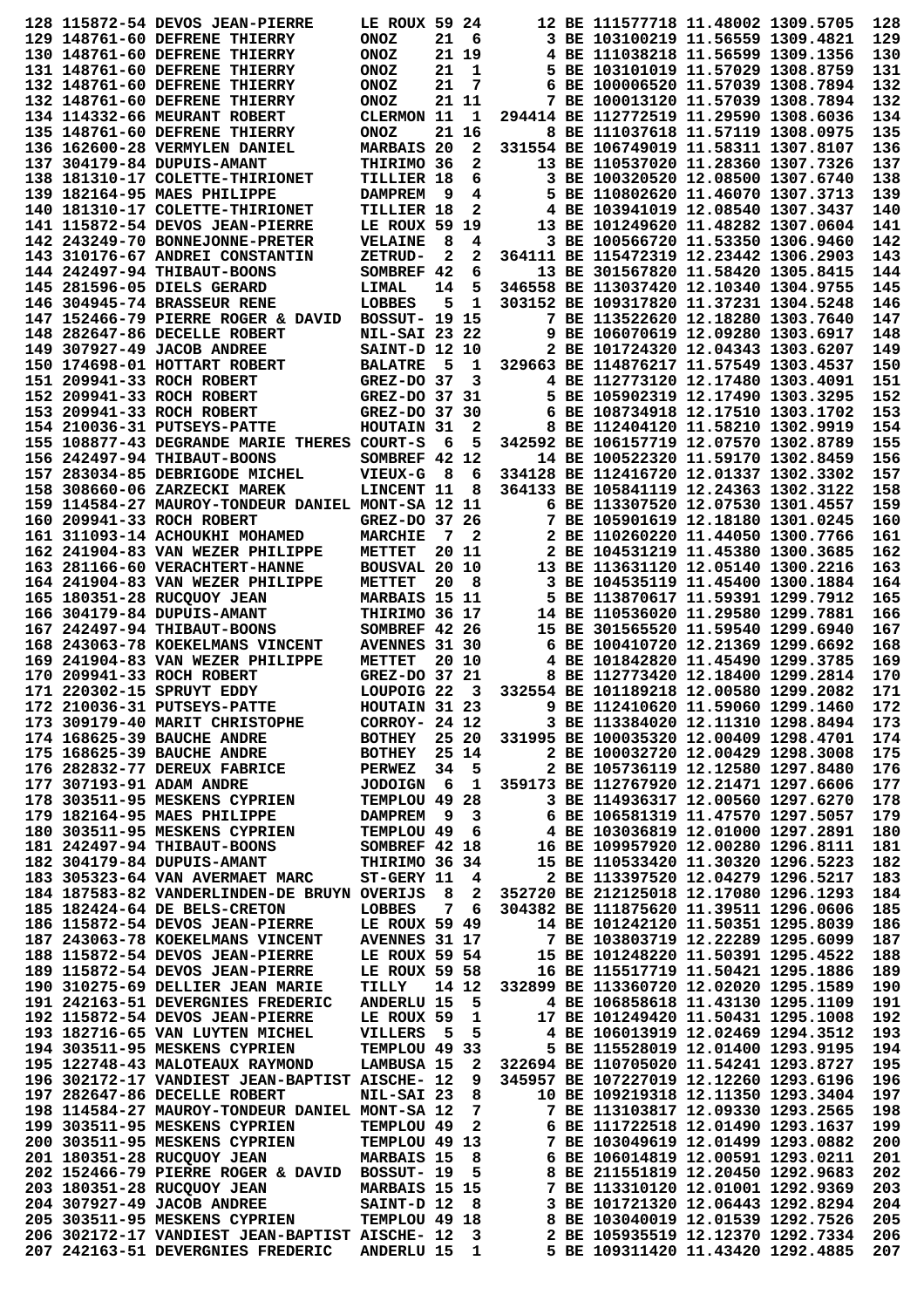|                         | 207 242163-51 DEVERGNIES FREDERIC                | <b>ANDERLU 15 14</b> |                         |                         |                                                                          | 6 BE 109313520 11.43420 1292.4885      |  | 207 |
|-------------------------|--------------------------------------------------|----------------------|-------------------------|-------------------------|--------------------------------------------------------------------------|----------------------------------------|--|-----|
|                         | 209 243063-78 KOEKELMANS VINCENT                 | AVENNES 31 10        |                         |                         |                                                                          | 8 BE 110759418 12.23099 1292.4272      |  | 209 |
|                         | 210 179906-68 DENAMUR JEAN-POL                   | <b>MERBES-</b>       | 5                       | $\mathbf{1}$            |                                                                          | 297052 BE 111598020 11.34510 1292.3733 |  | 210 |
|                         | 211 281166-60 VERACHTERT-HANNE                   | <b>BOUSVAL 20 18</b> |                         |                         |                                                                          | 14 BE 113632720 12.06510 1292.1940     |  | 211 |
|                         | 212 243063-78 KOEKELMANS VINCENT                 | <b>AVENNES 31 26</b> |                         |                         |                                                                          | 9 BE 100424920 12.23139 1292.1175      |  | 212 |
|                         |                                                  |                      |                         |                         |                                                                          | 17 BE 415927820 12.01250 1292.0065     |  | 213 |
|                         | 213 242497-94 THIBAUT-BOONS                      | SOMBREF 42 37        |                         |                         |                                                                          |                                        |  |     |
|                         | 214 303511-95 MESKENS CYPRIEN                    | TEMPLOU 49 35        |                         |                         |                                                                          | 9 BE 105150419 12.02030 1291.9899      |  | 214 |
|                         | 215 209941-33 ROCH ROBERT                        | GREZ-DO 37 18        |                         |                         |                                                                          | 9 BE 109377316 12.20190 1291.4946      |  | 215 |
|                         | 216 302172-17 VANDIEST JEAN-BAPTIST AISCHE- 12   |                      |                         | 6                       |                                                                          | 3 BE 105935819 12.12560 1291.2055      |  | 216 |
|                         | 217 180351-28 RUCQUOY JEAN                       | MARBAIS 15 14        |                         |                         |                                                                          | 8 BE 109278618 12.01251 1290.8359      |  | 217 |
|                         | 218  281166-60  VERACHTERT-HANNE                 | BOUSVAL 20 13        |                         |                         |                                                                          | 15 BE 111715819 12.07090 1290.7152     |  | 218 |
|                         | 219 209941-33 ROCH ROBERT                        | GREZ-DO 37 36        |                         |                         |                                                                          | 10 BE 105903419 12.20290 1290.7133     |  | 219 |
|                         | 220 310176-67 ANDREI CONSTANTIN                  | ZETRUD-              | $\mathbf{2}$            | - 1                     |                                                                          | 2 BE 112798820 12.27072 1290.6246      |  | 220 |
|                         | 221 209941-33 ROCH ROBERT                        | GREZ-DO 37 11        |                         |                         |                                                                          | 11 BE 105903019 12.20310 1290.5571     |  | 221 |
|                         | 222 241904-83 VAN WEZER PHILIPPE                 | METTET               |                         | 20 12                   |                                                                          | 5 BE 101844320 11.47280 1290.5362      |  | 222 |
|                         | 223 302172-17 VANDIEST JEAN-BAPTIST AISCHE- 12   |                      |                         | 1                       |                                                                          | 4 BE 101579720 12.13060 1290.4028      |  | 223 |
|                         |                                                  | GREZ-DO 37 13        |                         |                         |                                                                          | 12 BE 112772020 12.20330 1290.4010     |  | 224 |
|                         | 224 209941-33 ROCH ROBERT                        |                      |                         |                         |                                                                          |                                        |  | 225 |
|                         | 225 307927-49 JACOB ANDREE                       | SAINT-D 12           |                         | 3                       |                                                                          | 4 BE 103022919 12.07143 1290.3644      |  |     |
|                         | 226 180351-28 RUCQUOY JEAN                       | MARBAIS 15 13        |                         |                         |                                                                          | 9 BE 109588018 12.01321 1290.2489      |  | 226 |
|                         | 227 241904-83 VAN WEZER PHILIPPE                 | <b>METTET</b>        | 20                      | 6                       |                                                                          | 6 BE 101845520 11.47320 1290.1814      |  | 227 |
|                         | 228 282832-77 DEREUX FABRICE                     | <b>PERWEZ</b>        | 34                      | 28                      |                                                                          | 3 BE 112896620 12.14370 1289.9054      |  | 228 |
|                         | 229 241904-83 VAN WEZER PHILIPPE                 | <b>METTET</b>        | 20                      | 9                       |                                                                          | 7 BE 101846620 11.47390 1289.5611      |  | 229 |
|                         | 230 215026-74 DELVEAUX LOUIS                     | CEROUX-              | 6                       | 4                       |                                                                          | 3 BE 106126119 12.10571 1289.3696      |  | 230 |
|                         | 231 187583-82 VANDERLINDEN-DE BRUYN OVERIJS      |                      | 8                       | 5                       |                                                                          | 2 BE 205642420 12.18340 1289.3384      |  | 231 |
|                         | 232 282647-86 DECELLE ROBERT                     | NIL-SAI 23           |                         | 2                       |                                                                          | 11 BE 109219618 12.12260 1289.2297     |  | 232 |
|                         | 233 304179-84 DUPUIS-AMANT                       | THIRIMO 36 33        |                         |                         |                                                                          | 16 BE 110538620 11.31490 1289.1866     |  | 233 |
|                         | 234 281166-60 VERACHTERT-HANNE                   | BOUSVAL 20 15        |                         |                         |                                                                          | 16 BE 111714819 12.07280 1289.1580     |  | 234 |
|                         |                                                  |                      |                         |                         |                                                                          |                                        |  |     |
|                         | 235 120742-74 MELAIN MARC-FELIX                  | <b>RIXENSA</b>       | 9                       | 8                       |                                                                          | 346668 BE 105446519 12.13561 1289.0401 |  | 235 |
|                         | 236 304179-84 DUPUIS-AMANT                       | THIRIMO 36 24        |                         |                         |                                                                          | 17 BE 110817719 11.31520 1288.9024     |  | 236 |
|                         | 237 300044-23 BALEAU JEAN JACQUES                | MOIGNEL 15           |                         | 8                       |                                                                          | 322320 BE 101820720 11.55051 1288.8418 |  | 237 |
| 238 307033-28 HOK SAPIN |                                                  | <b>INCOURT</b>       | - 7                     | 2                       |                                                                          | 4 BE 611114220 12.19310 1288.7524      |  | 238 |
|                         | 239 303511-95 MESKENS CYPRIEN                    | TEMPLOU 49 11        |                         |                         |                                                                          | 10 BE 103036419 12.02440 1288.5644     |  | 239 |
|                         | 240 304179-84 DUPUIS-AMANT                       | THIRIMO 36 32        |                         |                         |                                                                          | 18 BE 110810119 11.31570 1288.4292     |  | 240 |
|                         | 241 108877-43 DEGRANDE MARIE THERES              | COURT-S              | 6                       | 4                       |                                                                          | 2 BE 600101620 12.10570 1288.1820      |  | 241 |
|                         | 242 188921-62 DOUDELET PASCAL                    | ANDERLU 10 10        |                         |                         |                                                                          | 3 BE 109302220 11.42550 1288.1569      |  | 242 |
|                         | 243 302370-21 SEBILLE FRANCIS                    | MONTIGN 21 16        |                         |                         |                                                                          | 307203 BE 106871317 11.43429 1286.9028 |  | 243 |
|                         | 244 302370-21 SEBILLE FRANCIS                    | MONTIGN 21 14        |                         |                         |                                                                          | 2 BE 112798419 11.43449 1286.7231      |  | 244 |
|                         |                                                  |                      |                         |                         |                                                                          |                                        |  |     |
|                         | 245 179906-68 DENAMUR JEAN-POL                   | <b>MERBES-</b>       | 5                       | 4                       |                                                                          | 2 BE 109966319 11.35540 1286.4963      |  | 245 |
|                         | 246 168625-39 BAUCHE ANDRE                       | <b>BOTHEY</b>        | 25                      | 3                       |                                                                          | 3 BE 111650618 12.03039 1286.4782      |  | 246 |
|                         | 247 148896-01 LELOIR GONZALES                    | MONT-SU 20           |                         | 7                       |                                                                          | 312302 BE 119319615 11.47470 1286.3404 |  | 247 |
|                         | 248 308071-96 SCHELLEKENS ERIC                   | MONT-SA 11           |                         | 5                       |                                                                          | 3 BE 106148719 12.12350 1286.3170      |  | 248 |
|                         | 249 115872-54 DEVOS JEAN-PIERRE                  | LE ROUX 59 36        |                         |                         |                                                                          | 18 BE 104441619 11.52241 1286.2888     |  | 249 |
|                         | 250 114332-66 MEURANT ROBERT                     | <b>CLERMON 11</b>    |                         | 4                       |                                                                          | 2 BE 110277220 11.33540 1286.2123      |  | 250 |
|                         | 251 309179-40 MARIT CHRISTOPHE                   | CORROY- 24           |                         | 4                       |                                                                          | 4 BE 109192418 12.14090 1286.1416      |  | 251 |
|                         | 252 115872-54 DEVOS JEAN-PIERRE                  | LE ROUX 59 18        |                         |                         |                                                                          | 19 BE 104443919 11.52271 1286.0289     |  | 252 |
|                         | 253 281166-60 VERACHTERT-HANNE                   | BOUSVAL 20 2         |                         |                         |                                                                          | 17 BE 107568617 12.08080 1285.8918     |  | 253 |
|                         | 254 114584-27 MAUROY-TONDEUR DANIEL MONT-SA 12 3 |                      |                         |                         |                                                                          | 8 BE 110602916 12.11040 1285.8845      |  | 254 |
|                         | 255 282647-86 DECELLE ROBERT                     | <b>NIL-SAI 23 18</b> |                         |                         |                                                                          | 12 BE 113052917 12.13080 1285.8640     |  | 255 |
|                         | 256 115872-54 DEVOS JEAN-PIERRE                  | LE ROUX 59 59        |                         |                         |                                                                          |                                        |  | 256 |
|                         |                                                  |                      |                         |                         |                                                                          | 20 BE 101248920 11.52301 1285.7691     |  |     |
|                         | 257 242163-51 DEVERGNIES FREDERIC                | ANDERLU 15 6         |                         |                         |                                                                          | 7 BE 108135217 11.45000 1285.4875      |  | 257 |
|                         | 258 309179-40 MARIT CHRISTOPHE                   | CORROY- 24 14        |                         |                         |                                                                          | 5 BE 113383020 12.14180 1285.4252      |  | 258 |
|                         | 259 304179-84 DUPUIS-AMANT                       | THIRIMO 36 23        |                         |                         | 19 BE 100624118 11.32310 1285.2201<br>20 BE 110813219 11.32320 1285.1260 |                                        |  | 259 |
|                         | 260 304179-84 DUPUIS-AMANT                       | THIRIMO 36 35        |                         |                         |                                                                          | 20 BE 110813219 11.32320 1285.1260     |  | 260 |
|                         | 261 210036-31 PUTSEYS-PATTE                      | HOUTAIN 31 28        |                         |                         |                                                                          | 10 BE 112410920 12.01550 1284.9030     |  | 261 |
|                         | 262 152466-79 PIERRE ROGER & DAVID               | BOSSUT- 19           |                         | 9                       |                                                                          | 9 BE 115807618 12.22290 1284.8916      |  | 262 |
|                         | 263 217958-96 LENGELE ANDRE                      | TOURINN              | - 9                     | 3                       |                                                                          | 346557 BE 108254318 12.14460 1284.6546 |  | 263 |
|                         | 264 242163-51 DEVERGNIES FREDERIC                | ANDERLU 15 10        |                         |                         |                                                                          | 8 BE 108135917 11.45110 1284.5063      |  | 264 |
|                         | 265 152730-52 FEDRIGUCCI AVERARDO                | <b>RANSART</b>       | $\overline{7}$          | - 6                     |                                                                          | 320959 BE 110760320 11.54530 1284.4355 |  | 265 |
|                         | 266 305323-64 VAN AVERMAET MARC                  | ST-GERY 11           |                         | 6                       |                                                                          | 3 BE 106043219 12.06559 1284.3121      |  | 266 |
|                         | 267 305323-64 VAN AVERMAET MARC                  | ST-GERY 11           |                         |                         | 9                                                                        | 4 BE 115724618 12.06569 1284.2304      |  | 267 |
|                         | 268 181475-85 AELGOET JEAN-MICHEL                | <b>ERPION</b>        | 5                       |                         | 1 291820 BE 109770020 11.32150 1284.1364                                 |                                        |  | 268 |
|                         |                                                  |                      |                         | $\mathbf{2}$            |                                                                          |                                        |  |     |
|                         | 269 153368-11 RENARD ERIC                        | <b>VEDRIN</b>        | 9                       |                         | 337342 BE 100271120 12.07500 1283.4826                                   |                                        |  | 269 |
|                         | 270 282832-77 DEREUX FABRICE                     | <b>PERWEZ</b>        |                         | 34 7                    |                                                                          | 4 BE 105732719 12.16030 1283.0843      |  | 270 |
|                         | 271 153368-11 RENARD ERIC                        | <b>VEDRIN</b>        | 9                       |                         | $9^{\circ}$                                                              | 2 BE 100299920 12.07550 1283.0758      |  | 271 |
|                         | 272 187583-82 VANDERLINDEN-DE BRUYN OVERIJS      |                      | - 8                     | $\overline{7}$          |                                                                          | 3 BE 209117519 12.19550 1283.0070      |  | 272 |
|                         | 273 162600-28 VERMYLEN DANIEL                    | <b>MARBAIS 20</b>    |                         |                         | 3 2 BE 113923417 12.03271 1282.8472                                      |                                        |  | 273 |
|                         | 274 302370-21 SEBILLE FRANCIS                    | MONTIGN 21           |                         |                         |                                                                          |                                        |  | 274 |
|                         | 275 304179-84 DUPUIS-AMANT                       | THIRIMO 36 11        |                         |                         | 9<br>1282.7830 3 BE 116320218 11.44289 1282.7830<br>1282.7769 1282.7769  | 21 BE 110530220 11.32570 1282.7769     |  | 275 |
|                         | 276 307193-91 ADAM ANDRE                         | JODOIGN 6 5          |                         |                         |                                                                          | 2 BE 112768620 12.25001 1282.7531      |  | 276 |
|                         | 277  282647-86 DECELLE ROBERT                    | <b>NIL-SAI 23 17</b> |                         |                         |                                                                          | 13 BE 113053317 12.13480 1282.6749     |  | 277 |
|                         | 278 186470-36 QUENON ERIC & ANAIS                | <b>ANDERLU</b>       | $\overline{\mathbf{2}}$ | $\overline{\mathbf{2}}$ |                                                                          | 307471 BE 109289620 11.44430 1282.6434 |  | 278 |
|                         |                                                  |                      |                         |                         |                                                                          |                                        |  |     |
|                         | 279 310275-69 DELLIER JEAN MARIE                 | TILLY                |                         | 14 8                    |                                                                          | 2 BE 108188417 12.04350 1282.4360      |  | 279 |
|                         | 280 115872-54 DEVOS JEAN-PIERRE                  | LE ROUX 59           |                         | $\overline{\mathbf{3}}$ |                                                                          | 21 BE 101242220 11.53091 1282.4012     |  | 280 |
|                         | 281 209941-33 ROCH ROBERT                        | $GREZ-DO$ 37 9       |                         |                         |                                                                          | 13 BE 112775320 12.22170 1282.3346     |  | 281 |
|                         | 281 209941-33 ROCH ROBERT                        | <b>GREZ-DO 37 22</b> |                         |                         |                                                                          | 14 BE 105903119 12.22170 1282.3346     |  | 281 |
|                         | 283 115872-54 DEVOS JEAN-PIERRE LE ROUX 59 6     |                      |                         |                         |                                                                          | 22 BE 101244520 11.53171 1281.7125     |  | 283 |
|                         | 284 304179-84 DUPUIS-AMANT                       | THIRIMO 36 31        |                         |                         |                                                                          | 22 BE 110815119 11.33110 1281.4652     |  | 284 |
|                         | 285 281596-05 DIELS GERARD                       | LIMAL                |                         | 14 10                   |                                                                          | 2 BE 105435119 12.15290 1281.2545      |  | 285 |
|                         | 286 243063-78 KOEKELMANS VINCENT AVENNES 31 4    |                      |                         |                         | 10 BE 110759618 12.25359 1281.2193                                       |                                        |  | 286 |
|                         | 287 115872-54 DEVOS JEAN-PIERRE LE ROUX 59 41    |                      |                         |                         |                                                                          | 23 BE 104438119 11.53231 1281.1965     |  | 287 |
|                         |                                                  |                      |                         |                         |                                                                          |                                        |  |     |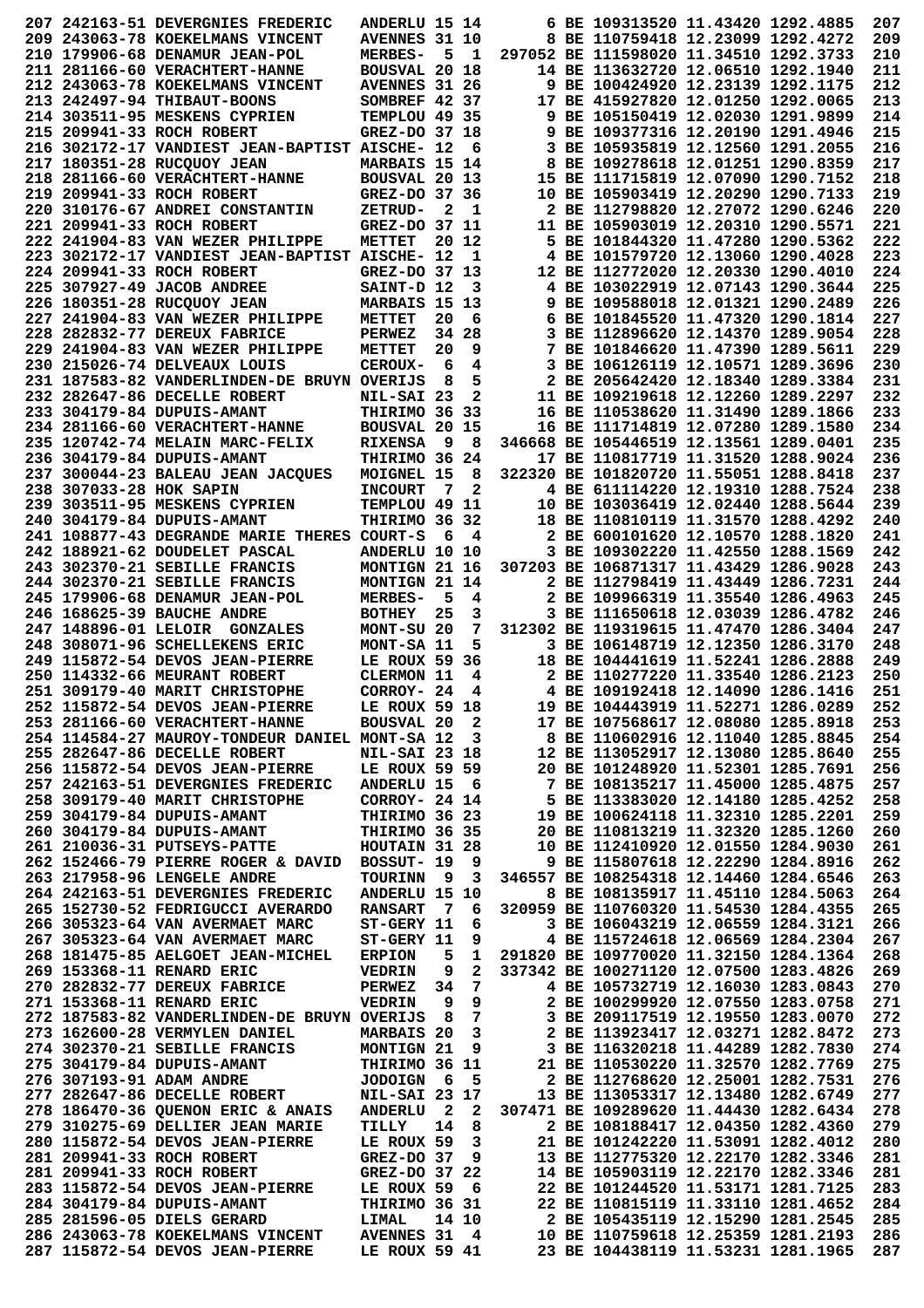|  | 288 243063-78 KOEKELMANS VINCENT                                                                                                                                                                                                                                    | <b>AVENNES 31</b>           |    | 7            |                                          | 11 BE 100486720 12.25369 1281.1432                                                                                              |  | 288        |
|--|---------------------------------------------------------------------------------------------------------------------------------------------------------------------------------------------------------------------------------------------------------------------|-----------------------------|----|--------------|------------------------------------------|---------------------------------------------------------------------------------------------------------------------------------|--|------------|
|  | 289 304179-84 DUPUIS-AMANT                                                                                                                                                                                                                                          | THIRIMO 36 30               |    |              |                                          | 23 BE 110811619 11.33160 1280.9974                                                                                              |  | 289        |
|  |                                                                                                                                                                                                                                                                     |                             |    |              |                                          |                                                                                                                                 |  |            |
|  | 290 115872-54 DEVOS JEAN-PIERRE                                                                                                                                                                                                                                     | LE ROUX 59 20               |    |              |                                          | 24 BE 101252020 11.53261 1280.9387                                                                                              |  | 290        |
|  | 291 308660-06 ZARZECKI MAREK                                                                                                                                                                                                                                        | LINCENT 11 11               |    |              |                                          | 2 BE 105830419 12.29163 1280.9331                                                                                               |  | 291        |
|  | <b>292 243249-70 BONNEJONNE-PRETER</b>                                                                                                                                                                                                                              | <b>VELAINE</b>              | 8  | 3            |                                          | 4 BE 100530920 11.58380 1280.9239                                                                                               |  | 292        |
|  | 293 304945-74 BRASSEUR RENE                                                                                                                                                                                                                                         | <b>LOBBES</b>               | 5  | 3            |                                          | 2 BE 112738319 11.41401 1280.9149                                                                                               |  | 293        |
|  | 294 242163-51 DEVERGNIES FREDERIC                                                                                                                                                                                                                                   | ANDERLU 15 11               |    |              |                                          | 9 BE 110640419 11.45520 1280.8622                                                                                               |  | 294        |
|  | 295 304179-84 DUPUIS-AMANT                                                                                                                                                                                                                                          | THIRIMO 36                  |    | 5            |                                          | 24 BE 110813419 11.33230 1280.3430                                                                                              |  | 295        |
|  | 296 305323-64 VAN AVERMAET MARC                                                                                                                                                                                                                                     | ST-GERY 11                  |    | 8            |                                          | 5 BE 115720418 12.07449 1280.3202                                                                                               |  | 296        |
|  |                                                                                                                                                                                                                                                                     |                             |    |              |                                          |                                                                                                                                 |  |            |
|  | 297 304151-56 DECENDRE-CHARLIER                                                                                                                                                                                                                                     | COURCEL 48 21               |    |              |                                          | 316165 BE 109922720 11.52000 1280.0202                                                                                          |  | 297        |
|  | 298 115872-54 DEVOS JEAN-PIERRE                                                                                                                                                                                                                                     | LE ROUX 59                  |    | 5            |                                          | 25 BE 111579318 11.53441 1279.3937                                                                                              |  | 298        |
|  | 299 148761-60 DEFRENE THIERRY                                                                                                                                                                                                                                       | <b>ONOZ</b>                 |    | 21 21        |                                          | 9 BE 114988117 12.02519 1279.3516                                                                                               |  | 299        |
|  | 300 309179-40 MARIT CHRISTOPHE                                                                                                                                                                                                                                      | CORROY- 24 17               |    |              |                                          | 6 BE 113373020 12.15370 1279.1710                                                                                               |  | 300        |
|  | 301 309179-40 MARIT CHRISTOPHE                                                                                                                                                                                                                                      | CORROY- 24                  |    | 9            |                                          | 7 BE 113381520 12.15380 1279.0923                                                                                               |  | 301        |
|  | 302 281596-05 DIELS GERARD                                                                                                                                                                                                                                          | LIMAL                       | 14 | 1            |                                          | 3 BE 105430719 12.16020 1278.6545                                                                                               |  | 302        |
|  | 303 304179-84 DUPUIS-AMANT                                                                                                                                                                                                                                          | THIRIMO 36 36               |    |              |                                          | 25 BE 105967717 11.33460 1278.1976                                                                                              |  | 303        |
|  |                                                                                                                                                                                                                                                                     |                             |    |              |                                          |                                                                                                                                 |  |            |
|  | 304 148896-01 LELOIR GONZALES                                                                                                                                                                                                                                       | MONT-SU 20 10               |    |              |                                          | 2 BE 111860520 11.49390 1276.5256                                                                                               |  | 304        |
|  | 305 161960-67 LEROY FRERES                                                                                                                                                                                                                                          | <b>RACOUR</b>               | 6  | 2            |                                          | 2 BE 102323319 12.32060 1276.5030                                                                                               |  | 305        |
|  | 306 148896-01 LELOIR GONZALES                                                                                                                                                                                                                                       | MONT-SU 20 17               |    |              |                                          | 3 BE 111864720 11.49410 1276.3517                                                                                               |  | 306        |
|  | 307 303511-95 MESKENS CYPRIEN                                                                                                                                                                                                                                       | TEMPLOU 49 10               |    |              |                                          | 11 BE 111710918 12.05120 1276.3490                                                                                              |  | 307        |
|  | 308 304151-56 DECENDRE-CHARLIER                                                                                                                                                                                                                                     | COURCEL 48 22               |    |              |                                          | 2 BE 109920520 11.52430 1276.3170                                                                                               |  | 308        |
|  | 309 310710-19 FONTAINE ALPHONSE                                                                                                                                                                                                                                     | <b>SAINT-D</b>              | 1  | 1            |                                          | 338509 BE 114909417 12.10150 1276.1885                                                                                          |  | 309        |
|  | 310 303511-95 MESKENS CYPRIEN                                                                                                                                                                                                                                       | TEMPLOU 49                  |    | 9            |                                          | 12 BE 116572318 12.05140 1276.1855                                                                                              |  | 310        |
|  | 311 304151-56 DECENDRE-CHARLIER                                                                                                                                                                                                                                     |                             |    |              |                                          | 3 BE 109931720 11.52510 1275.6304                                                                                               |  | 311        |
|  |                                                                                                                                                                                                                                                                     | COURCEL 48 26               |    |              |                                          |                                                                                                                                 |  |            |
|  | 312 282647-86 DECELLE ROBERT                                                                                                                                                                                                                                        | <b>NIL-SAI 23 12</b>        |    |              |                                          | 14 BE 113123820 12.15190 1275.4781                                                                                              |  | 312        |
|  | 313 308660-06 ZARZECKI MAREK                                                                                                                                                                                                                                        | LINCENT 11                  |    | 9            |                                          | 3 BE 104413520 12.30303 1275.3997                                                                                               |  | 313        |
|  | 314 309179-40 MARIT CHRISTOPHE                                                                                                                                                                                                                                      | CORROY- 24 10               |    |              |                                          | 8 BE 109187418 12.16260 1275.3224                                                                                               |  | 314        |
|  | 314 309179-40 MARIT CHRISTOPHE                                                                                                                                                                                                                                      | CORROY- 24 18               |    |              |                                          | 9 BE 113376220 12.16260 1275.3224                                                                                               |  | 314        |
|  | 316 242374-68 LAGNEAUX MICHELE                                                                                                                                                                                                                                      | VAULX-L 16                  |    | 4            |                                          | 277849 BE 110484120 11.22530 1275.2192                                                                                          |  | 316        |
|  | 317 217958-96 LENGELE ANDRE                                                                                                                                                                                                                                         | <b>TOURINN</b>              | 9  | 4            |                                          | 2 BE 108252418 12.16460 1275.2005                                                                                               |  | 317        |
|  | 318 240671-14 VIGNERON HENRI                                                                                                                                                                                                                                        | HAM S/S                     | 3  | 1            |                                          | 324745 BE 116669118 11.59441 1274.8346                                                                                          |  | 318        |
|  |                                                                                                                                                                                                                                                                     |                             |    |              |                                          |                                                                                                                                 |  |            |
|  | 319 115872-54 DEVOS JEAN-PIERRE                                                                                                                                                                                                                                     | LE ROUX 59 21               |    |              |                                          | 26 BE 101252620 11.54421 1274.4408                                                                                              |  | 319        |
|  | 319 115872-54 DEVOS JEAN-PIERRE                                                                                                                                                                                                                                     | LE ROUX 59 52               |    |              |                                          | 27 BE 101241820 11.54421 1274.4408                                                                                              |  | 319        |
|  | 321 186226-83 WEISS HENRI                                                                                                                                                                                                                                           | LIMAL                       | 8  | 3            |                                          | 346462 BE 106190519 12.16521 1274.3742                                                                                          |  | 321        |
|  | 322 115872-54 DEVOS JEAN-PIERRE                                                                                                                                                                                                                                     | LE ROUX 59 53               |    |              |                                          | 28 BE 101242720 11.54461 1274.1007                                                                                              |  | 322        |
|  | 323 306150-18 GILET DANIEL                                                                                                                                                                                                                                          | <b>ERNAGE</b>               | 22 | 3            |                                          | 339494 BE 103127919 12.11309 1273.8270                                                                                          |  | 323        |
|  | 324 242497-94 THIBAUT-BOONS                                                                                                                                                                                                                                         | SOMBREF 42 23               |    |              |                                          | 18 BE 100521720 12.05060 1273.7101                                                                                              |  | 324        |
|  | 325 282647-86 DECELLE ROBERT                                                                                                                                                                                                                                        |                             |    |              |                                          | 15 BE 113127920 12.15440 1273.5151                                                                                              |  | 325        |
|  |                                                                                                                                                                                                                                                                     | <b>NIL-SAI 23 10</b>        |    |              |                                          |                                                                                                                                 |  |            |
|  | 326 282832-77 DEREUX FABRICE                                                                                                                                                                                                                                        | <b>PERWEZ</b>               | 34 | 2            |                                          | 5 BE 112887920 12.18060 1273.4529                                                                                               |  | 326        |
|  | 327 243249-70 BONNEJONNE-PRETER                                                                                                                                                                                                                                     | <b>VELAINE</b>              | 8  | 7            |                                          | 5 BE 100583420 12.00100 1273.2266                                                                                               |  | 327        |
|  | 328 282832-77 DEREUX FABRICE                                                                                                                                                                                                                                        | <b>PERWEZ</b>               |    | 34 32        |                                          | 6 BE 112898520 12.18130 1272.9092                                                                                               |  | 328        |
|  | 329 281596-05 DIELS GERARD                                                                                                                                                                                                                                          | LIMAL                       | 14 | 9            |                                          | 4 00 105431719 12.17200 1272.5508                                                                                               |  | 329        |
|  |                                                                                                                                                                                                                                                                     |                             |    |              |                                          |                                                                                                                                 |  |            |
|  |                                                                                                                                                                                                                                                                     |                             |    |              |                                          |                                                                                                                                 |  | 330        |
|  | 330 304151-56 DECENDRE-CHARLIER                                                                                                                                                                                                                                     | COURCEL 48 35               |    |              |                                          | 4 BE 110317119 11.53290 1272.3791                                                                                               |  |            |
|  | 331 308071-96 SCHELLEKENS ERIC                                                                                                                                                                                                                                      | MONT-SA 11                  |    | 2            |                                          | 4 BE 103629619 12.15330 1272.2122                                                                                               |  | 331        |
|  | 332 307927-49 JACOB ANDREE                                                                                                                                                                                                                                          | SAINT-D 12 2                |    |              |                                          | 5 BE 101724620 12.10593 1272.1723                                                                                               |  | 332        |
|  | 333 209941-33 ROCH ROBERT                                                                                                                                                                                                                                           | GREZ-DO 37 32               |    |              |                                          | 15 BE 112776420 12.24310 1272.0887                                                                                              |  | 333        |
|  | 334 180351-28 RUCQUOY JEAN                                                                                                                                                                                                                                          | <b>MARBAIS 15 7</b>         |    |              |                                          | 10 BE 113311720 12.05151 1271.8228                                                                                              |  | 334        |
|  | 335 305501-48 MERVEILLE THIERRY GENAPPE 4 2 334566 BE 110410220 12.08071 1271.5420                                                                                                                                                                                  |                             |    |              |                                          |                                                                                                                                 |  | 335        |
|  | 336 304179-84 DUPUIS-AMANT                                                                                                                                                                                                                                          | <b>THIRIMO 36 20</b>        |    |              |                                          | 26 BE 110531120 11.34590 1271.4356                                                                                              |  | 336        |
|  | 337 240671-14 VIGNERON HENRI                                                                                                                                                                                                                                        | HAM $S/S$ 3 3               |    |              |                                          | 2 BE 104036819 12.00251 1271.4240                                                                                               |  | 337        |
|  |                                                                                                                                                                                                                                                                     |                             |    |              |                                          |                                                                                                                                 |  |            |
|  | 338 209941-33 ROCH ROBERT                                                                                                                                                                                                                                           | GREZ-DO 37 12               |    |              |                                          | 16 BE 112771220 12.24440 1271.1034                                                                                              |  | 338        |
|  | 339 152466-79 PIERRE ROGER & DAVID BOSSUT- 19 13                                                                                                                                                                                                                    |                             |    |              |                                          | 10 BE 229610116 12.25350 1270.6956                                                                                              |  | 339        |
|  | 340 162600-28 VERMYLEN DANIEL                                                                                                                                                                                                                                       | MARBAIS 20 8                |    |              |                                          | 3 BE 115661818 12.05571 1270.5571                                                                                               |  | 340        |
|  | 341 242374-68 LAGNEAUX MICHELE                                                                                                                                                                                                                                      | VAULX-L 16                  |    | $\mathbf{2}$ |                                          | 2 BE 110484920 11.23490 1269.7799                                                                                               |  | 341        |
|  |                                                                                                                                                                                                                                                                     |                             |    |              |                                          |                                                                                                                                 |  | 342        |
|  |                                                                                                                                                                                                                                                                     |                             |    |              |                                          | 2 BE 115646418 12.06550 1269.6939<br>11 BE 115646418 12.06550 1269.6939 11 BE 10109710 10<br>11 BE 101087318 12.05000 1269.6654 |  | 343        |
|  | 342 220302-15 SPRUYT EDDY         LOUPOIG 22 2<br>343 210036-31 PUTSEYS-PATTE       HOUTAIN 31 8<br>344 162600-28 VERMYLEN DANIEL       MARBAIS 20 9                                                                                                                |                             |    |              |                                          | 4 BE 106748619 12.06081 1269.6651                                                                                               |  | 344        |
|  |                                                                                                                                                                                                                                                                     |                             |    |              |                                          | 29 BE 101244420 11.55451 1269.1042                                                                                              |  | 345        |
|  | 345 115872-54 DEVOS JEAN-PIERRE LE ROUX 59 27                                                                                                                                                                                                                       |                             |    |              |                                          |                                                                                                                                 |  |            |
|  | 346 304179-84 DUPUIS-AMANT                                                                                                                                                                                                                                          |                             |    |              |                                          | 27 BE 110532720 11.35260 1268.9527                                                                                              |  | 346        |
|  |                                                                                                                                                                                                                                                                     |                             |    |              |                                          |                                                                                                                                 |  | 347        |
|  |                                                                                                                                                                                                                                                                     |                             |    |              |                                          |                                                                                                                                 |  | 348        |
|  |                                                                                                                                                                                                                                                                     |                             |    |              |                                          |                                                                                                                                 |  | 349        |
|  |                                                                                                                                                                                                                                                                     |                             |    |              |                                          |                                                                                                                                 |  | 350        |
|  |                                                                                                                                                                                                                                                                     |                             |    |              |                                          |                                                                                                                                 |  | 351        |
|  |                                                                                                                                                                                                                                                                     |                             |    |              |                                          |                                                                                                                                 |  |            |
|  | 347 215026-74 DELVEAUX LOUIS<br>348 115872-54 DEVOS JEAN-PIERRE<br>349 242374-68 LAGNEAUX MICHELE<br>350 302370-21 SEBILLE FRANCIS<br>350 302370-21 DITTSEYS-PATTE<br>360 302370-21 DITTSEYS-PATTE<br>360 302370-21 DITTSEYS-PATTE<br>360 30                        |                             |    |              |                                          |                                                                                                                                 |  | 352        |
|  |                                                                                                                                                                                                                                                                     |                             |    |              |                                          |                                                                                                                                 |  | 353        |
|  |                                                                                                                                                                                                                                                                     |                             |    |              |                                          |                                                                                                                                 |  | 354        |
|  |                                                                                                                                                                                                                                                                     |                             |    |              |                                          |                                                                                                                                 |  | 355        |
|  |                                                                                                                                                                                                                                                                     |                             |    |              |                                          |                                                                                                                                 |  | 356        |
|  | 350 302370-21 SEBILLE FRANCIS<br>351 210036-31 PUTSEYS-PATTE HOUTAIN 31 17<br>352 281596-05 DIELS GERARD LIMAL 14 2 5 BE 105434619 12.18230 1267.6632<br>353 145022-07 LACHAPELLE HENRI GOUTROU 3 2 2 BE 116263918 11.50140 1267.629<br>357 182164-95 MAES PHILIPPE | DAMPREM 9 5                 |    |              |                                          | 7 BE 101357518 11.53570 1266.2342                                                                                               |  | 357        |
|  | 358 310110-01 SPRUYT SEBASTIEN & MI VIEUX-G 12 3 332533 BE 108358215 12.07380 1266.1493                                                                                                                                                                             |                             |    |              |                                          |                                                                                                                                 |  | 358        |
|  | 358 310110-01 SPRUYT SEBASTIEN & MI VIEUX-G 12 10                                                                                                                                                                                                                   |                             |    |              | 2 BE 112423520 12.07380 1266.1493        |                                                                                                                                 |  | 358        |
|  | 360 304945-74 BRASSEUR RENE                                                                                                                                                                                                                                         | LOBBES                      | 5. | 4            |                                          |                                                                                                                                 |  | 360        |
|  |                                                                                                                                                                                                                                                                     |                             |    |              | 3 BE 112738119 11.44261 1266.1140        |                                                                                                                                 |  |            |
|  | 361 122748-43 MALOTEAUX RAYMOND                                                                                                                                                                                                                                     |                             |    |              |                                          | 2 BE 110700620 11.59531 1266.0376                                                                                               |  | 361        |
|  | 362 283034-85 DEBRIGODE MICHEL                                                                                                                                                                                                                                      | LAMBUSA 15 4<br>VIEUX-G 8 2 |    |              |                                          | 2 BE 106667919 12.08577 1265.8202                                                                                               |  | 362        |
|  | 363 202184-36 BULTOT JOSE & PHILIPP CLERMON 4                                                                                                                                                                                                                       |                             |    |              | 3 295758 BE 117102916 11.38390 1265.8164 |                                                                                                                                 |  | 363        |
|  | 364 215026-74 DELVEAUX LOUIS                                                                                                                                                                                                                                        | CEROUX- 6 2                 |    |              |                                          | 5 BE 113910517 12.15551 1265.7320                                                                                               |  | 364        |
|  | 365 243063-78 KOEKELMANS VINCENT AVENNES 31 5 12 BE 100416720 12.29079 1265.2866                                                                                                                                                                                    |                             |    |              |                                          |                                                                                                                                 |  | 365        |
|  | 365 243063-78 KOEKELMANS VINCENT AVENNES 31 19 13 BE 103800519 12.29079 1265.2866<br>367 210036-31 PUTSEYS-PATTE                                                                                                                                                    | <b>HOUTAIN 31 29</b>        |    |              |                                          | 13 BE 112490420 12.05540 1265.2856                                                                                              |  | 365<br>367 |